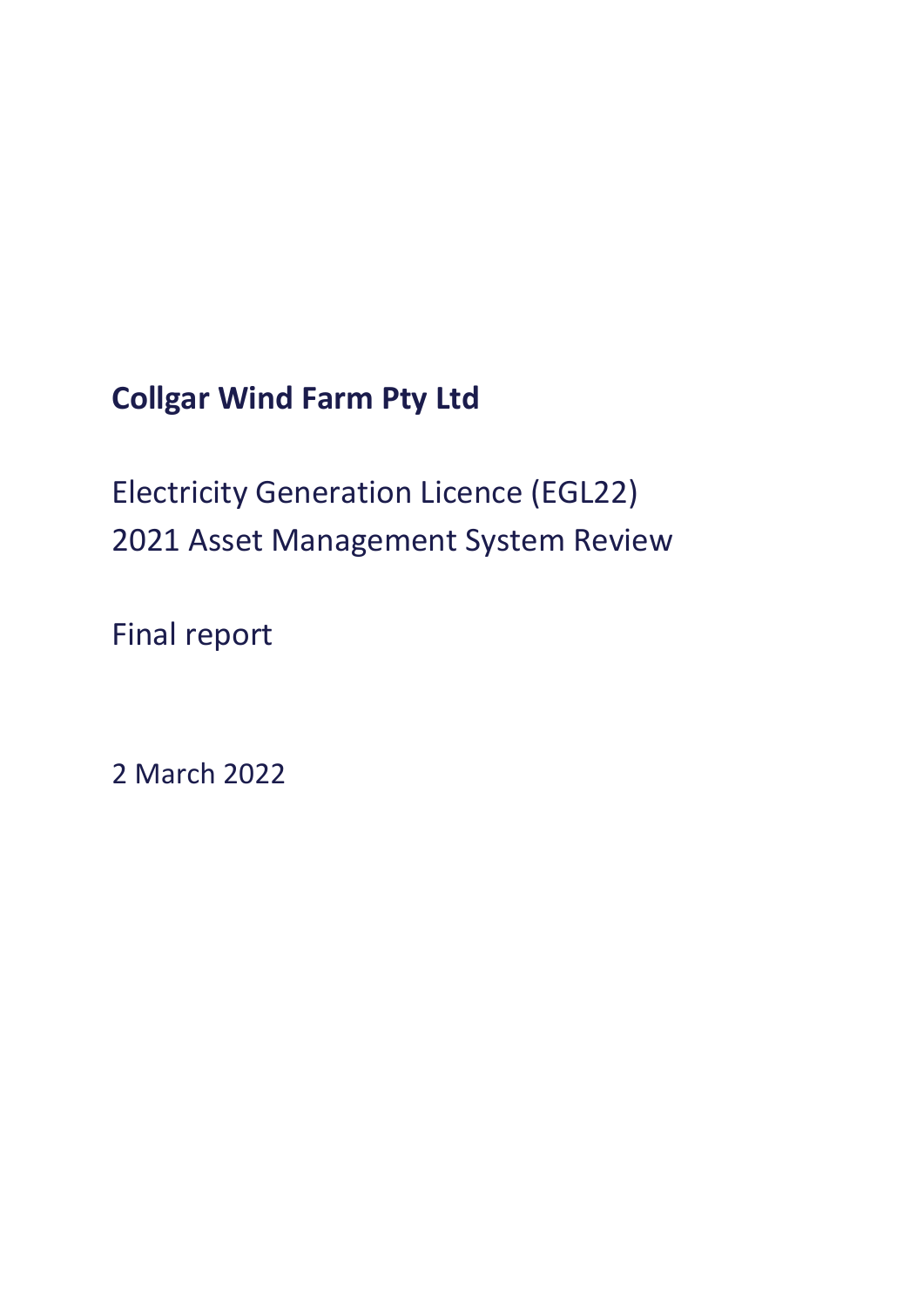

2 March 2022

Ms Rebecca White Regulatory and Trading Manager Collgar Wind Farm PO Box 7522 Cloisters Square PO, Perth WA 6850

Dear Ms White

### **Electricity Generation Licence (EGL22) – 2021 Asset Management System review report**

We have completed the Electricity Generation Licence Asset Management System Review for Collgar Wind Farm Pty Ltd for the period 1 November 2016 to 31 October 2021 and are pleased to submit our report to you.

I confirm that this report is an accurate presentation of the findings and conclusions from our review procedures.

If you have any questions or wish to discuss anything raised in the report, please contact Andrew Baldwin at [abaldwin@assuranceadvisory.com.au](mailto:abaldwin@assuranceadvisory.com.au) or myself at [slinden@assuranceadvisory.com.au.](mailto:slinden@assuranceadvisory.com.au)

Yours sincerely **Assurance Advisory Group**

**Stephen Linden Director www.assuranceadvisory.com.au**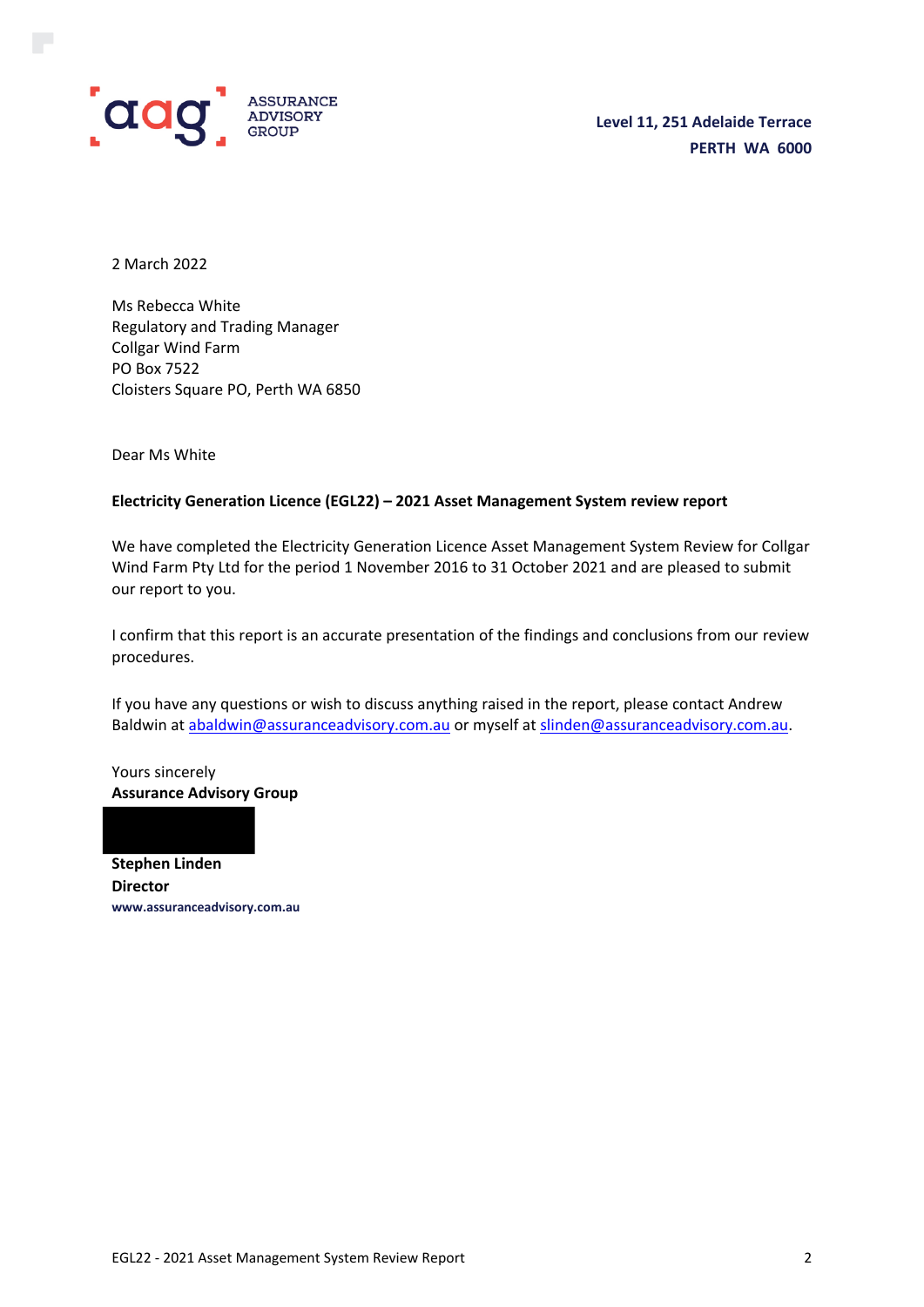# Table of Contents

| 5. Status of recommendations addressing asset system deficiencies from the previous review 38 |  |
|-----------------------------------------------------------------------------------------------|--|
|                                                                                               |  |
|                                                                                               |  |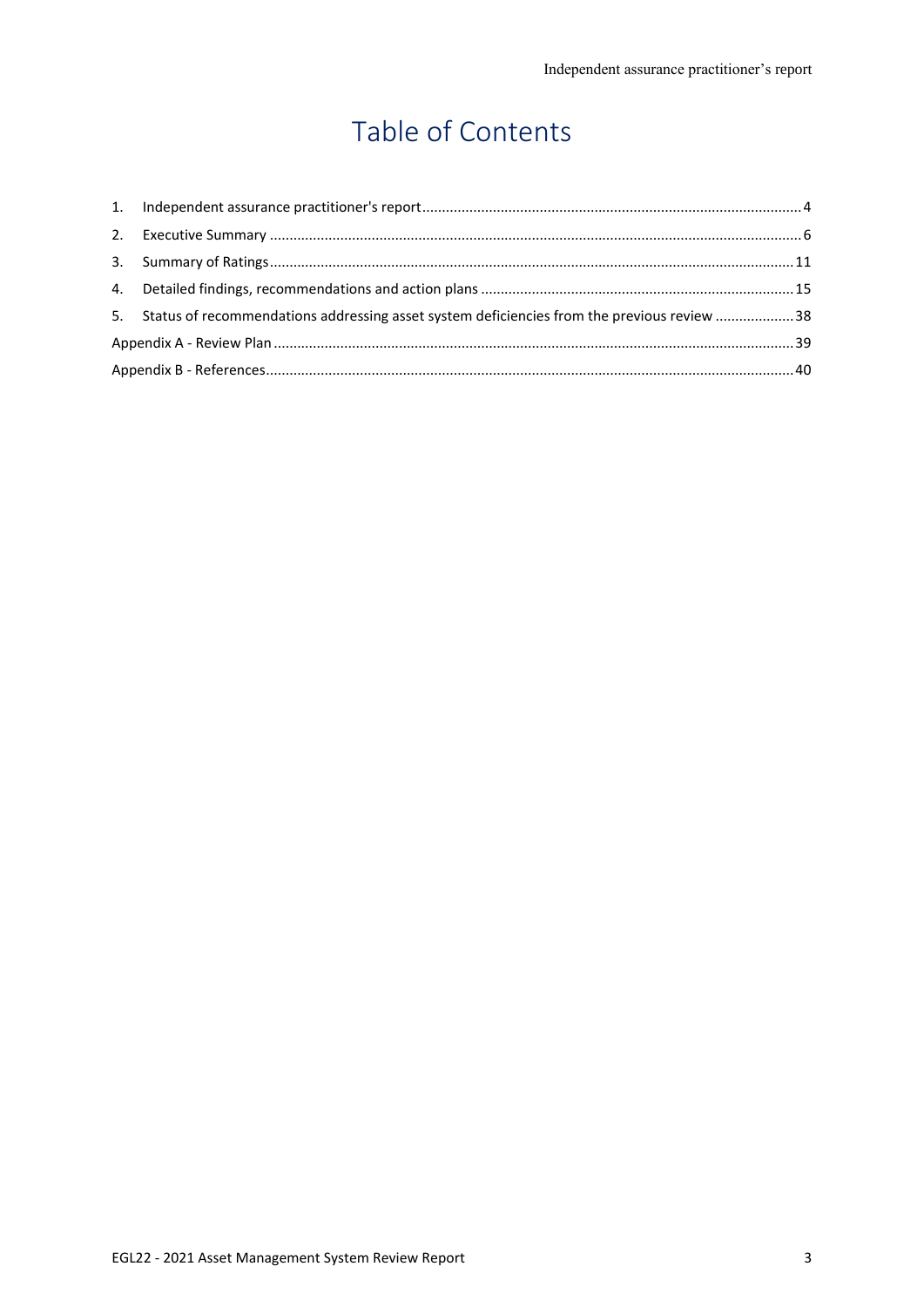# <span id="page-3-0"></span>1. Independent assurance practitioner's report

## **Conclusion**

We have undertaken a limited assurance engagement on the effectiveness of Collgar Wind Farm Pty Ltd's (**Collgar**) Asset Management System (**AMS**), relating to its Electricity Generation Licence (EGL22) (the **Licence**) for the period 1 November 2016 to 31 October 2021 (**review period**).

Based on the procedures we have performed and the evidence we have obtained, nothing has come to our attention that causes us to believe that Collgar has not established and maintained, in all material respects, an effective AMS for assets subject to the Licence, as measured by the effectiveness criteria in the March 2019 issue of the *Audit and Review Guidelines: Electricity and Gas Licences* (**the Guidelines**) issued by the Economic Regulation Authority (the **ERA**) and that the systems have not operated effectively for the review period.

### **Basis for conclusion**

We conducted our engagement in accordance with Standard on Assurance Engagements ASAE 3500 *Performance Engagements* (**ASAE 3500**) issued by the Auditing and Assurance Standards Board.

We believe that the evidence we have obtained is sufficient and appropriate to provide a basis for our conclusion.

### **Collgar's responsibility for the AMS**

Collgar is responsible for ensuring that it has:

- Complied in all material respects with the requirements of the Licence as specified by the Review Guidelines
- Established and maintained an effective AMS for assets subject to the Licence, as measured by the effectiveness criteria detailed in the Guidelines.

### **Our independence and quality control**

We have complied with the independence and other relevant ethical requirements relating to assurance engagements, which are founded on fundamental principles of integrity, objectivity, professional competence and due care, confidentiality and professional behaviour. We applied Auditing Standard ASQC 1 *Quality Control for Firms that Perform Audits and Reviews of Financial Reports and Other Financial Information, and Other Assurance Engagements* in undertaking this assurance engagement.

### **Our responsibilities**

Our responsibility is to express a limited assurance conclusion on Collgar's AMS for assets subject to the Licence, based on the procedures we have performed and the evidence we have obtained. We conducted our limited assurance engagement in accordance with ASAE 3500, in order to express a conclusion whether, based on the procedures performed and the evidence obtained, anything has come to our attention that causes us to believe that Collgar's AMS for assets subject to the Licence, have not been established and maintained, in all material respects. That standard requires that we plan and perform this engagement to obtain limited assurance about whether the AMS for assets subject to the Licence is materially ineffective.

A limited assurance engagement conducted in accordance with ASAE 3500 involves identifying areas where the AMS for assets subject to a Licence is likely to be materially ineffective, addressing the areas identified and considering the process used to prepare the AMS for assets subject to the Licence. A limited assurance engagement is substantially less in scope than a reasonable assurance engagement in relation to both the risk assessment procedures, including an understanding of internal control, and the procedures performed in response to the assessed risks.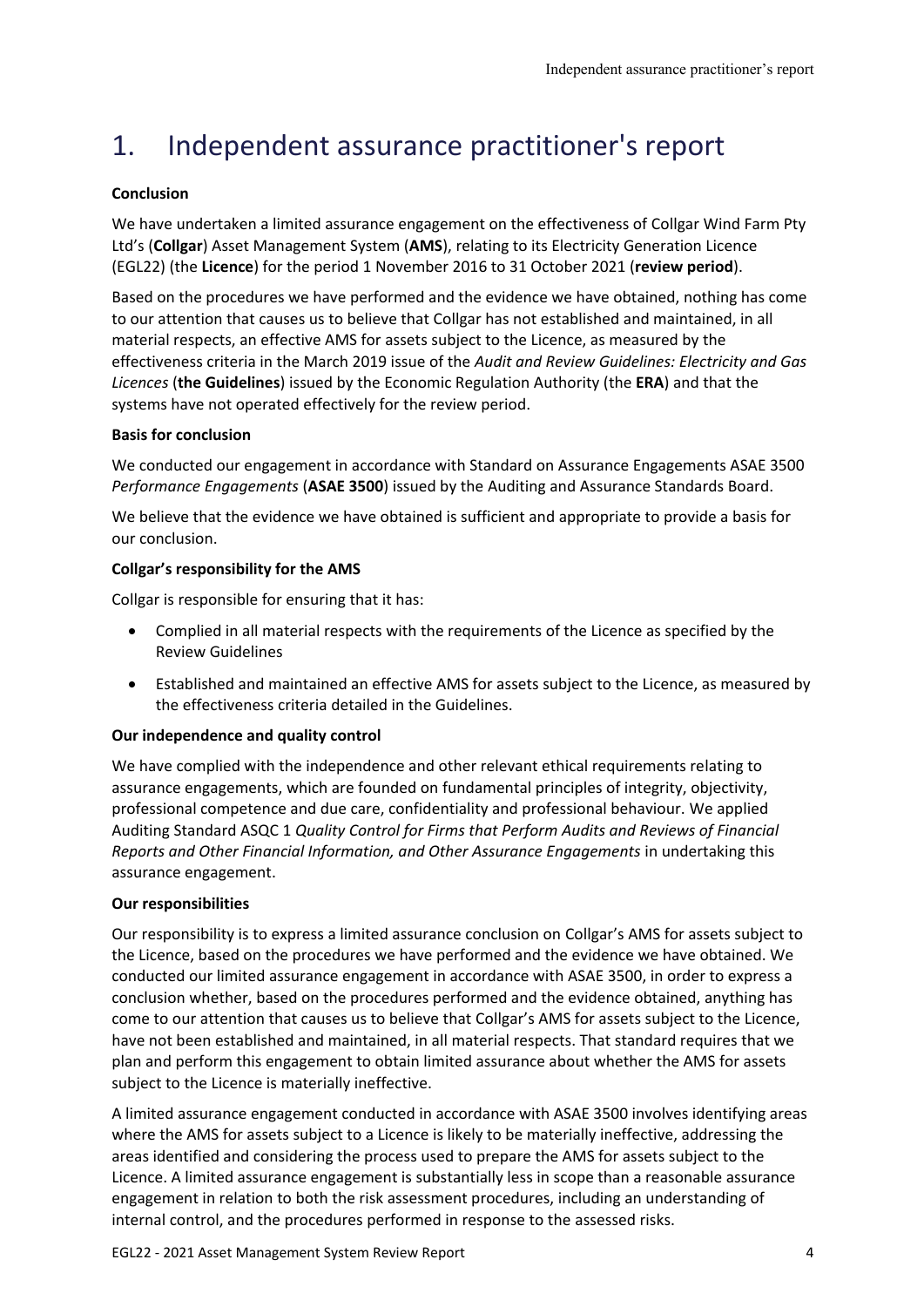### **Procedures performed**

The procedures we performed were based on our professional judgement and consisted primarily of:

- Utilising the Review Guidelines as a guide for development of a risk assessment, which involved discussions with key staff and review of documents to perform a preliminary controls assessment
- Development of a Review Plan for approval by the ERA, and an associated work program
- Interviews with and representations from Collgar representatives and key operational and administrative staff to gain an understanding of the development and maintenance of policies and procedural type documentation. A full list of staff engaged has been provided at Appendix B
- Examination of documented policies and procedures for key functional requirements and consideration of their relevance to Collgar's AMS requirements and standards
- Physical visit to operations located at the Collgar Wind Farm facility
- Consideration of reports and references evidencing activity
- Consideration of activities performed by Collgar that relate to operation of the assets.

The procedures performed in a limited assurance engagement vary in nature and timing from, and are less in extent than for, a reasonable assurance engagement. Consequently, the level of assurance obtained in a limited assurance engagement is substantially lower than the assurance that would have been obtained had we performed a reasonable assurance engagement. Accordingly, we do not express a reasonable assurance opinion on the effectiveness of Collgar's AMS for assets subject to the Licence.

### **Inherent Limitations**

Because of the inherent limitations of an assurance engagement, together with the inherent limitation of any system of controls it is possible that fraud, error or non-compliance with the requirements of the Guidelines may occur and not be detected.

A limited assurance engagement relating to the period from 1 November 2016 to 31 October 2021 does not provide assurance on whether the effectiveness of Collgar's AMS for assets subject to the Licence will continue in the future.

### **Restricted use**

This report has been prepared for use by Collgar for the purpose of satisfying its obligation under Section 14 of the Electricity Industry Act 2004. We disclaim any assumption of responsibility for any reliance on this report to any person other than Collgar, or for any other purpose other than that for which it was prepared. We understand that a copy of the report will be provided to the ERA for the purpose of reporting on the effectiveness of Collgar's AMS. We agree that a copy of this report will be given to the ERA in connection with this purpose, however we accept no responsibility to the ERA or to anyone who is provided with or obtains a copy of our report.

### **Assurance Advisory Group**

Render

**Stephen Linden Director** 2 March 2022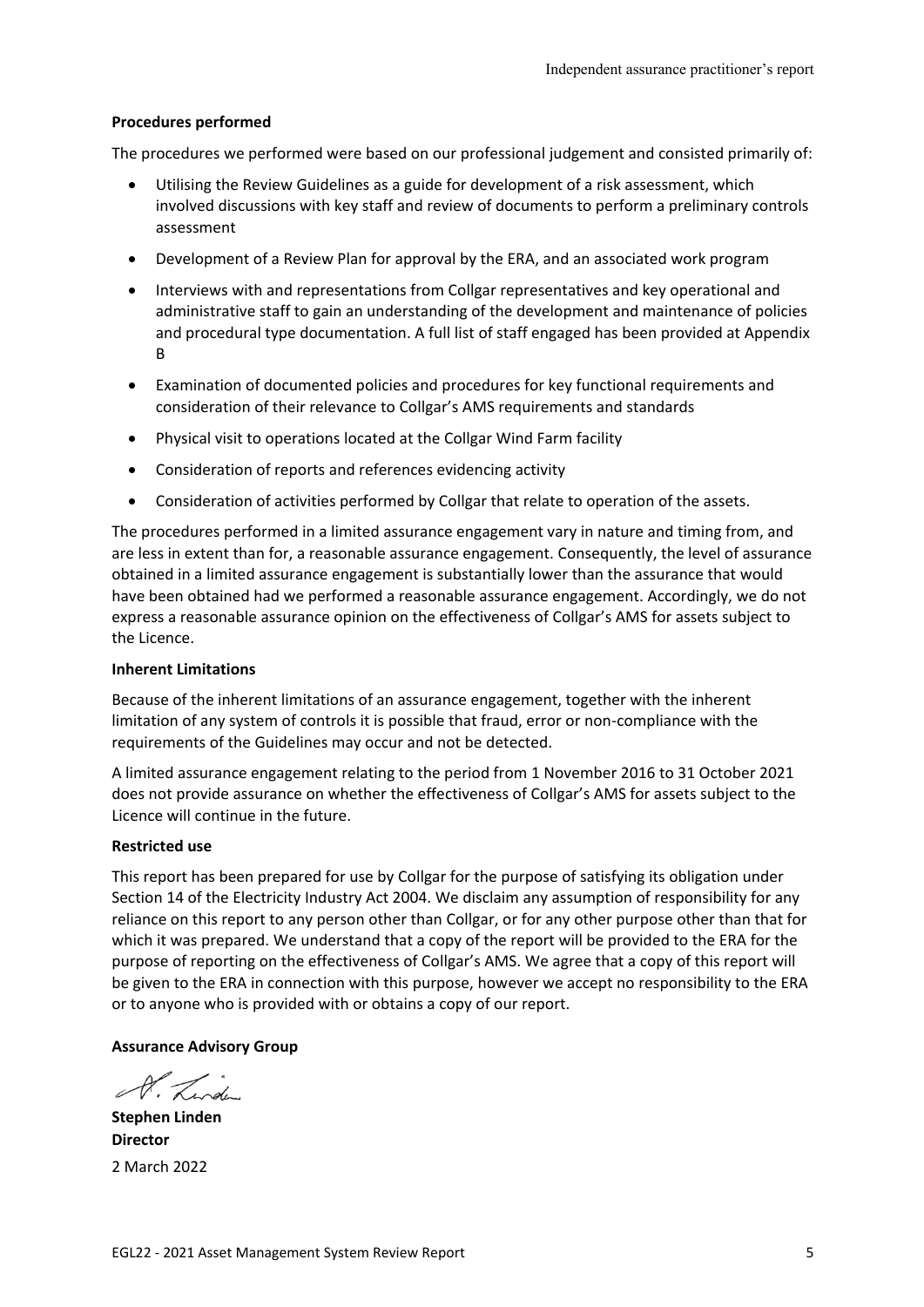# <span id="page-5-0"></span>2. Executive Summary

### **2.1 Introduction and Background**

The Economic Regulation Authority (the **ERA**) has under the provisions of the Electricity Industry Act 2004 (the **Act**), issued to Collgar Wind Farm Pty Ltd (**Collgar**) an Electricity Generation Licence (EGL22) (the **Licence**).

The Licence relates to Collgar's operation of a 222 MW wind farm located on 18,000 hectares of mostly farming land, approximately 25km south east of Merredin in the central wheatbelt of Western Australia. Collgar Wind Farm utilises 111 Vestas V90 2 MW turbines to deliver electricity into the South West Interconnected System (**SWIS**) via the Merredin to Kalgoorlie 220kV line. All power produced by the wind farm is purchased under agreement by Synergy. Collgar also owns and operates 33kV underground/overhead collection facilities and a 220 kV substation which provides two points of connection to a contiguous Western Power owned substation. Collgar is a 100% subsidiary of CWF Holdings Pty Ltd, which is wholly owned by the Retail Employees Superannuation Trust.

Operation and maintenance of the wind generation turbines (**WTGs**) and associated equipment is managed by Vestas Australian Wind Technology Pty Ltd (**Vestas**) under a 10 year Service Availability Agreement (**SAA**) contract, due for renewal in March 2022. Management of the balance of plant (**BOP**) assets, revenue management and overall operating management supervision remains with Collgar. Note that Vestas was contracted to manage BOP assets during construction until the end of the defects liability period on 16 March 2014. Vestas is responsible for operation of the BOP assets and windfarm generally under the SAA and is contracted to respond to BOP faults under a minor works agreement that will become part of the renewed SAA.

Section 14 of the Act requires Collgar to provide to the ERA an asset management system review (the **review**) report conducted by an independent expert acceptable to the ERA within 24 months after the commencement date, and every 24 months thereafter, unless otherwise approved by the ERA. With the ERA's approval, Assurance Advisory Group (**AAG**) has been appointed to conduct the review for the period 1 November 2016 to 31 October 2021 (**review period**).

The review has been conducted in accordance with the ERA's March 2019 issue of the *Audit and Review Guidelines: Electricity and Gas Licences* (**Review Guidelines**), which set out 12 key processes in the asset management life cycle.

### **2.2 Findings**

In considering Collgar's internal control procedures, structure and environment, compliance arrangements and information systems specifically relevant to those effectiveness criteria subject to review, we observed that:

- Throughout the review period:
	- Collgar has maintained an appropriate level of resourcing and an appropriate suite of procedures and controls for the effective operation of the wind farm's WTG assets
	- With the exception of processes around the completion of scheduled and unscheduled BOP maintenance, Collgar has maintained an appropriate level of resourcing and an appropriate suite of procedures and controls for the effective operation of the wind farm's BOP assets
- Collgar and Vestas staff appeared to have a full working understanding of their roles, particularly displaying an understanding of the asset management processes within their area of responsibility
- There are a small number of minor opportunities for Collgar to improve elements of its asset management practices (where criteria are rated as "B" or "2"). Collgar had identified some of those improvement opportunities. In other instances, we raised the potential improvement opportunity with Collgar staff.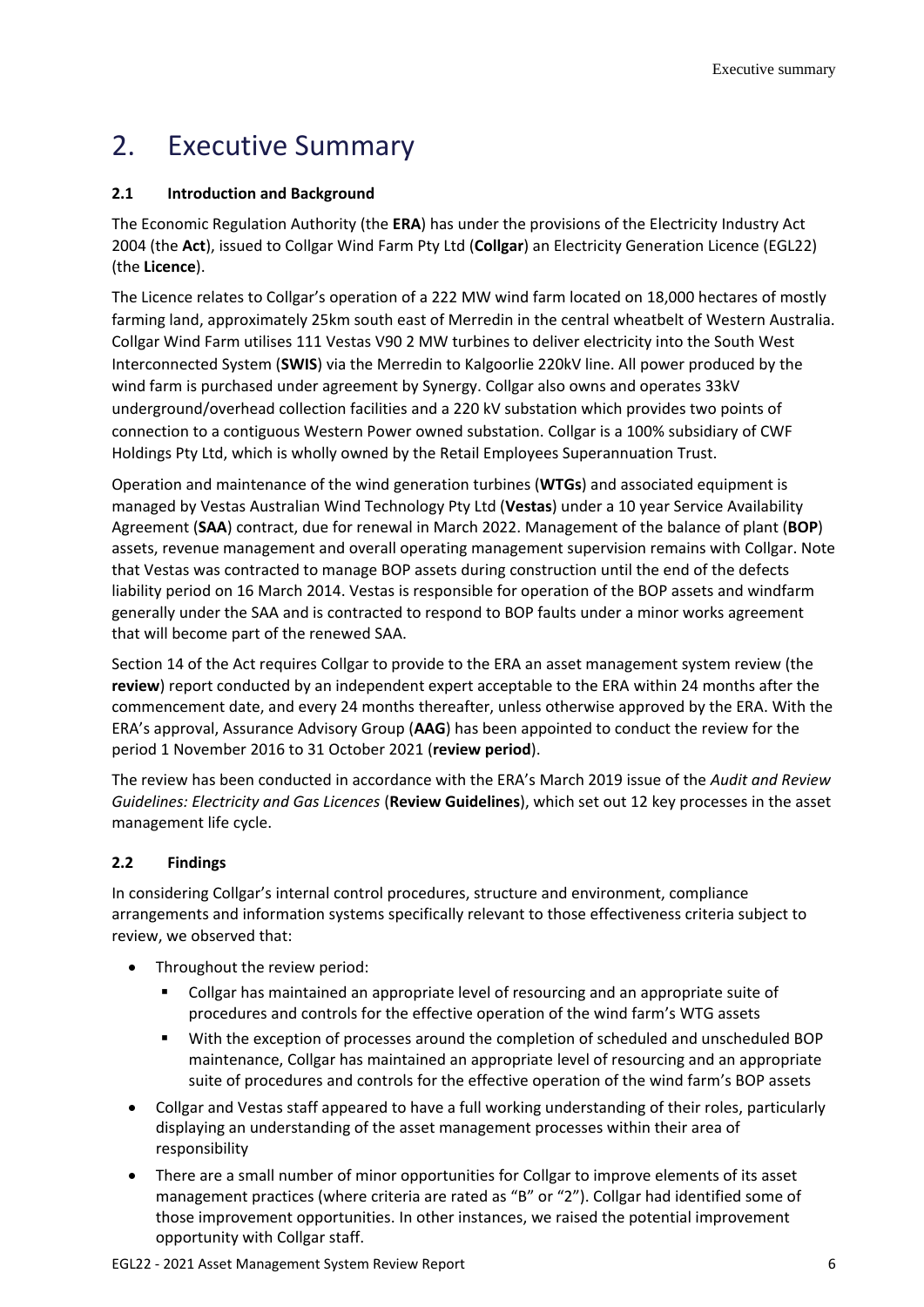This review assessed that, of the 58 elements of Collgar's AMS:

- For the asset management process and policy definition ratings:
	- 35 are rated as "Adequately defined"
	- 6 are rated as "Requires some improvement"
	- 17 are not rated.
- For the asset management performance ratings:
	- 34 are rated as "Performing effectively"
	- 7 are rated as "Improvement required"
	- 17 are not rated.

Note that in comparison to the ratings reported by the 2016 AMS review, it appears that Collgar's performance may have deteriorated. We believe that this is not the case as on-the-whole, Collgar's asset management practices have continued to improve since the 2016 AMS review.

### **2.3 Collgar's response to previous review recommendations**

Not applicable – the previous review did not make any recommendations.

### **2.4 Recommendations to address current asset system deficiencies**

- A. Resolved during current review period Not applicable.
- B. Unresolved at end of current review period

Not applicable.

### **2.5 Scope and objectives**

We have conducted a limited assurance engagement in order to express a conclusion whether, based on the procedures performed and the evidence obtained, anything has come to our attention that causes us to believe that Collgar's AMS for assets subject to the Licence, have not been established and maintained, in all material respects for the period 1 November 2016 to 31 October 2021.

Our engagement was conducted in accordance with Australian Standard on Assurance Engagements ASAE 3500 Performance Engagements, issued by the Australian Auditing and Assurance Standards Board and provides limited assurance as defined in ASAE 3500. The procedures we performed are described in more detail in section 2.6 below.

A limited assurance engagement in accordance with ASAE 3500, to report on the effectiveness of Collgar's AMS for assets subject to the Licence involves performing procedures to obtain evidence about processes and controls designed and implemented within Collgar's AMS for assets subject to the Licence. The procedures selected depend on our judgement, including the identification and assessment of risks of Collgar's AMS for assets subject to a Licence being materially ineffective.

ASAE 3500 also requires us to comply with the relevant ethical requirements of the Australian professional accounting bodies.

In accordance with the Review Guidelines, the review considered the effectiveness of Collgar's existing control procedures within the following 12 key processes in the asset management life cycle: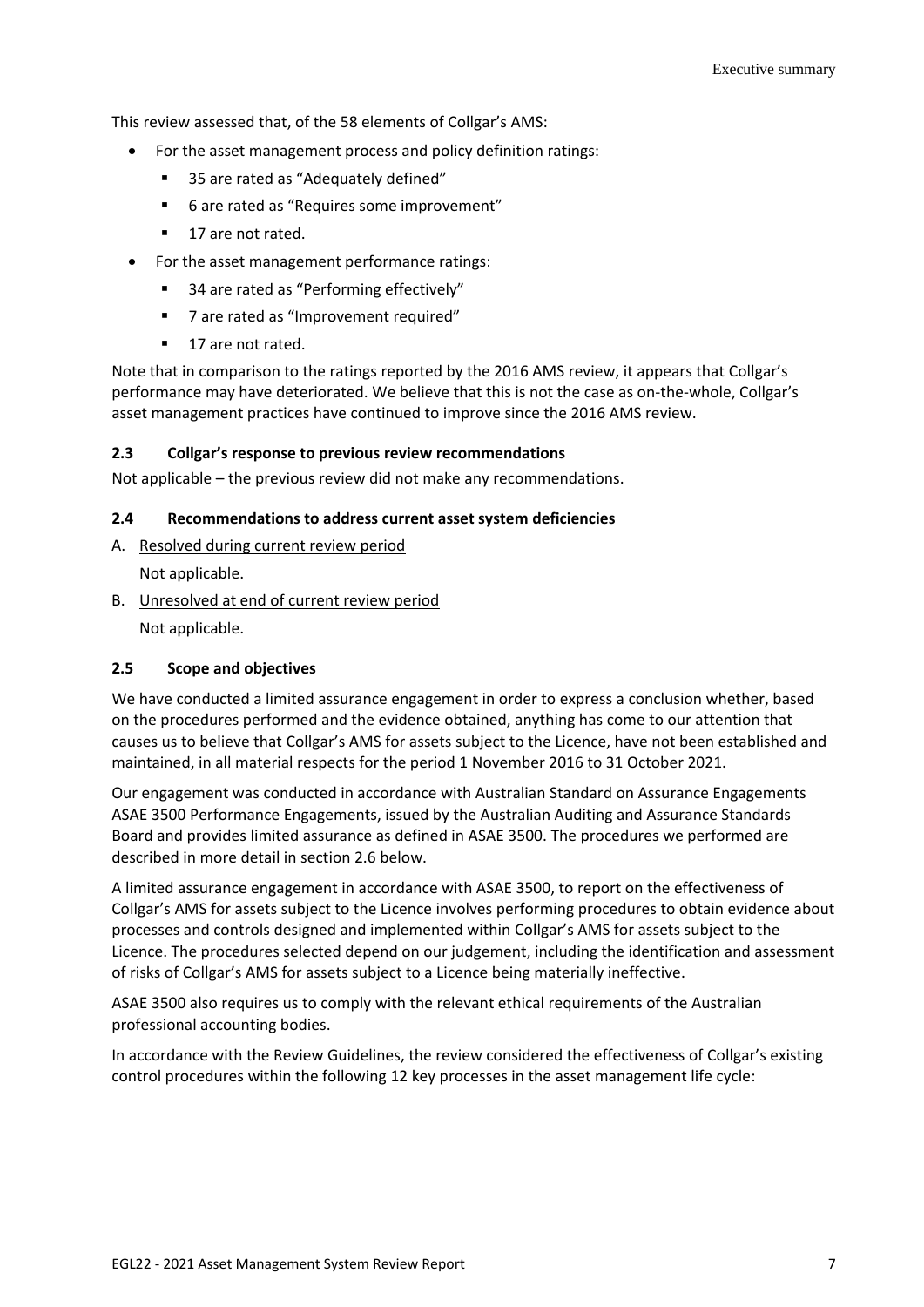| <b>Key processes</b>                 | <b>Effectiveness criteria</b>                                                                                                                                                  |
|--------------------------------------|--------------------------------------------------------------------------------------------------------------------------------------------------------------------------------|
| 1. Asset Planning                    | 1.1 Asset management plan covers the processes in this table                                                                                                                   |
|                                      | 1.2 Planning processes and objectives reflect the needs of all stakeholders and<br>are integrated with business planning                                                       |
|                                      | 1.3 Service levels are defined in the asset management plan                                                                                                                    |
|                                      | 1.4 Non-asset operations (e.g. demand management) are considered                                                                                                               |
|                                      | 1.5 Lifecycle costs of owning and operating assets are assessed                                                                                                                |
|                                      | 1.6 Funding options are evaluated                                                                                                                                              |
|                                      | 1.7 Costs are justified and cost drivers identified                                                                                                                            |
|                                      | 1.8 Likelihood and consequences of asset failure are predicted                                                                                                                 |
|                                      | 1.9 Asset management plan is regularly reviewed and updated.                                                                                                                   |
| 2. Asset creation<br>and acquisition | 2.1 Full project evaluations are undertaken for new assets, including comparative<br>assessment of non-asset options                                                           |
|                                      | 2.2 Evaluations include all life-cycle costs                                                                                                                                   |
|                                      | 2.3 Projects reflect sound engineering and business decisions                                                                                                                  |
|                                      | 2.4 Commissioning tests are documented and completed                                                                                                                           |
|                                      | 2.5 Ongoing legal / environmental / safety obligations of the asset owner are<br>assigned and understood                                                                       |
| 3. Asset disposal                    | 3.1 Under-utilised and under-performing assets are identified as part of a regular<br>systematic review process                                                                |
|                                      | 3.2 The reasons for under-utilisation or poor performance are critically examined<br>and corrective action or disposal undertaken                                              |
|                                      | 3.3 Disposal alternatives are evaluated                                                                                                                                        |
|                                      | 3.4 There is a replacement strategy for assets                                                                                                                                 |
| 4. Environmental<br>analysis         | 4.1 Opportunities and threats in the asset management system environment are<br>assessed                                                                                       |
|                                      | 4.2 Performance standards (availability of service, capacity, continuity,<br>emergency response, etc.) are measured and achieved                                               |
|                                      | 4.3 Compliance with statutory and regulatory requirements                                                                                                                      |
|                                      | 4.4 Service standard (customer service levels etc) are measured and achieved.                                                                                                  |
| 5. Asset<br>operations               | 5.1 Operational policies and procedures are documented and linked to service<br>levels required                                                                                |
|                                      | 5.2 Risk management is applied to prioritise operations tasks                                                                                                                  |
|                                      | 5.3 Assets are documented in an asset register including asset type, location,<br>material, plans of components, and an assessment of assets'<br>physical/structural condition |
|                                      | 5.4 Accounting data is documented for assets [new criteria]                                                                                                                    |
|                                      | 5.5 Operational costs are measured and monitored                                                                                                                               |
|                                      | 5.6 Staff resources are adequate and staff receive training commensurate with<br>their responsibilities                                                                        |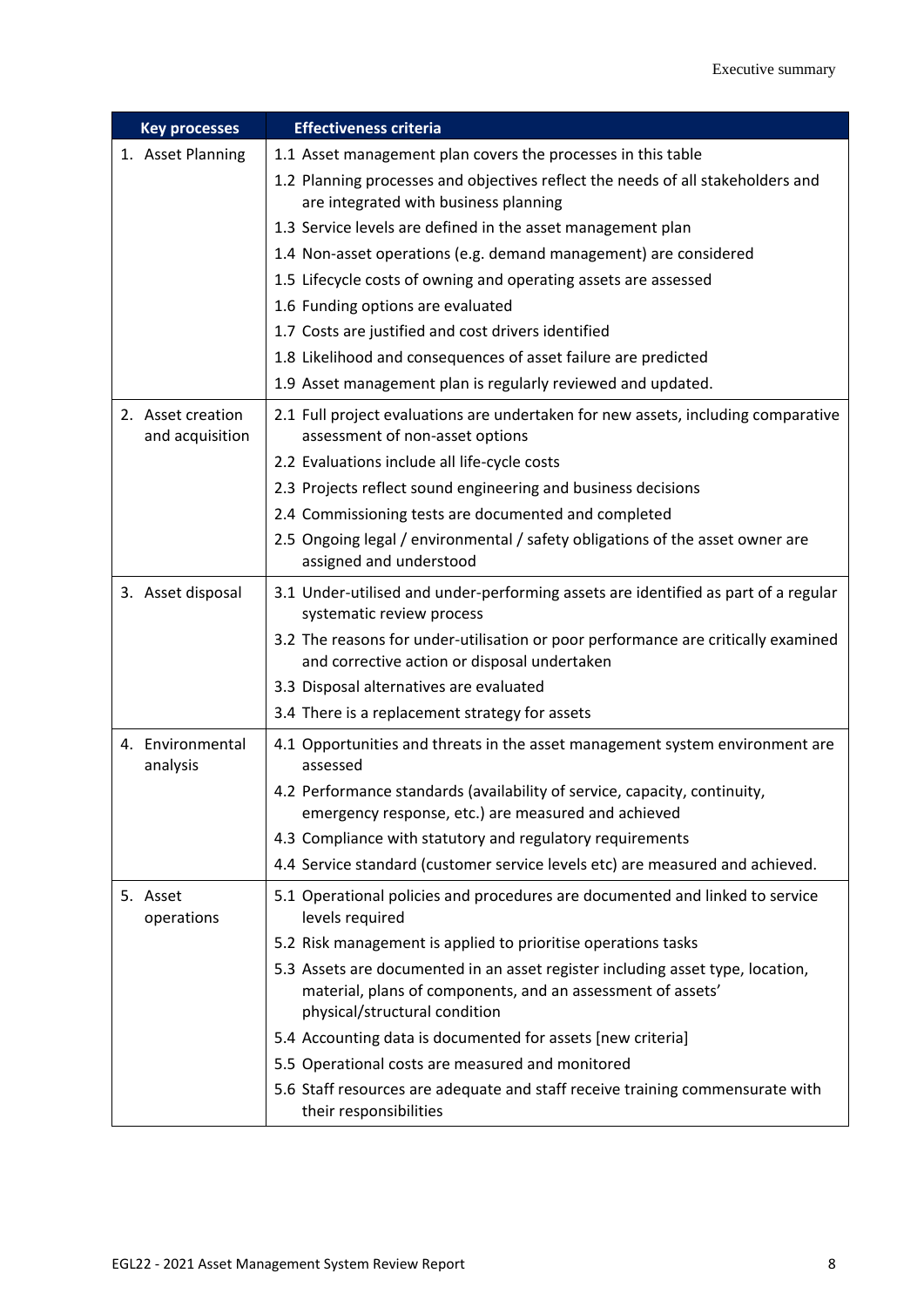| <b>Key processes</b>       | <b>Effectiveness criteria</b>                                                                                                                  |
|----------------------------|------------------------------------------------------------------------------------------------------------------------------------------------|
| 6. Asset<br>maintenance    | 6.1 Maintenance policies and procedures are documented and linked to service<br>levels required                                                |
|                            | 6.2 Regular inspections are undertaken of asset performance and condition                                                                      |
|                            | 6.3 Maintenance plans (emergency, corrective and preventative) are<br>documented and completed on schedule                                     |
|                            | 6.4 Failures are analysed and operational/maintenance plans adjusted where<br>necessary                                                        |
|                            | 6.5 Risk management is applied to prioritise maintenance tasks                                                                                 |
|                            | 6.6 Maintenance costs are measured and monitored                                                                                               |
| 7. Asset                   | 7.1 Adequate system documentation for users and IT operators                                                                                   |
| management<br>information  | 7.2 Input controls include suitable verification and validation of data entered into<br>the system                                             |
| systems                    | 7.3 Security access controls appear adequate, such as passwords                                                                                |
|                            | 7.4 Physical security access controls appear adequate                                                                                          |
|                            | 7.5 Data backup procedures appear adequate and backups are tested                                                                              |
|                            | 7.6 Computations for licensee performance reporting are accurate                                                                               |
|                            | 7.7 Management reports appear adequate for the licensee to monitor licence<br>obligations                                                      |
|                            | 7.8 Adequate measures to protect asset management data from unauthorised<br>access or theft by persons outside the organisation [new criteria] |
| 8. Risk<br>management      | 8.1 Risk management policies and procedures exist and are applied to minimise<br>internal and external risks                                   |
|                            | 8.2 Risks are documented in a risk register and treatment plans are implemented<br>and monitored                                               |
|                            | 8.3 Probability and consequences of asset failure are regularly assessed                                                                       |
| 9. Contingency<br>planning | 9.1 Contingency plans are documented, understood and tested to confirm their<br>operability and to cover higher risks                          |
| 10. Financial<br>planning  | 10.1 The financial plan states the financial objectives and identifies strategies<br>and actions to achieve those                              |
|                            | 10.2 The financial plan identifies the source of funds for capital expenditure and<br>recurrent costs                                          |
|                            | 10.3 The financial plan provides projections of operating statements (profit and<br>loss) and statement of financial position (balance sheets) |
|                            | 10.4 The financial plan provides firm predictions on income for the next five<br>years and reasonable predictions beyond this period           |
|                            | 10.5 The financial plan provides for the operations and maintenance,<br>administration and capital expenditure requirements of the services    |
|                            | 10.6 Large variances in actual/budget income and expenses are identified and<br>corrective action taken where necessary                        |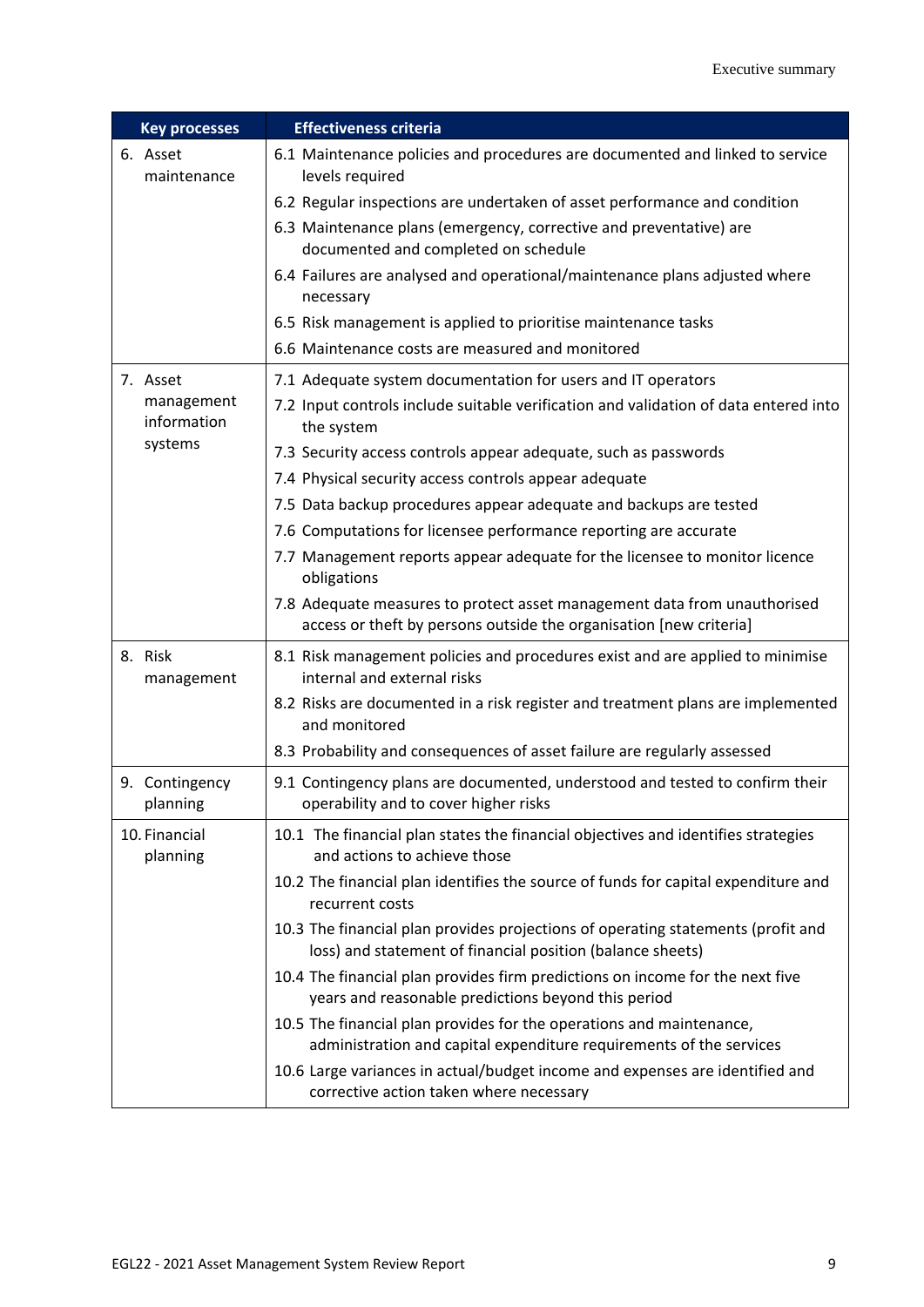| <b>Key processes</b>              | <b>Effectiveness criteria</b>                                                                                                           |
|-----------------------------------|-----------------------------------------------------------------------------------------------------------------------------------------|
| 11. Capital<br>expenditure        | 11.1 There is a capital expenditure plan covering works to be undertaken, actions<br>proposed, responsibilities and dates               |
| planning                          | 11.2 The capital expenditure plan provides reasons for capital expenditure and<br>timing of expenditure                                 |
|                                   | 11.3 The capital expenditure plan is consistent with the asset life and condition<br>identified in the asset management plan            |
|                                   | 11.4 There is an adequate process to ensure the capital expenditure plan is<br>regularly updated and implemented                        |
| 12. Review of asset<br>management | 12.1 A review process is in place to ensure the asset management plan and the<br>asset management system described in it remain current |
| system                            | 12.2 Independent reviews (e.g. internal audit) are performed of the asset<br>management system                                          |

Each key process and effectiveness criterion is applicable to Collgar's Licence and as such was individually considered as part of the review. The Review Plan, set out at Appendix A, details the risk assessments made for and review priority assigned to each key process and effectiveness criterion.

### **2.6 Approach**

Our approach for this review involved the following activities, which were undertaken during the period October to December 2021:

- Utilising the Guidelines, development of a risk assessment, which involved discussions with key staff and review of documents to undertake a preliminary assessment of relevant controls
- Development of a Review Plan (see Appendix A) for approval by the ERA
- Correspondence and interviews with Collgar staff to gain an understanding of process controls in place (see Appendix B for staff involved)
- Physical visit to operations located at the Collgar Wind Farm facility, with a focus on understanding the generation assets, their function, normal mode of operation, age and an assessment of the facilities against the AMS review criteria
- Examination of documented policies and procedures for key functional requirements and consideration of their relevance to Collgar's AMS requirements and standards (see Appendix B for reference listing)
- Consideration of the resourcing applied to maintaining those controls and processes
- Reporting of findings to Collgar for review and response.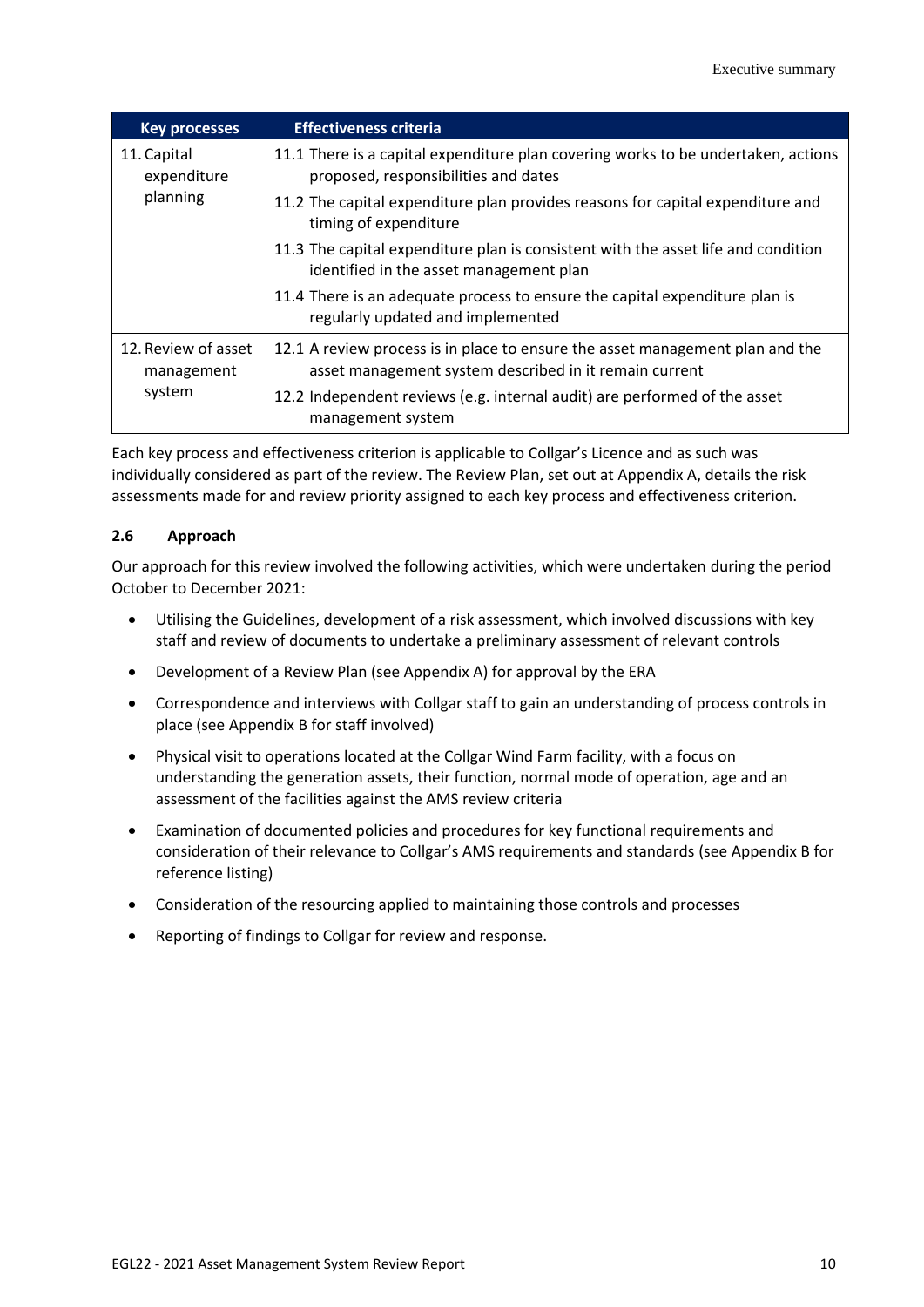# <span id="page-10-0"></span>3. Summary of Ratings

In accordance with the Guidelines, the assessment of both the process and policy definition rating (refer to Table 1) and the performance rating (refer to Table 2) for each of the key AMS processes was performed using the below ratings.

|  |  | Table 1: Process and policy rating scale |  |  |  |  |
|--|--|------------------------------------------|--|--|--|--|
|--|--|------------------------------------------|--|--|--|--|

| <b>Rating</b> | <b>Description</b>           | <b>Criteria</b>                                                                                                                                   |  |  |
|---------------|------------------------------|---------------------------------------------------------------------------------------------------------------------------------------------------|--|--|
|               | Adequately<br>defined        | Processes and policies are documented<br>$\bullet$                                                                                                |  |  |
| A             |                              | Processes and policies adequately document the required performance<br>$\bullet$<br>of the assets                                                 |  |  |
|               |                              | Processes and policies are subject to regular reviews, and updated<br>$\bullet$<br>where necessary                                                |  |  |
|               |                              | The asset management information system(s) are adequate in relation<br>٠<br>to the assets being managed                                           |  |  |
|               |                              | Processes and policies require improvement<br>$\bullet$                                                                                           |  |  |
|               | Requires some<br>improvement | Processes and policies do not adequately document the required<br>$\bullet$<br>performance of the assets                                          |  |  |
| B             |                              | Reviews of processes and policies are not conducted regularly enough<br>$\bullet$                                                                 |  |  |
|               |                              | The asset management information system(s) requires minor<br>$\bullet$<br>improvements (taking into consideration the assets being managed)       |  |  |
|               | Requires<br>substantial      | Processes and policies are incomplete or require substantial<br>$\bullet$<br>improvement                                                          |  |  |
| $\mathsf{C}$  |                              | Processes and policies do not document the required performance of<br>$\bullet$<br>the assets                                                     |  |  |
|               | improvement                  | Processes and policies are considerably out of date<br>$\bullet$                                                                                  |  |  |
|               |                              | The asset management information system(s) requires substantial<br>$\bullet$<br>improvements (taking into consideration the assets being managed) |  |  |
|               |                              | Processes and policies are not documented<br>$\bullet$                                                                                            |  |  |
| D             | Inadequate                   | The asset management information system(s) is not fit for purpose<br>$\bullet$<br>(taking into consideration the assets being managed).           |  |  |

### **Table 2: Performance rating scale**

| <b>Rating</b> | <b>Description</b>         | <b>Criteria</b>                                                                                                      |
|---------------|----------------------------|----------------------------------------------------------------------------------------------------------------------|
|               | Performing<br>effectively  | The performance of the process meets or exceeds the required levels<br>$\bullet$<br>of performance                   |
| 1             |                            | Process effectiveness is regularly assessed and corrective action taken<br>٠<br>where necessary                      |
|               | Improvement<br>required    | The performance of the process requires some improvement to meet<br>٠<br>the required level                          |
| $\mathcal{P}$ |                            | Process effectiveness reviews are not performed regularly enough<br>$\bullet$                                        |
|               |                            | Recommended process improvements are not implemented<br>٠                                                            |
|               | Corrective                 | The performance of the process requires substantial improvement to<br>$\bullet$<br>meet the required level           |
| 3             | action                     | Process effectiveness reviews are performed irregularly, or not at all<br>$\bullet$                                  |
|               | required                   | Recommended process improvements are not implemented<br>٠                                                            |
| 4             | Serious action<br>reguired | Process is not performed, or the performance is so poor the process is<br>$\bullet$<br>considered to be ineffective. |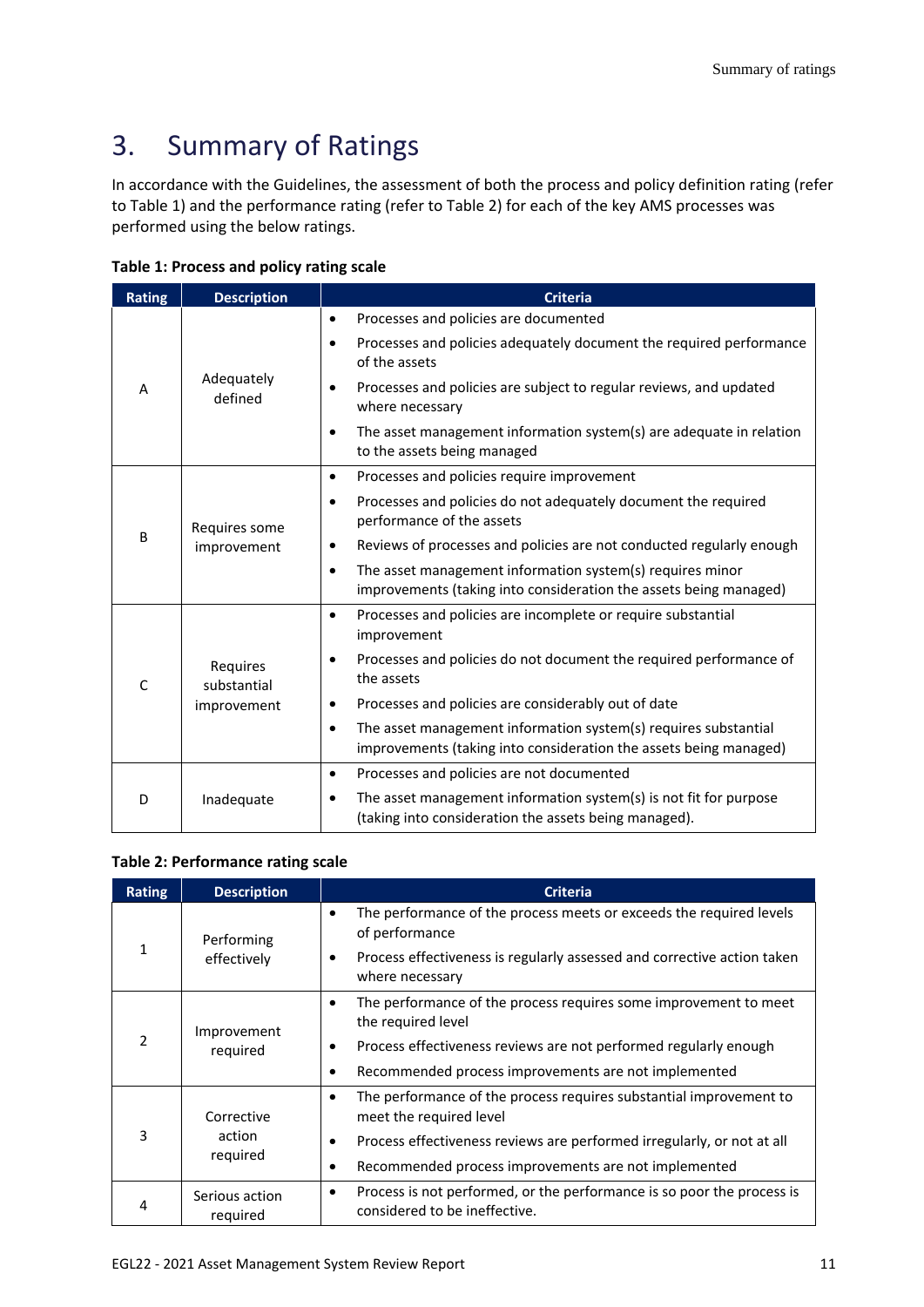This report provides:

- A breakdown of each function of the AMS into sub-components as described in the Guidelines. This approach is taken to enable a more thorough review of key processes where individual components within a larger process can be of greater risk to the business therefore requiring different review treatment
- A summary of the ratings applied by the review (Table 3) for each of:
	- Asset management process and policy rating
	- Asset management performance rating.
- Detailed findings, including relevant observations and recommendations (Section 4). Descriptions of the effectiveness criteria can be found in section 4 and the Review Plan at Appendix A.

|     |                                                                                                                               |                           |                              | Ratings          |
|-----|-------------------------------------------------------------------------------------------------------------------------------|---------------------------|------------------------------|------------------|
| Ref | Asset management process and effectiveness criteria                                                                           | <b>Review</b><br>priority | <b>Process</b><br>and policy | Performance      |
|     | 1. Asset Planning                                                                                                             |                           | B                            | $\overline{2}$   |
| 1.1 | Asset management plan covers the processes in this table                                                                      | Priority 4                | B                            | $\overline{2}$   |
| 1.2 | Planning processes and objectives reflect the needs of all<br>stakeholders and is integrated with business planning           | Priority 4                | A                            | $\mathbf{1}$     |
| 1.3 | Service levels are defined in the asset management plan                                                                       | <b>Priority 4</b>         | A                            | $\mathbf{1}$     |
| 1.4 | Non-asset operations (e.g. demand management) are considered                                                                  | Priority 5                | Not rated                    | Not rated        |
| 1.5 | Lifecycle costs of owning and operating assets are assessed                                                                   | Priority 5                | Not rated                    | Not rated        |
| 1.6 | Funding options are evaluated                                                                                                 | Priority 5                | Not rated                    | Not rated        |
| 1.7 | Costs are justified and cost drivers identified                                                                               | Priority 5                | A                            | $\mathbf{1}$     |
| 1.8 | Likelihood and consequences of asset failure are predicted                                                                    | <b>Priority 4</b>         | A                            | $\mathbf{1}$     |
| 1.9 | Asset management plan is regularly reviewed and updated.                                                                      | Priority 5                | B                            | $\overline{2}$   |
|     | 2. Asset creation and acquisition                                                                                             |                           | <b>Not rated</b>             | <b>Not rated</b> |
| 2.1 | Full project evaluations are undertaken for new assets, including<br>comparative assessment of non-asset options              | <b>Priority 4</b>         |                              |                  |
| 2.2 | Evaluations include all life-cycle costs                                                                                      | Priority 4                |                              |                  |
| 2.3 | Projects reflect sound engineering and business decisions                                                                     | Priority 4                | Not rated                    | Not rated        |
| 2.4 | Commissioning tests are documented and completed                                                                              | <b>Priority 4</b>         |                              |                  |
| 2.5 | Ongoing legal / environmental / safety obligations of the asset<br>owner are assigned and understood                          | <b>Priority 2</b>         |                              |                  |
|     | 3. Asset disposal                                                                                                             |                           |                              | <b>Not rated</b> |
| 3.1 | Under-utilised and under-performing assets are identified as part<br>of a regular systematic review process                   | Priority 4                |                              |                  |
| 3.2 | The reasons for under-utilisation or poor performance are<br>critically examined and corrective action or disposal undertaken | Priority 5                | Not rated                    | Not rated        |
| 3.3 | Disposal alternatives are evaluated                                                                                           | Priority 5                |                              |                  |
| 3.4 | There is a replacement strategy for assets                                                                                    | <b>Priority 4</b>         |                              |                  |

### **Table 3: AMS effectiveness summary**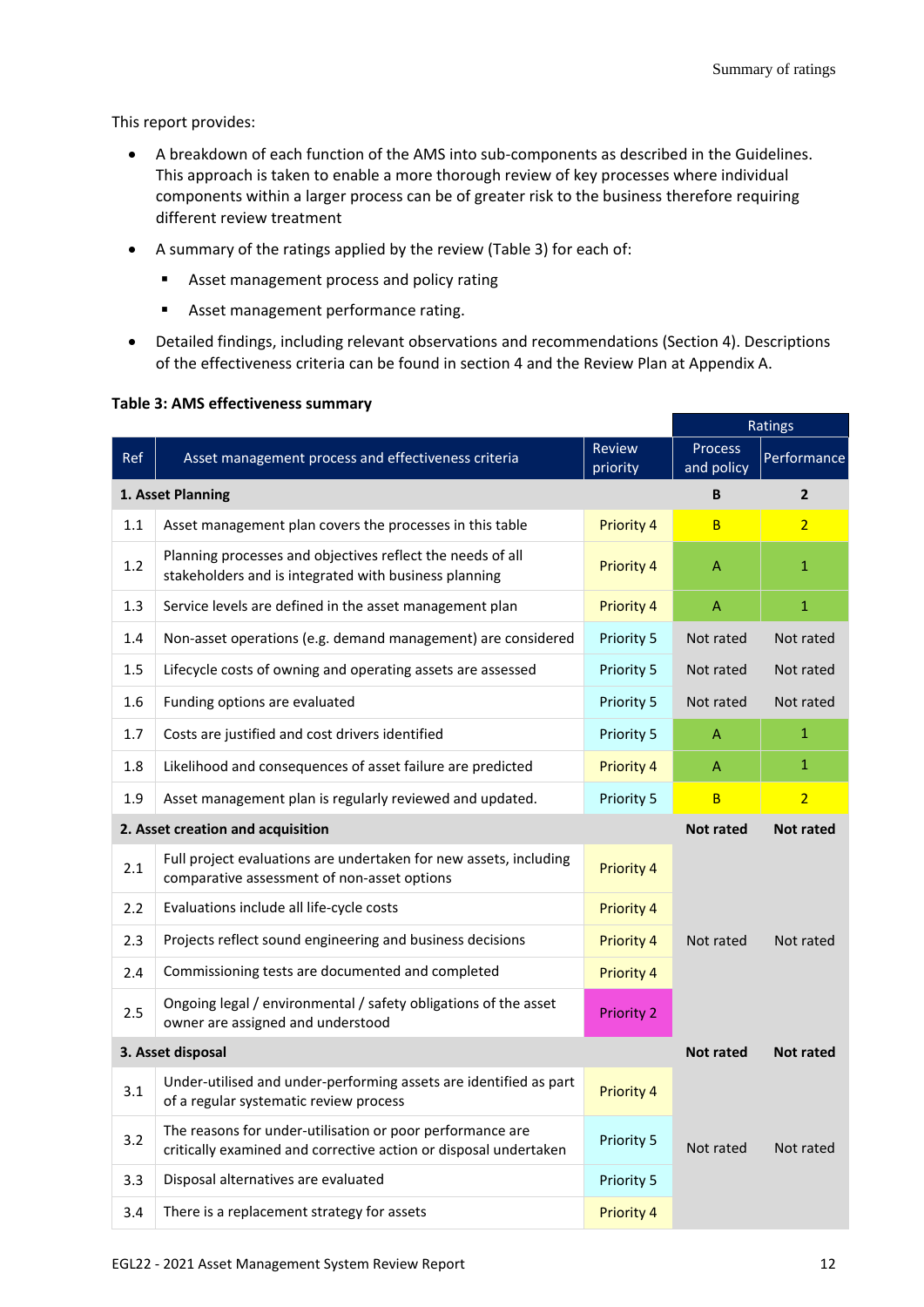|     |                                                                                                                                                                            |                    |                       | Ratings        |  |
|-----|----------------------------------------------------------------------------------------------------------------------------------------------------------------------------|--------------------|-----------------------|----------------|--|
| Ref | Asset management process and effectiveness criteria                                                                                                                        | Review<br>priority | Process<br>and policy | Performance    |  |
|     | 4. Environmental analysis                                                                                                                                                  |                    | A                     | $\mathbf{1}$   |  |
| 4.1 | Opportunities and threats in the asset management system<br>environment are assessed                                                                                       | <b>Priority 4</b>  | $\mathsf{A}$          | $\mathbf{1}$   |  |
| 4.2 | Performance standards (availability of service, capacity,<br>continuity, emergency response, etc.) are measured and<br>achieved                                            | Priority 4         | A                     | $\mathbf{1}$   |  |
| 4.3 | Compliance with statutory and regulatory requirements                                                                                                                      | Priority 4         | A                     | $\mathbf{1}$   |  |
| 4.4 | Service standard (customer service levels etc) are measured and<br>achieved.                                                                                               | Priority 4         | A                     | 1              |  |
|     | 5. Asset operations                                                                                                                                                        |                    | B                     | $\mathbf{2}$   |  |
| 5.1 | Operational policies and procedures are documented and linked<br>to service levels required                                                                                | Priority 4         | B                     | $\overline{2}$ |  |
| 5.2 | Risk management is applied to prioritise operations tasks                                                                                                                  | Priority 4         | $\mathsf{A}$          | $\mathbf{1}$   |  |
| 5.3 | Assets are documented in an asset register including asset type,<br>location, material, plans of components, and an assessment of<br>assets' physical/structural condition | Priority 4         | A                     | $\mathbf{1}$   |  |
| 5.4 | Accounting data is documented for assets [new criteria]                                                                                                                    | Priority 4         | A                     | $\mathbf{1}$   |  |
| 5.5 | Operational costs are measured and monitored                                                                                                                               | Priority 4         | $\mathsf{A}$          | $\mathbf{1}$   |  |
| 5.6 | Staff resources are adequate and staff receive training<br>commensurate with their responsibilities                                                                        | Priority 4         | A                     | $\overline{2}$ |  |
|     | 6. Asset maintenance                                                                                                                                                       |                    | B                     | $\overline{2}$ |  |
| 6.1 | Maintenance policies and procedures are documented and<br>linked to service levels required                                                                                | <b>Priority 4</b>  | B                     | $\overline{2}$ |  |
| 6.2 | Regular inspections are undertaken of asset performance and<br>condition                                                                                                   | <b>Priority 2</b>  | A                     | 1              |  |
| 6.3 | Maintenance plans (emergency, corrective and preventative) are<br>documented and completed on schedule                                                                     | <b>Priority 2</b>  | <sub>B</sub>          | $\overline{2}$ |  |
| 6.4 | Failures are analysed and operational/maintenance plans<br>adjusted where necessary                                                                                        | Priority 4         | $\mathsf{A}$          | $\mathbf{1}$   |  |
| 6.5 | Risk management is applied to prioritise maintenance tasks                                                                                                                 | <b>Priority 4</b>  | $\mathsf{A}$          | $\mathbf{1}$   |  |
| 6.6 | Maintenance costs are measured and monitored                                                                                                                               | Priority 4         | A                     | $\mathbf{1}$   |  |
|     | 7. Asset management information systems<br>A<br>$\mathbf{1}$                                                                                                               |                    |                       |                |  |
| 7.1 | Adequate system documentation for users and IT operators                                                                                                                   | Priority 5         | $\mathsf{A}$          | $\mathbf{1}$   |  |
| 7.2 | Input controls include suitable verification and validation of data<br>entered into the system                                                                             | Priority 4         | $\mathsf{A}$          | $\mathbf{1}$   |  |
| 7.3 | Security access controls appear adequate, such as passwords                                                                                                                | Priority 5         | A                     | $\mathbf{1}$   |  |
| 7.4 | Physical security access controls appear adequate                                                                                                                          | Priority 5         | $\mathsf{A}$          | $\mathbf{1}$   |  |
| 7.5 | Data backup procedures appear adequate and backups are<br>tested                                                                                                           | Priority 4         | A                     | $\mathbf{1}$   |  |
| 7.6 | Computations for licensee performance reporting are accurate                                                                                                               | Priority 5         | Not rated             | Not rated      |  |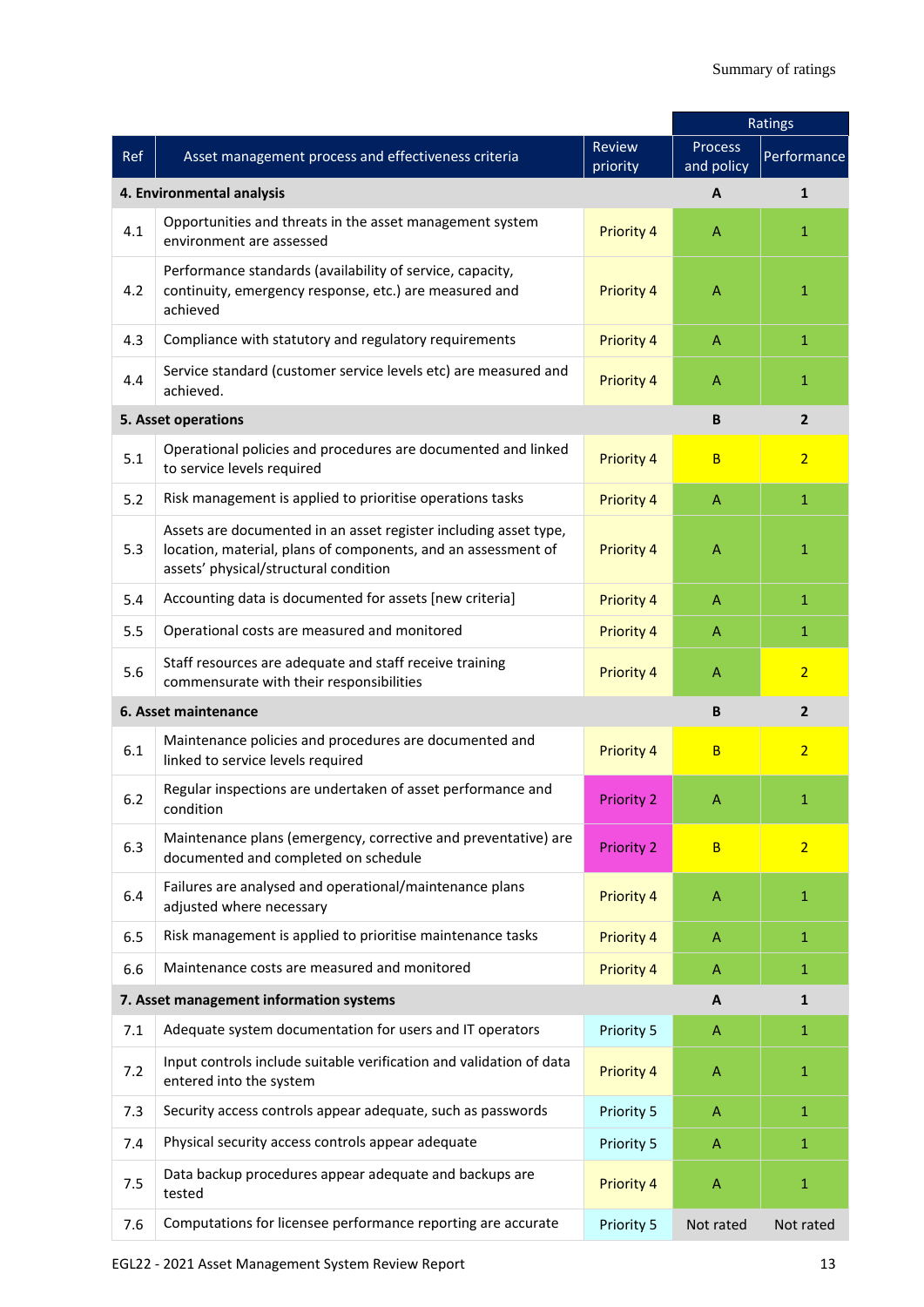|      |                                                                                                                                              |                    |                       | Ratings                 |
|------|----------------------------------------------------------------------------------------------------------------------------------------------|--------------------|-----------------------|-------------------------|
| Ref  | Asset management process and effectiveness criteria                                                                                          | Review<br>priority | Process<br>and policy | Performance             |
| 7.7  | Management reports appear adequate for the licensee to<br>monitor licence obligations                                                        | Priority 5         | A                     | $\mathbf{1}$            |
| 7.8  | Adequate measures to protect asset management data from<br>unauthorised access or theft by persons outside the organisation                  | <b>Priority 4</b>  | A                     | $\mathbf{1}$            |
|      | 8. Risk management                                                                                                                           |                    | A                     | $\mathbf{1}$            |
| 8.1  | Risk management policies and procedures exist and are applied<br>to minimise internal and external risks                                     | <b>Priority 2</b>  | $\mathsf{A}$          | $\mathbf{1}$            |
| 8.2  | Risks are documented in a risk register and treatment plans are<br>implemented and monitored                                                 | Priority 4         | A                     | $\mathbf{1}$            |
| 8.3  | Probability and consequences of asset failure are regularly<br>assessed                                                                      | <b>Priority 2</b>  | A                     | $\mathbf{1}$            |
|      | 9. Contingency planning                                                                                                                      |                    | A                     | $\mathbf{1}$            |
| 9.1  | Contingency plans are documented, understood and tested to<br>confirm their operability and to cover higher risks                            | <b>Priority 2</b>  | A                     | $\mathbf{1}$            |
|      | 10. Financial planning                                                                                                                       |                    | A                     | $\mathbf{1}$            |
| 10.1 | The financial plan states the financial objectives and identifies<br>strategies and actions to achieve those                                 | <b>Priority 4</b>  | $\mathsf{A}$          | $\mathbf{1}$            |
| 10.2 | The financial plan identifies the source of funds for capital<br>expenditure and recurrent costs                                             | Priority 5         | $\mathsf{A}$          | $\mathbf{1}$            |
| 10.3 | The financial plan provides projections of operating statements<br>(profit and loss) and statement of financial position (balance<br>sheets) | Priority 5         | $\overline{A}$        | $\mathbf{1}$            |
| 10.4 | The financial plan provides firm predictions on income for the<br>next five years and reasonable predictions beyond this period              | Priority 5         | $\overline{A}$        | $\mathbf{1}$            |
| 10.5 | The financial plan provides for the operations and maintenance,<br>administration and capital expenditure requirements of the<br>services    | <b>Priority 4</b>  | A                     | $\mathbf{1}$            |
| 10.6 | Large variances in actual/budget income and expenses are<br>identified and corrective action taken where necessary                           | Priority 4         | A                     | 1                       |
|      | 11. Capital expenditure planning                                                                                                             |                    | <b>Not rated</b>      | <b>Not rated</b>        |
| 11.1 | There is a capital expenditure plan covering works to be<br>undertaken, actions proposed, responsibilities and dates                         | Priority 4         |                       |                         |
| 11.2 | The capital expenditure plan provides reasons for capital<br>expenditure and timing of expenditure                                           | Priority 5         | Not rated             | Not rated               |
| 11.3 | The capital expenditure plan is consistent with the asset life and<br>condition identified in the asset management plan                      | Priority 4         |                       |                         |
| 11.4 | There is an adequate process to ensure the capital expenditure<br>plan is regularly updated and implemented                                  | Priority 5         |                       |                         |
|      | 12. Review of asset management system                                                                                                        |                    | $\, {\bf B}$          | $\overline{\mathbf{2}}$ |
| 12.1 | A review process is in place to ensure the asset management<br>plan and the asset management system described in it remain<br>current        | Priority 5         | B                     | $\overline{2}$          |
| 12.2 | Independent reviews (e.g. internal audit) are performed of the<br>asset management system                                                    | Priority 5         | $\mathsf{A}$          | $\mathbf{1}$            |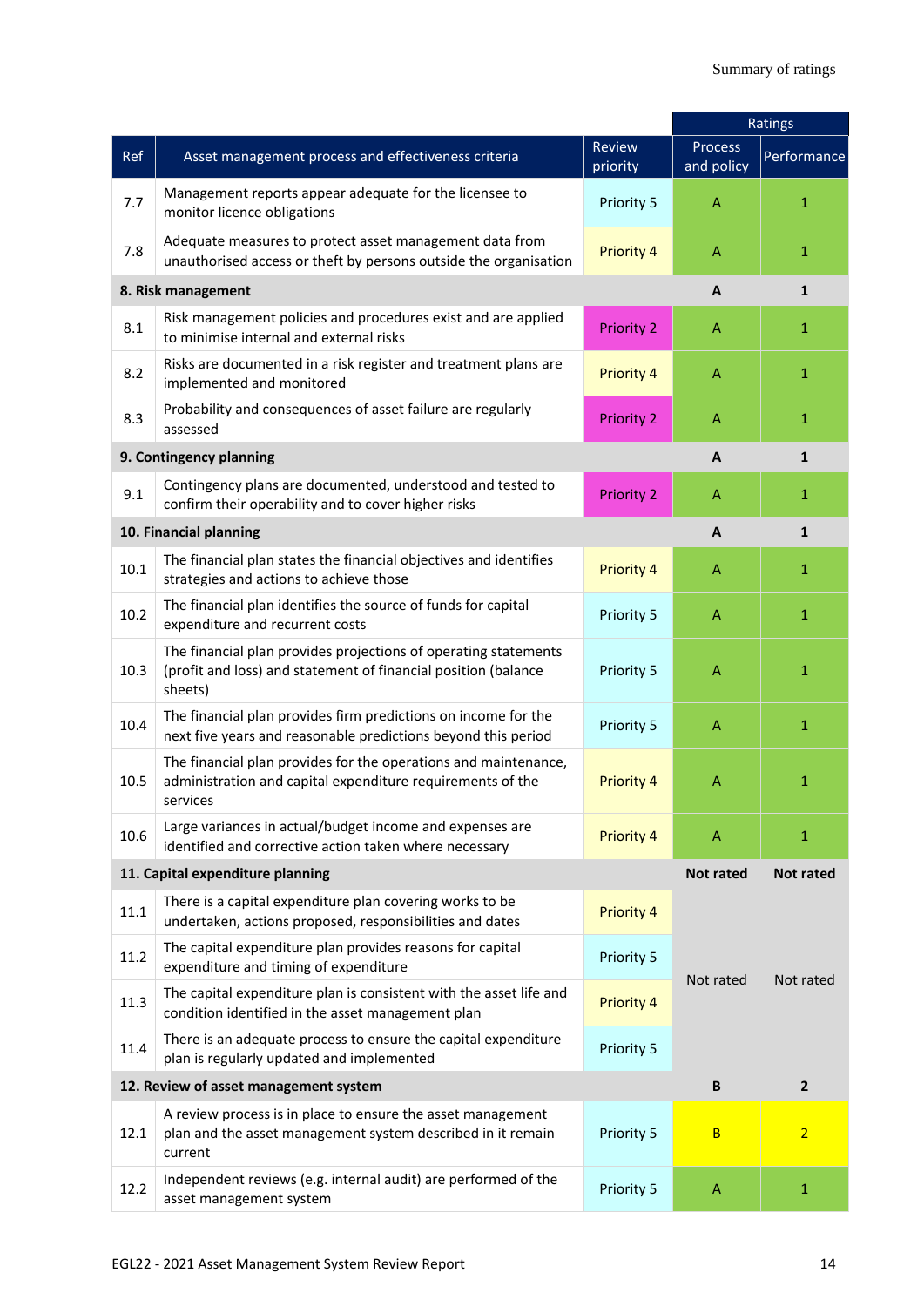# <span id="page-14-0"></span>4. Detailed findings and recommendations

The following tables contain:

- *Findings*: the reviewer's understanding of the process and any issues that have been identified during the review
- *Recommendations (where applicable)*: recommendations for improvement or enhancement of the process or control.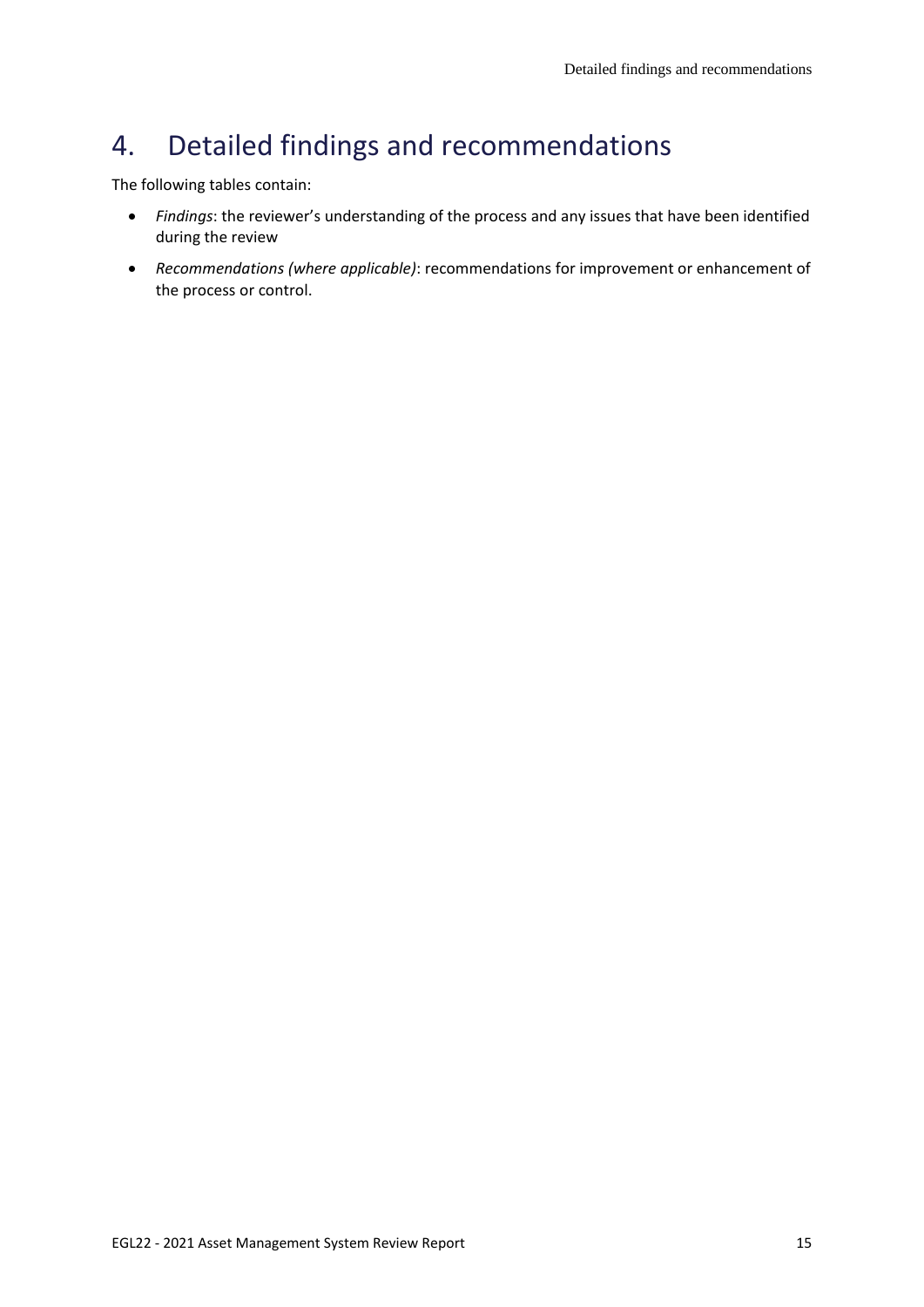# **4.1 Asset Planning**

Key process: Asset planning strategies are focused on meeting customer needs in the most effective and efficient manner (delivering the right service at the right price)

**Expected outcome**: Integration of asset strategies into operational or business plans will establish a framework for existing and new assets to be effectively utilised and their service potential optimised

| <b>Overall Process and Policy/Performance rating:</b> Requires some improvement (B) / Improvement required (2) |  |  |
|----------------------------------------------------------------------------------------------------------------|--|--|
|----------------------------------------------------------------------------------------------------------------|--|--|

| <b>Effectiveness criteria</b>                                   | <b>Findings</b>                                                                                                                                                                                                                                                                                                                                                                                                                                                                                                                                                                                                                                                                                                                                                                                                                                                                                                                                                                                                                                                                                                                                                                                                                                                                                                                                                                                                                                                                                                                                                                                                                                                                                                                                                                                                                                                 |
|-----------------------------------------------------------------|-----------------------------------------------------------------------------------------------------------------------------------------------------------------------------------------------------------------------------------------------------------------------------------------------------------------------------------------------------------------------------------------------------------------------------------------------------------------------------------------------------------------------------------------------------------------------------------------------------------------------------------------------------------------------------------------------------------------------------------------------------------------------------------------------------------------------------------------------------------------------------------------------------------------------------------------------------------------------------------------------------------------------------------------------------------------------------------------------------------------------------------------------------------------------------------------------------------------------------------------------------------------------------------------------------------------------------------------------------------------------------------------------------------------------------------------------------------------------------------------------------------------------------------------------------------------------------------------------------------------------------------------------------------------------------------------------------------------------------------------------------------------------------------------------------------------------------------------------------------------|
| 1.1 Asset management plan covers<br>the processes in this table | Throughout the review period, the following references applied to Collgar's asset management plans:<br>Life of Asset Management Plan (LAMP), which was first created in 2013 and last updated in 2018:<br>$\bullet$<br>The stated purpose of the LAMP is to preserve the long term value of the asset for a minimum of 25 years<br>٠<br>from practical completion<br>While the LAMP captures valuable and relevant information regarding Collgar's asset management<br>٠<br>practices, the most recent version does not reflect all current practices and arrangements and includes<br>several recommendations (e.g. adoption of the Reliability Centred Maintenance approach), which were<br>relevant at the time of last revision (2018)<br>The LAMP was intended to support a 5 year Asset Management Plan (AMP), which was developed in<br>spreadsheets and related mainly to maintenance activities. The spreadsheets are updated annually to<br>support those activities. As the spreadsheets were functional but not as user friendly as possible, in July<br>2021 a major AMP update was initiated to support the LAMP<br>Asset Management Plan (AMP) Draft Revision B (October 2021), which is intended to support the LAMP:<br>$\bullet$<br>Leverages the learnings of the LAMP and supporting Failure Mode and Effects Analysis<br>Outlines:<br>٠<br>Methodologies for operating the wind farm, including the proposed use of the Reliability Centred<br>Maintenance approach<br>Procedures governing the maintenance and upkeep of the wind farm and associated assets<br>$\bullet$<br>Key contractual and regulatory arrangements governing the operations and maintenance, revenue<br>$\bullet$<br>management and funding arrangements<br>Provides a detailed description, failure impact, spares holding strategy and asset history of all major |
|                                                                 | system components<br>Otherwise reflects each of the elements outlined in the rest of this Asset Planning process.<br>$\blacksquare$                                                                                                                                                                                                                                                                                                                                                                                                                                                                                                                                                                                                                                                                                                                                                                                                                                                                                                                                                                                                                                                                                                                                                                                                                                                                                                                                                                                                                                                                                                                                                                                                                                                                                                                             |
|                                                                 | Collgar has committed to finalising the AMP in the near future.                                                                                                                                                                                                                                                                                                                                                                                                                                                                                                                                                                                                                                                                                                                                                                                                                                                                                                                                                                                                                                                                                                                                                                                                                                                                                                                                                                                                                                                                                                                                                                                                                                                                                                                                                                                                 |
|                                                                 | <b>Performance Rating: Improvement Required (2)</b><br><b>Process and Policy Rating: Requires some improvement (B)</b>                                                                                                                                                                                                                                                                                                                                                                                                                                                                                                                                                                                                                                                                                                                                                                                                                                                                                                                                                                                                                                                                                                                                                                                                                                                                                                                                                                                                                                                                                                                                                                                                                                                                                                                                          |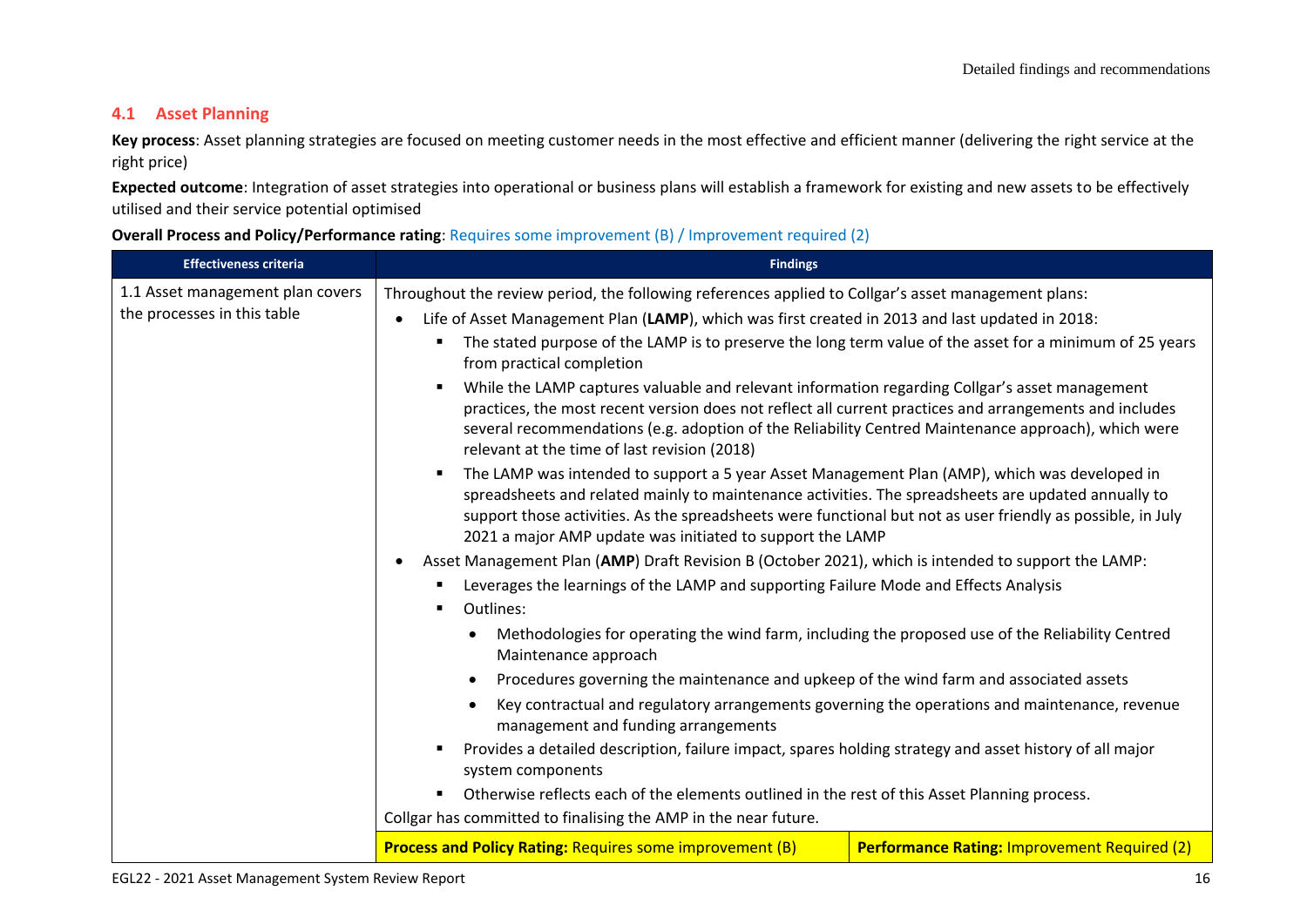| <b>Effectiveness criteria</b>                                                                                                 | <b>Findings</b>                                                                                                                                                                                                                                                                                                                                                                                                                                                                                                                                                                                                                                                                                                                                                                                                           |                                                |
|-------------------------------------------------------------------------------------------------------------------------------|---------------------------------------------------------------------------------------------------------------------------------------------------------------------------------------------------------------------------------------------------------------------------------------------------------------------------------------------------------------------------------------------------------------------------------------------------------------------------------------------------------------------------------------------------------------------------------------------------------------------------------------------------------------------------------------------------------------------------------------------------------------------------------------------------------------------------|------------------------------------------------|
| 1.2 Planning processes and<br>objectives reflect the needs of all<br>stakeholders and is integrated with<br>business planning | Through consideration of relevant supporting documentation and Collgar's business planning processes, we observed<br>that:<br>Collgar's five-year Business Plan (2021-2025 being the current version) presents a consolidated reference to<br>$\bullet$<br>the business' operations plans, asset management strategy and plans, stakeholder management plans and<br>operations and maintenance budgets<br>Collgar's business model and resources specifically accommodate the operation and maintenance of the<br>$\bullet$<br>Facility in accordance with Good Operating and Maintenance Practice and Original Equipment Manufacturer<br>(OEM) Instructions, in order to meet Collgar's primary purpose of generating electricity from the wind farm<br>and the sale of such energy into the WEM or directly to Synergy. |                                                |
|                                                                                                                               | Process and Policy Rating: Adequately defined (A)                                                                                                                                                                                                                                                                                                                                                                                                                                                                                                                                                                                                                                                                                                                                                                         | Performance Rating: Performing effectively (1) |
| 1.3 Service levels are defined in the<br>asset management plan                                                                | Through examination of Collgar's Business Plan and Life of Asset Management Plan, we observed that the facility's<br>service levels are appropriately reflected in availability and performance requirements.                                                                                                                                                                                                                                                                                                                                                                                                                                                                                                                                                                                                             |                                                |
|                                                                                                                               | Process and Policy Rating: Adequately defined (A)                                                                                                                                                                                                                                                                                                                                                                                                                                                                                                                                                                                                                                                                                                                                                                         | Performance Rating: Performing effectively (1) |
| 1.4 Non-asset operations (e.g.<br>demand management) are                                                                      | As the primary purpose of Collgar is to supply electricity to the South West Integrated Network, there is no<br>requirement or opportunity for Collgar to consider non-asset options.                                                                                                                                                                                                                                                                                                                                                                                                                                                                                                                                                                                                                                     |                                                |
| considered                                                                                                                    | Process and Policy Rating: Not rated                                                                                                                                                                                                                                                                                                                                                                                                                                                                                                                                                                                                                                                                                                                                                                                      | Performance Rating: Not rated                  |
| 1.5 Lifecycle costs of owning and<br>operating assets are assessed                                                            | Through consideration of Collgar's business planning and asset management planning processes, we observed that:<br>Operating and maintenance costs are appropriately identified and built into Collgar's annual budgeting<br>$\bullet$<br>process<br>There is currently no requirement for capital expenditure planning<br>Beyond the owner's execution of its asset investment strategy, there is no specific need for asset lifecycle<br>$\bullet$<br>costs to be assessed by Collgar.                                                                                                                                                                                                                                                                                                                                  |                                                |
|                                                                                                                               | Process and Policy Rating: Not rated                                                                                                                                                                                                                                                                                                                                                                                                                                                                                                                                                                                                                                                                                                                                                                                      | Performance Rating: Not rated                  |
| 1.6 Funding options are evaluated                                                                                             | Collgar's current financial model and budget funds all site operations and maintenance activities. There is currently no<br>capital expenditure plan and no requirement for other funding options to be considered.                                                                                                                                                                                                                                                                                                                                                                                                                                                                                                                                                                                                       |                                                |
|                                                                                                                               | Process and Policy Rating: Not rated                                                                                                                                                                                                                                                                                                                                                                                                                                                                                                                                                                                                                                                                                                                                                                                      | Performance Rating: Not rated                  |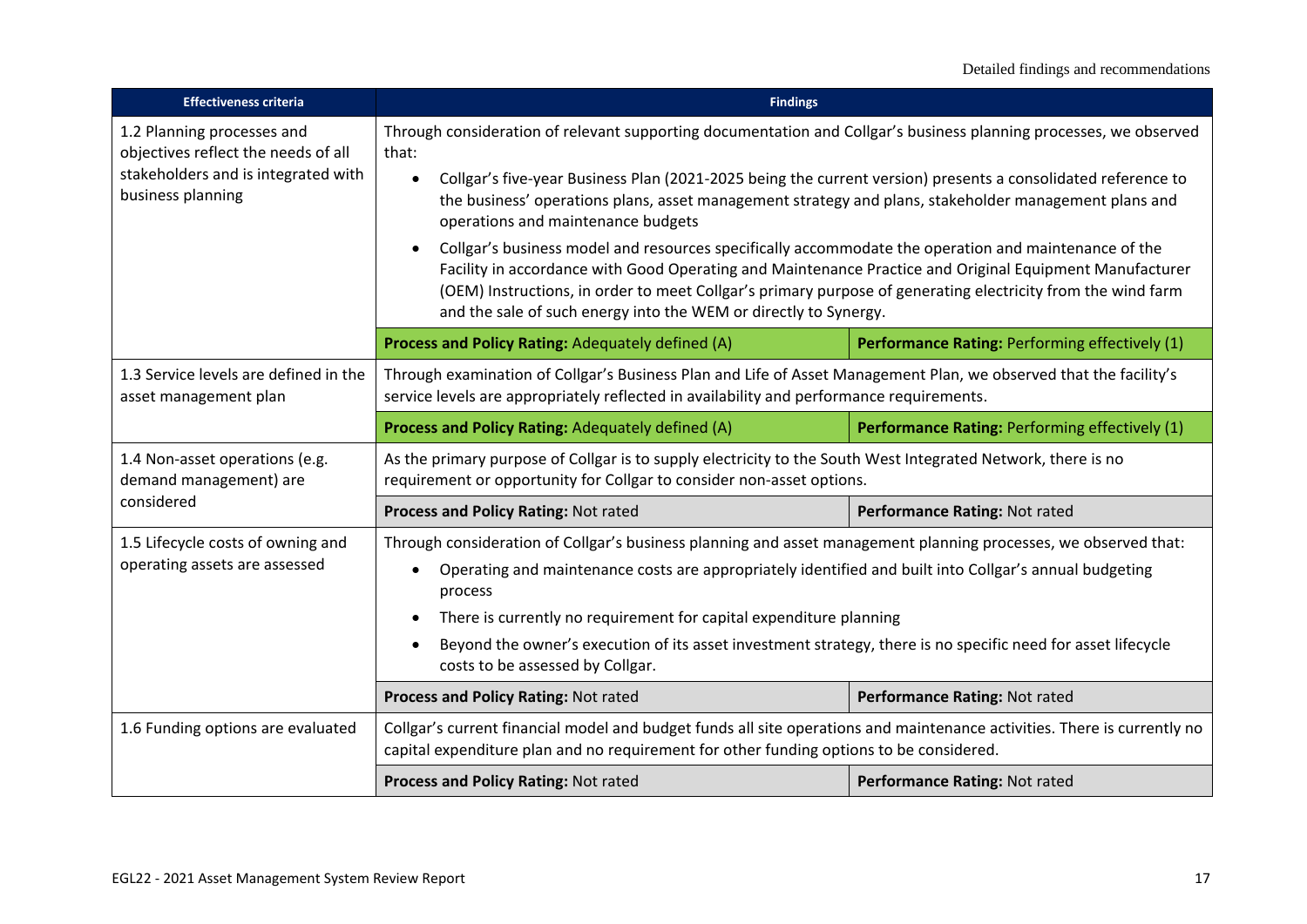| <b>Effectiveness criteria</b>                                     | <b>Findings</b>                                                                                                                                                                                                                                                                                                                                                                                                                                                                                                                                                                                                                                                                                                                                                                                                                                                                                                                                                                                                                      |                                                |
|-------------------------------------------------------------------|--------------------------------------------------------------------------------------------------------------------------------------------------------------------------------------------------------------------------------------------------------------------------------------------------------------------------------------------------------------------------------------------------------------------------------------------------------------------------------------------------------------------------------------------------------------------------------------------------------------------------------------------------------------------------------------------------------------------------------------------------------------------------------------------------------------------------------------------------------------------------------------------------------------------------------------------------------------------------------------------------------------------------------------|------------------------------------------------|
| 1.7 Costs are justified and cost<br>drivers identified            | Through discussion with the Principal Engineer and Site Superintendent, and consideration of business planning and<br>budgeting processes, we observed that operating and maintenance costs are appropriately identified and built into<br>Collgar's annual budgeting process, which is designed to ensure that forecast costs are justified.                                                                                                                                                                                                                                                                                                                                                                                                                                                                                                                                                                                                                                                                                        |                                                |
|                                                                   | Process and Policy Rating: Adequately defined (A)                                                                                                                                                                                                                                                                                                                                                                                                                                                                                                                                                                                                                                                                                                                                                                                                                                                                                                                                                                                    | Performance Rating: Performing effectively (1) |
| 1.8 Likelihood and consequences of<br>asset failure are predicted | Through discussion with the Principal Engineer and Site Superintendent, and consideration of Collgar's risk<br>management practices and examination of supporting documentation, we observed that Collgar has applied the<br>following mechanisms for predicting the consequences and likelihood of the facility's failure:<br>The Collgar risk register considers the failure or unavailability of major items of equipment<br>$\bullet$<br>Regular preventative maintenance provides for regular assessment of asset performance<br>$\bullet$<br>WTG assets are monitored on a continuous basis (including condition monitoring techniques) by Vestas' Global<br>$\bullet$<br>operations<br>The Collgar Failure Mode and Effects Analysis (last revised in 2020) assists in determining which BOP spares are<br>$\bullet$<br>required to be held<br>A high level of priority is accorded to minimising instances of asset failure and the duration of any such failure to<br>$\bullet$<br>ensure availability targets are achieved |                                                |
|                                                                   | During scheduled outages, main components of the Facility's plant are inspected for defects.<br>Process and Policy Rating: Adequately defined (A)                                                                                                                                                                                                                                                                                                                                                                                                                                                                                                                                                                                                                                                                                                                                                                                                                                                                                    | Performance Rating: Performing effectively (1) |
| 1.9 Asset management plan is<br>regularly reviewed and updated.   | We observed that:<br>Collgar's LAMP was reviewed and updated in 2016 and 2018. The date of next review was listed as June 2023,<br>$\bullet$<br>which would have resulted in a five-year period before review and update<br>Since the last revision to the LAMP, Collgar recognised the need for a substantial update to its supporting Asset<br>$\bullet$<br>Management Plan and initiated a review in July 2021. At the time of this review, the new Asset Management<br>Plan remained in draft, with an expectation for the plan to be finalised in the near future<br>The new Asset Management Plan appropriately proposes an annual review.<br>$\bullet$<br><b>Process and Policy Rating: Requires some improvement (B)</b><br><b>Performance Rating: Improvement Required (2)</b>                                                                                                                                                                                                                                              |                                                |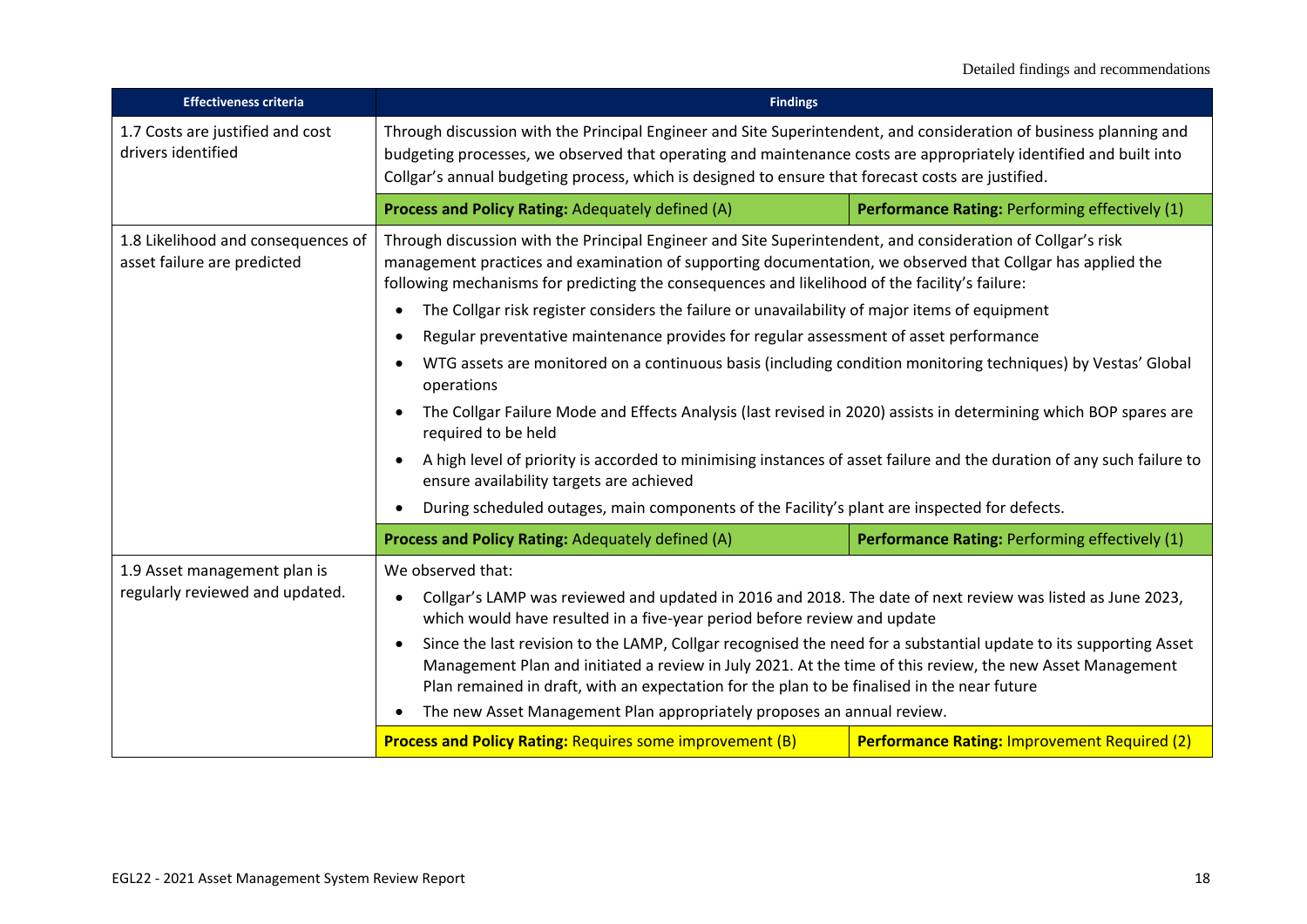## **4.2 Asset creation and acquisition**

### **Key process**: Asset creation/acquisition is the provision or improvement of assets

**Expected outcome**: The asset acquisition framework is economic, efficient and cost-effective; it reduces demand for new assets, lowers service costs and improves service delivery

### **Overall Process and Policy/Performance rating:** Not rated

**Findings:** For the period subject to this review, Collgar had not undertaken or contemplated any material asset creation and acquisition activities. Accordingly, consideration has not yet been given to an asset creation and acquisition process relevant to the Facility's ongoing operations. Note that the scope of this review does not include any potential expansion project contemplated by Collgar.

### **4.3 Asset disposal**

**Key process**: Asset disposal is the consideration of alternatives for the disposal of surplus, obsolete, under-performing or unserviceable assets

**Expected outcome**: The asset management framework minimises holdings of surplus and underperforming assets and lowers service costs. The cost-benefits of disposal options are evaluated

### **Overall Process and Policy/Performance rating:** Not rated

**Findings:** The Collgar Wind Farm Facility remains in a phase of its life cycle where there are no plans for disposing of any of the facility's assets and there is a low likelihood of any asset disposal in the short-term.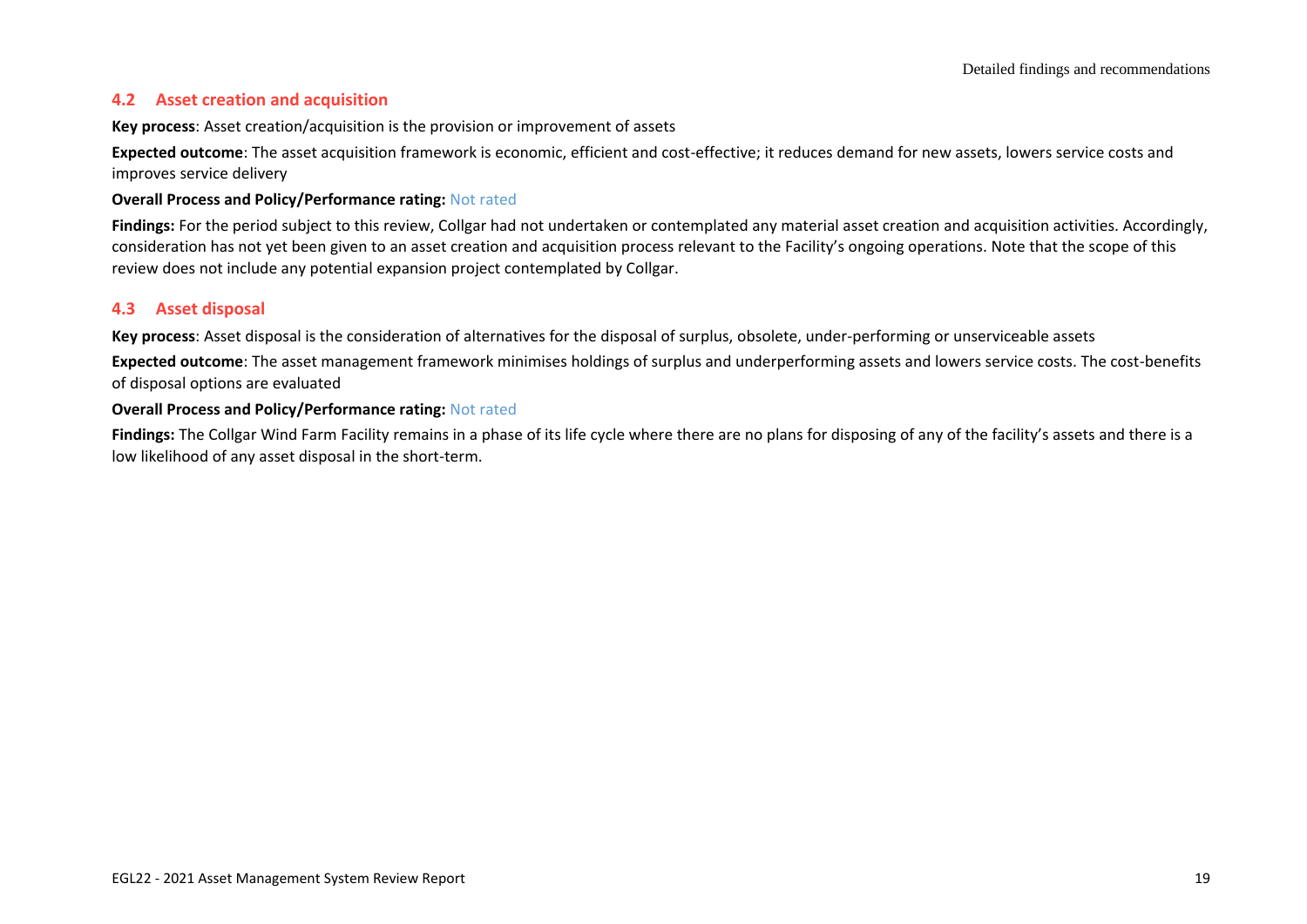# **4.4 Environmental analysis**

**Key process**: Environmental analysis examines the asset management system environment and assesses all external factors affecting the asset management system

**Expected outcome**: The asset management system regularly assesses external opportunities and threats and identifies corrective action to maintain performance requirements

### **Overall Process and Policy/Performance rating**: Adequately defined (A) / Performing effectively (1)

| <b>Effectiveness criteria</b>                                                                                                          | <b>Findings</b>                                                                                                                                                                                                                                                                                                                                                                                                                                                                                                                                                                                                                                                                                                                                                                                                                                                                                                                                                                                                                                                                                                |                                                |
|----------------------------------------------------------------------------------------------------------------------------------------|----------------------------------------------------------------------------------------------------------------------------------------------------------------------------------------------------------------------------------------------------------------------------------------------------------------------------------------------------------------------------------------------------------------------------------------------------------------------------------------------------------------------------------------------------------------------------------------------------------------------------------------------------------------------------------------------------------------------------------------------------------------------------------------------------------------------------------------------------------------------------------------------------------------------------------------------------------------------------------------------------------------------------------------------------------------------------------------------------------------|------------------------------------------------|
| 4.1 Opportunities and threats in<br>the asset management system<br>environment are assessed                                            | Through discussion with the Collgar and Vestas Site Management Team and examination of relevant supporting<br>documentation, we observed that:                                                                                                                                                                                                                                                                                                                                                                                                                                                                                                                                                                                                                                                                                                                                                                                                                                                                                                                                                                 |                                                |
|                                                                                                                                        | In its Master Environmental Management Plan, Collgar has recognised and captured a range of threats to its<br>$\bullet$<br>asset management system, including fire events, lightning strikes and other weather events, other external<br>events and emergencies. The plan encompasses Collgar's Flora & Fauna Management Plan, Mallee fowl<br>Management Plan, Stakeholder Management Plan and Auswind Best Practice Guidelines.                                                                                                                                                                                                                                                                                                                                                                                                                                                                                                                                                                                                                                                                               |                                                |
|                                                                                                                                        | Details of Collgar's statutory obligations (e.g. Environmental Operating Licence, NGER Act, OHS Act and<br>$\bullet$<br>regulations) are maintained in its CAMMS Register, with compliance tracked:                                                                                                                                                                                                                                                                                                                                                                                                                                                                                                                                                                                                                                                                                                                                                                                                                                                                                                            |                                                |
|                                                                                                                                        | Environmental considerations relating to operation and maintenance, and decommissioning are included<br>٠                                                                                                                                                                                                                                                                                                                                                                                                                                                                                                                                                                                                                                                                                                                                                                                                                                                                                                                                                                                                      |                                                |
|                                                                                                                                        | There were no reportable breaches noted within the review period<br>٠<br>Traffic Management is effectively managed for compliance by all personnel accessing the Collgar Wind Farm site<br>$\bullet$<br>whether it be employees, site visitors and/or contractors.                                                                                                                                                                                                                                                                                                                                                                                                                                                                                                                                                                                                                                                                                                                                                                                                                                             |                                                |
|                                                                                                                                        | Process and Policy Rating: Adequately defined (A)                                                                                                                                                                                                                                                                                                                                                                                                                                                                                                                                                                                                                                                                                                                                                                                                                                                                                                                                                                                                                                                              | Performance Rating: Performing effectively (1) |
| 4.2 Performance standards<br>(availability of service, capacity,<br>continuity, emergency response,<br>etc.) are measured and achieved | Through discussion with the Collgar and Vestas Site Management Team, and consideration of relevant supporting<br>documentation, we observed that:<br>Collgar's performance standards relate to availability, resource utilisation, safety and environmental. Those<br>$\bullet$<br>performance standards are measured and reported on a monthly, quarterly and annual basis, enabling Collgar<br>to ensure it either achieves those standards, or appropriately responds to any instance where a performance<br>standard is not achieved. Collgar has reported a high level of performance during the audit period<br>Collgar staff manage and monitor environmental performance in accordance with established environmental<br>$\bullet$<br>and emergency response management plans<br>Collgar's business model and resources specifically accommodate the operation and maintenance of the Facility<br>$\bullet$<br>in accordance with Good Operating and Maintenance Practice and OEM Instructions.<br>Process and Policy Rating: Adequately defined (A)<br>Performance Rating: Performing effectively (1) |                                                |
|                                                                                                                                        |                                                                                                                                                                                                                                                                                                                                                                                                                                                                                                                                                                                                                                                                                                                                                                                                                                                                                                                                                                                                                                                                                                                |                                                |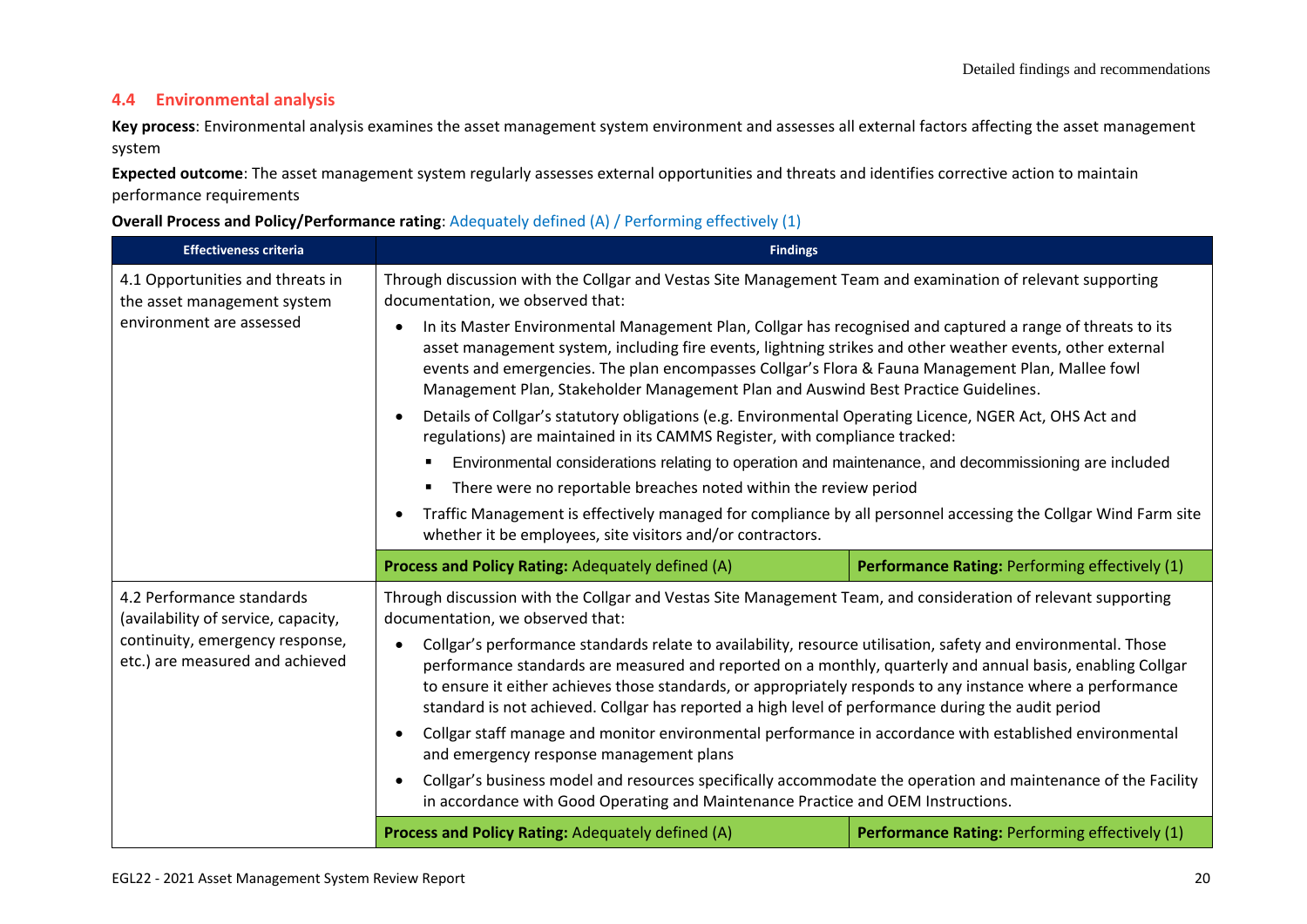| <b>Effectiveness criteria</b>                                                      | <b>Findings</b>                                                                                                                                                                                                                                                                                                    |                                                |
|------------------------------------------------------------------------------------|--------------------------------------------------------------------------------------------------------------------------------------------------------------------------------------------------------------------------------------------------------------------------------------------------------------------|------------------------------------------------|
| 4.3 Compliance with statutory and<br>regulatory requirements                       | Through discussion with the Collgar and Vestas Site Management Team, and examination of relevant supporting<br>information, we determined that:<br>Collgar has designed its processes and practices to operate and monitor its performance in accordance with the<br>following statutory legislation and licences: |                                                |
|                                                                                    |                                                                                                                                                                                                                                                                                                                    |                                                |
|                                                                                    | Occupational Health and Safety Act and associated regulations                                                                                                                                                                                                                                                      |                                                |
|                                                                                    | <b>Environmental Protection Act</b><br>Aboriginal Heritage Act<br>Waste Avoidance and Resource Recovery Act and subordinate legislation<br>Collgar monitors and reports on its compliance with regulatory requirements on a regular basis                                                                          |                                                |
|                                                                                    |                                                                                                                                                                                                                                                                                                                    |                                                |
|                                                                                    |                                                                                                                                                                                                                                                                                                                    |                                                |
|                                                                                    |                                                                                                                                                                                                                                                                                                                    |                                                |
|                                                                                    | To date, no significant incidents or breaches have been recognised and reported.                                                                                                                                                                                                                                   |                                                |
|                                                                                    | <b>Process and Policy Rating: Adequately defined (A)</b>                                                                                                                                                                                                                                                           | Performance Rating: Performing effectively (1) |
| 4.4 Service standard (customer<br>service levels etc) are measured<br>and achieved | Through discussion with the Collgar and Vestas Site Management Team and consideration of Collgar's business<br>management processes, we observed that                                                                                                                                                              |                                                |
|                                                                                    | Control and operation of the Collgar Wind Farm Facility is undertaken in accordance with Collgar's contractual<br>arrangements                                                                                                                                                                                     |                                                |
|                                                                                    | Collgar monitors and reports on its electricity production in accordance with its market obligations and any<br>$\epsilon$<br>operational requirements of Western Power.                                                                                                                                           |                                                |
|                                                                                    | <b>Performance Rating: Performing effectively (1)</b><br><b>Process and Policy Rating: Adequately defined (A)</b>                                                                                                                                                                                                  |                                                |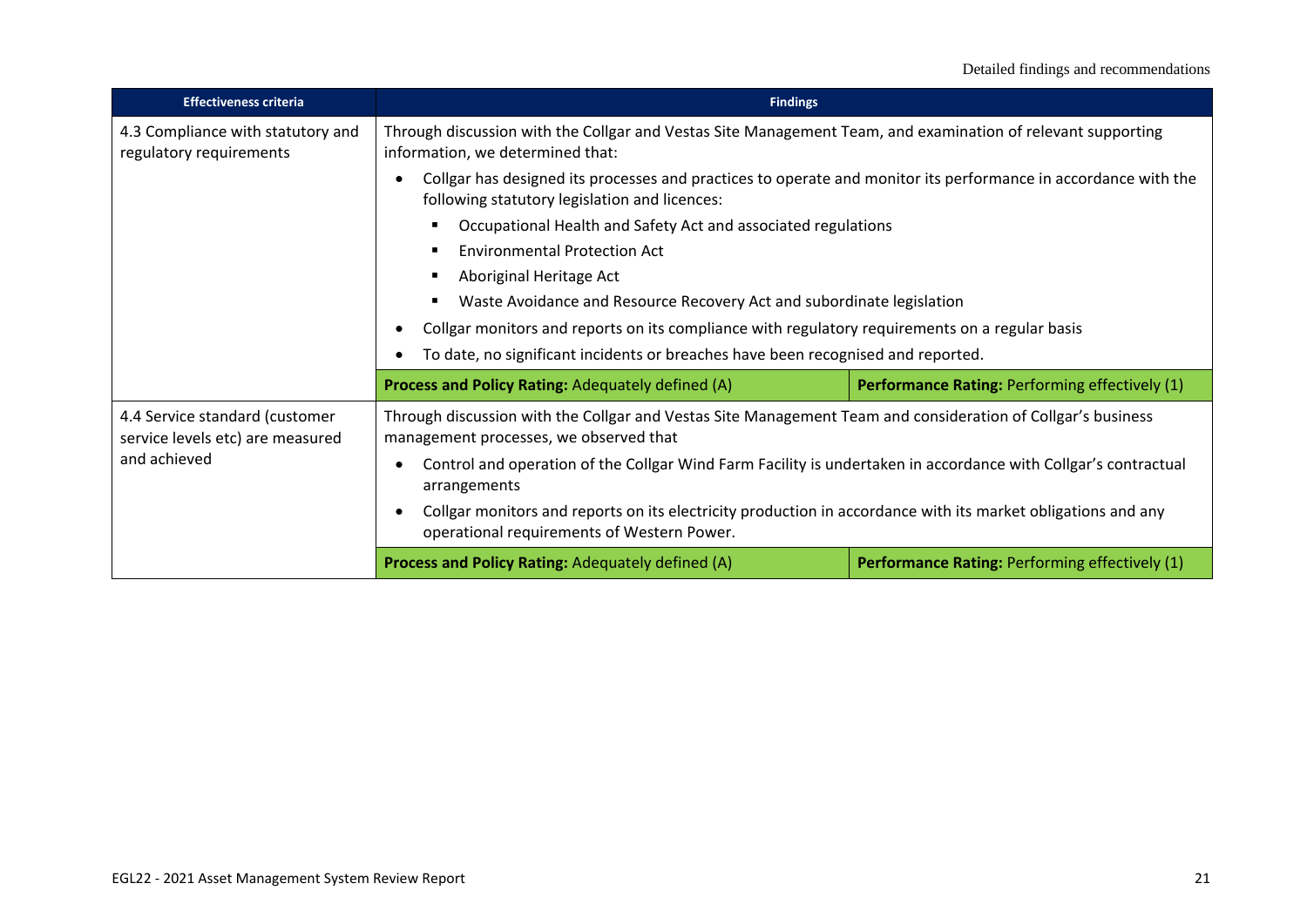# **4.5 Asset operations**

**Key process**: Asset operations is the day-to-day running of assets (where the asset is used for its intended purpose)

**Expected outcome**: The asset operation plans adequately document the processes and knowledge of staff in the operation of assets so service levels can be consistently achieved

**Overall Process and Policy/Performance rating**: Requires some improvement (B) / Improvement required (2)

| <b>Effectiveness criteria</b>                                 | <b>Findings</b>                                                                                                                                                                                                                                                                                                                             |  |
|---------------------------------------------------------------|---------------------------------------------------------------------------------------------------------------------------------------------------------------------------------------------------------------------------------------------------------------------------------------------------------------------------------------------|--|
| 5.1 Operational policies and<br>procedures are documented and | Through discussion with the Collgar and Vestas Site Management Team, and consideration of relevant supporting<br>documentation, we observed that:                                                                                                                                                                                           |  |
| linked to service levels required                             | Control and operation of the Collgar Wind Farm Facility is undertaken in accordance with Collgar's contractual<br>obligations                                                                                                                                                                                                               |  |
|                                                               | Collgar has developed a comprehensive list of documented procedures, based on OEM documentation, to<br>$\bullet$<br>cover tasks required to operate and maintain the Facility's wind turbine generators (WTG) in a safe manner.<br>Key operational policies and procedures link to performance standards (i.e. service levels) and include: |  |
|                                                               | Relevant operating and maintenance principles and procedures, covering elements such as safety, plant<br>control, performance monitoring, management of alerts and faults, WTG braking and restart, met mast<br>lifting, management of work orders and maintenance strategies                                                               |  |
|                                                               | Operating instructions for all WTG operations                                                                                                                                                                                                                                                                                               |  |
|                                                               | SAP for SCADA Management with 24/7 off-site condition monitoring provided by Vestas' resources in<br>India                                                                                                                                                                                                                                  |  |
|                                                               | Collgar has identified the following matters, which require attention in the medium term:                                                                                                                                                                                                                                                   |  |
|                                                               | As a result of a review of its Asset Management Plan (which remained in draft at the time of our review),<br>Collgar has identified improvement opportunities for developing detailed procedures to operate and<br>maintain Balance of Plant (BOP) assets with the view to implementing a Reliability Centred Maintenance<br>approach       |  |
|                                                               | Due to limitations in its Trunk computerised maintenance management system, Collgar is also in the<br>process of improving its processes for tracking and managing close-out of work orders for its BOP assets.                                                                                                                             |  |
|                                                               | <b>Process and Policy Rating: Requires some improvement (B)</b><br><b>Performance Rating: Improvement Required (2)</b>                                                                                                                                                                                                                      |  |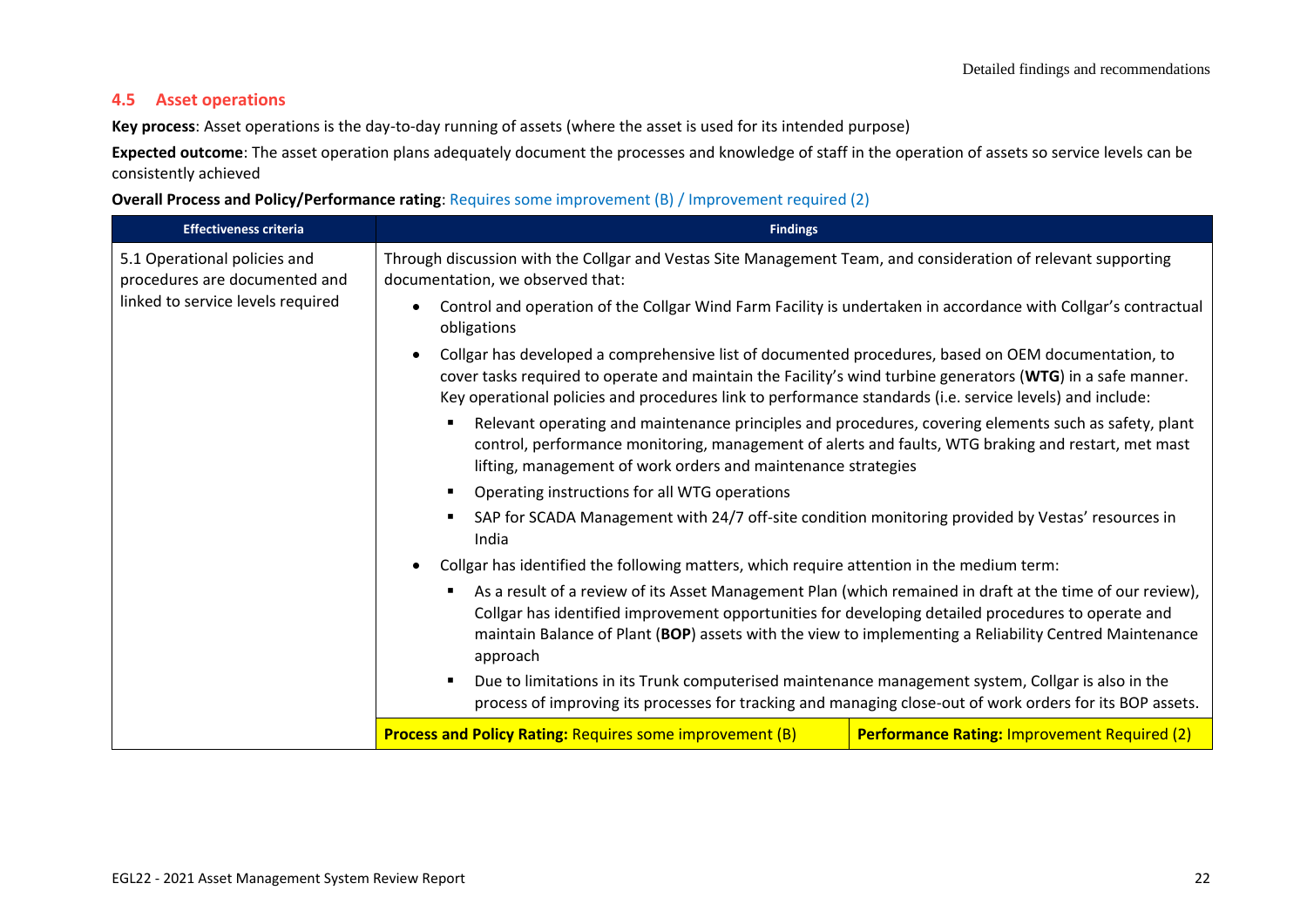| <b>Effectiveness criteria</b>                                                                                                                                              | <b>Findings</b>                                                                                                                                                                                                                                                                                                                                      |                                                |
|----------------------------------------------------------------------------------------------------------------------------------------------------------------------------|------------------------------------------------------------------------------------------------------------------------------------------------------------------------------------------------------------------------------------------------------------------------------------------------------------------------------------------------------|------------------------------------------------|
| 5.2 Risk management is applied to<br>prioritise operations tasks                                                                                                           | Through discussion with the Collgar and Vestas Site Management Team, and consideration of relevant supporting<br>documentation, we observed that Collgar's operational processes include:                                                                                                                                                            |                                                |
|                                                                                                                                                                            | A comprehensive risk register based on Collgar's business-wide risk management policy and framework<br>$\bullet$                                                                                                                                                                                                                                     |                                                |
|                                                                                                                                                                            | Application of a risk management approach to corrective maintenance activities, whereby the maintenance<br>$\bullet$<br>tasks addressing higher risk issues are performed first in order, followed by lower priority tasks                                                                                                                           |                                                |
|                                                                                                                                                                            | A designated Vestas team to manage all operational activity for Collgar's WTG assets, including response to<br>$\bullet$<br>alerts, faults and incidents                                                                                                                                                                                             |                                                |
|                                                                                                                                                                            | For BOP operational activity, adoption of manual methods to track and close out high priority items. We note<br>$\bullet$<br>that Collgar intends to automate its BOP work order tracking and close out as part of its continuous<br>improvement approach                                                                                            |                                                |
|                                                                                                                                                                            | Daily site-meetings to review performance and to plan for upcoming tasks.                                                                                                                                                                                                                                                                            |                                                |
|                                                                                                                                                                            | Process and Policy Rating: Adequately defined (A)                                                                                                                                                                                                                                                                                                    | Performance Rating: Performing effectively (1) |
| 5.3 Assets are documented in an<br>asset register including asset type,<br>location, material, plans of<br>components, and an assessment of<br>assets' physical/structural | Through discussion with the Collgar and Vestas Site Management Team and consideration of Collgar's asset<br>management systems and records, we observed that:<br>The Vestas SAP system acts as Collgar's asset register for WTG assets<br>$\bullet$<br>Details of each WTG's condition are also documented in supporting Vestas systems<br>$\bullet$ |                                                |
| condition                                                                                                                                                                  | The Hardcat asset management system acts as Collgar's asset register for BOP assets<br>$\bullet$                                                                                                                                                                                                                                                     |                                                |
|                                                                                                                                                                            | An appropriate level of detail is documented for each asset, including links/references to maintenance activity<br>$\bullet$<br>relevant to each asset.                                                                                                                                                                                              |                                                |
|                                                                                                                                                                            | Process and Policy Rating: Adequately defined (A)                                                                                                                                                                                                                                                                                                    | Performance Rating: Performing effectively (1) |
| 5.4 Accounting data is documented<br>for assets                                                                                                                            | We observed that Collgar's asset register and corporate records capture appropriate accounting data, including:<br>Purchase date<br>$\bullet$<br>Acquisition cost<br>$\bullet$<br>Depreciation rates and costs<br>$\bullet$<br>Written down values.<br>$\bullet$                                                                                     |                                                |
| Process and Policy Rating: Adequately defined (A)                                                                                                                          |                                                                                                                                                                                                                                                                                                                                                      | Performance Rating: Performing effectively (1) |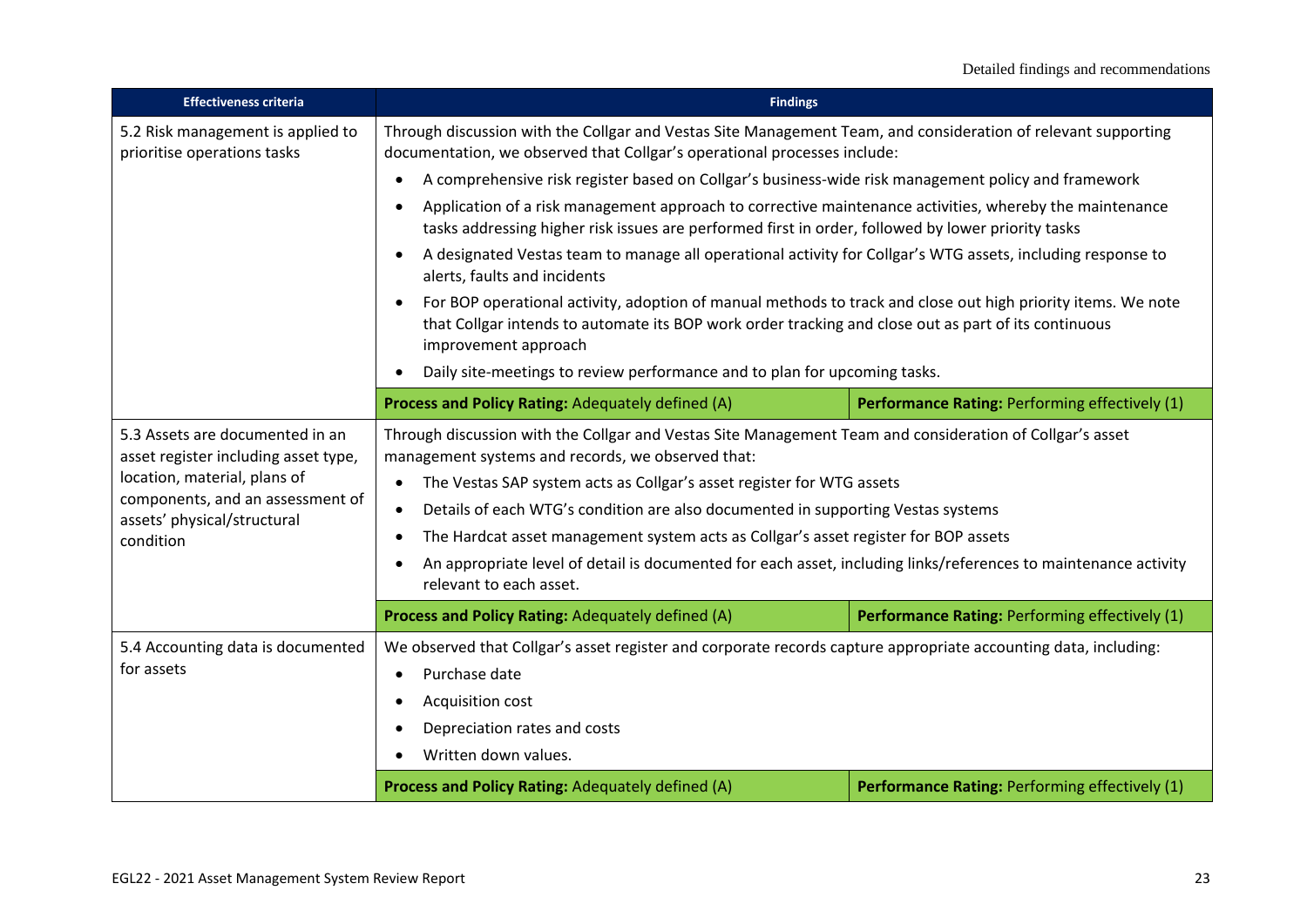| <b>Effectiveness criteria</b>                                                                                 | <b>Findings</b>                                                                                                                                                                                                                                                                                                                                                                                                                                                                                                                                                                                                                                                                                                                                                                                                                                                                                                                                                                                                                                                                                                                                                                                                                                                                                                                                                                                                                                                                                |                                                |
|---------------------------------------------------------------------------------------------------------------|------------------------------------------------------------------------------------------------------------------------------------------------------------------------------------------------------------------------------------------------------------------------------------------------------------------------------------------------------------------------------------------------------------------------------------------------------------------------------------------------------------------------------------------------------------------------------------------------------------------------------------------------------------------------------------------------------------------------------------------------------------------------------------------------------------------------------------------------------------------------------------------------------------------------------------------------------------------------------------------------------------------------------------------------------------------------------------------------------------------------------------------------------------------------------------------------------------------------------------------------------------------------------------------------------------------------------------------------------------------------------------------------------------------------------------------------------------------------------------------------|------------------------------------------------|
| 5.5 Operational costs are measured<br>and monitored                                                           | Through consideration of Collgar's information systems and relevant supporting documentation such as weekly and<br>monthly reports, we observed that Collgar tracks and reports operational costs on a monthly basis. Costs measured<br>and monitored against budget include SAA costs, BOP maintenance expenses, land (lease) expenses, network and<br>ancillary expenses, overhead and other costs.                                                                                                                                                                                                                                                                                                                                                                                                                                                                                                                                                                                                                                                                                                                                                                                                                                                                                                                                                                                                                                                                                          |                                                |
|                                                                                                               | Process and Policy Rating: Adequately defined (A)                                                                                                                                                                                                                                                                                                                                                                                                                                                                                                                                                                                                                                                                                                                                                                                                                                                                                                                                                                                                                                                                                                                                                                                                                                                                                                                                                                                                                                              | Performance Rating: Performing effectively (1) |
| 5.6 Staff resources are adequate<br>and staff receive training<br>commensurate with their<br>responsibilities | Through discussion with the Collgar and Vestas Site Management Team, and consideration of relevant supporting<br>documentation, we observed that:<br>For WTG assets<br>Up to 12 designated Vestas staff (including two shifts of five staff each, providing 7/365 coverage from 6am to<br>4pm) are allocated to the operation of the Collgar Wind Farm Facility<br>Vestas staff also provide designated Off-site Administration and Continuous Remote Monitoring of the WTG<br>assets<br>Vestas provides corporate support from its Australian operations, plus enables sharing of information from its<br>broader Regional and Australia-wide wind farm operations<br>An appropriate skills and training matrix is maintained for Vestas staff, with regular reminder notices sent for<br>any upcoming staff training courses. We observed that the skills and training matrix contains some outdated<br>information relating to former staff and courses that no longer require refreshers. We consider this point to be a<br>housekeeping matter<br>For BOP assets<br>Collgar's site team is constituted of two full-time staff responsible for BOP O&M activities in addition to<br>overseeing Vestas' site operations<br>Works associated with changing Collgar's work-order management system from Trunk to Hardcat has resulted<br>in a backlog of data being captured. This backlog may indicate a lack of appropriate resourcing to complete the<br>required work in a timely manner. |                                                |
|                                                                                                               | <b>Performance Rating: Improvement Required (2)</b><br>Process and Policy Rating: Adequately defined (A)                                                                                                                                                                                                                                                                                                                                                                                                                                                                                                                                                                                                                                                                                                                                                                                                                                                                                                                                                                                                                                                                                                                                                                                                                                                                                                                                                                                       |                                                |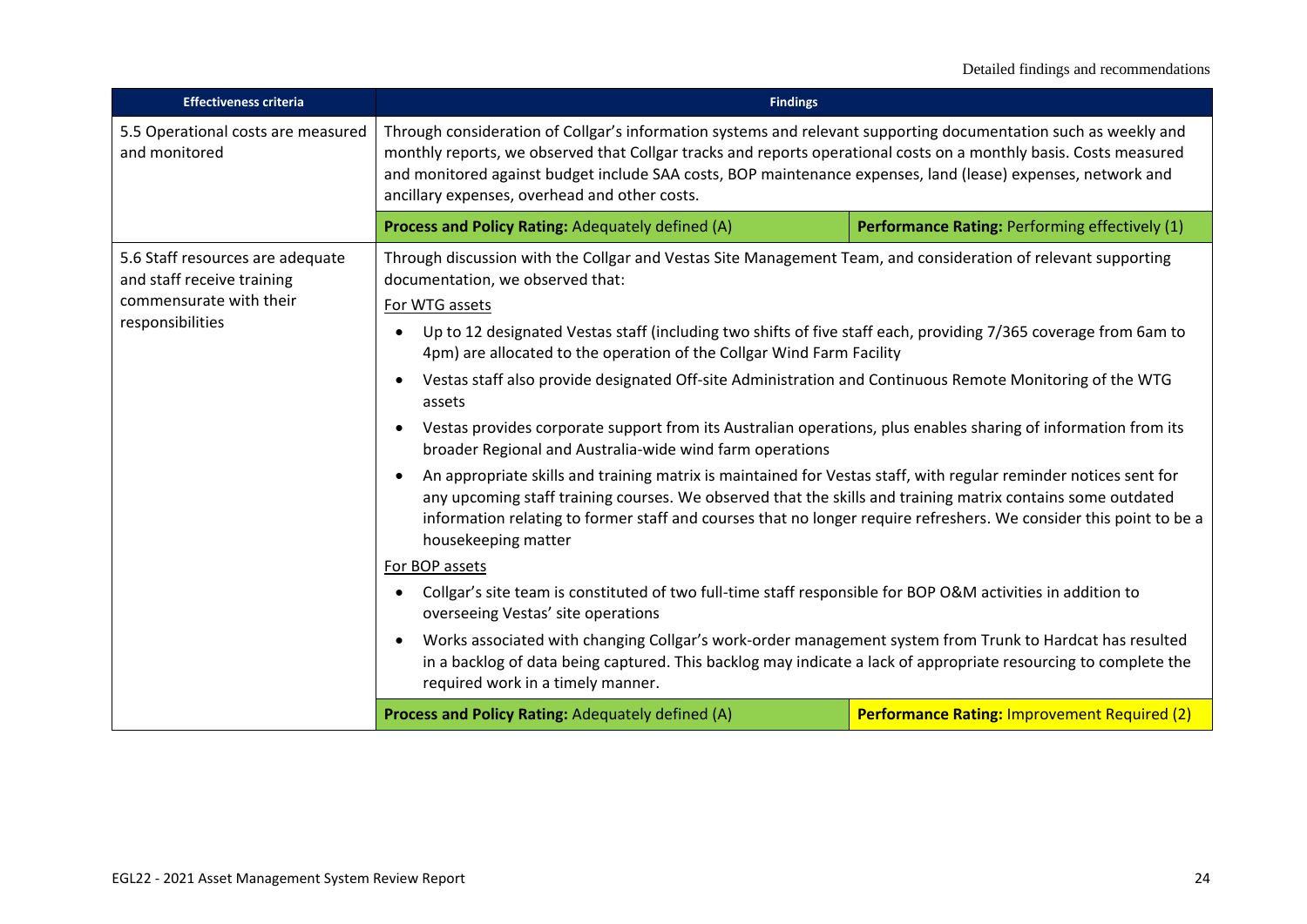## **4.6 Asset maintenance**

**Key process**: Asset maintenance is the upkeep of assets

**Expected outcome**: The asset maintenance plans cover the scheduling and resourcing of the maintenance tasks so work can be done on time and on cost **Overall Process and Policy/Performance rating**: Requires some improvement (B) / Improvement required (2)

| <b>Effectiveness criteria</b>                                                                                                                                                                                                                                                                                  | <b>Findings</b>                                                                                                                                                                                                                                                                                        |                                                                                                                                                                                                                                           |  |
|----------------------------------------------------------------------------------------------------------------------------------------------------------------------------------------------------------------------------------------------------------------------------------------------------------------|--------------------------------------------------------------------------------------------------------------------------------------------------------------------------------------------------------------------------------------------------------------------------------------------------------|-------------------------------------------------------------------------------------------------------------------------------------------------------------------------------------------------------------------------------------------|--|
| 6.1 Maintenance policies and<br>procedures are documented and                                                                                                                                                                                                                                                  | Through discussion with the Collgar and Vestas Site Management Team, and consideration of relevant supporting<br>documentation, we observed that:                                                                                                                                                      |                                                                                                                                                                                                                                           |  |
| linked to service levels required                                                                                                                                                                                                                                                                              | For WTG assets                                                                                                                                                                                                                                                                                         |                                                                                                                                                                                                                                           |  |
|                                                                                                                                                                                                                                                                                                                | Vestas maintains a comprehensive suite of documented policies, procedures and work instructions to cover<br>tasks required to maintain all WTGs operated by Vestas in accordance with the SAA                                                                                                          |                                                                                                                                                                                                                                           |  |
| Key maintenance procedures link to performance standards (i.e. service levels) and include relevant operating<br>and maintenance principles and procedures, covering elements such as safety, performance monitoring,<br>management of alerts and faults, management of work orders and maintenance strategies |                                                                                                                                                                                                                                                                                                        |                                                                                                                                                                                                                                           |  |
|                                                                                                                                                                                                                                                                                                                | spare parts                                                                                                                                                                                                                                                                                            | Vestas maintains other supporting documentation such as schedules for maintenance and management of                                                                                                                                       |  |
|                                                                                                                                                                                                                                                                                                                | Procedures for the scope and frequency of routine maintenance of equipment have been developed based on<br><b>Vestas OEM documentation</b><br>Checklists and sign-off sheets are completed by Vestas staff upon completion of any service order that aligns<br>with the work instruction for that task |                                                                                                                                                                                                                                           |  |
|                                                                                                                                                                                                                                                                                                                |                                                                                                                                                                                                                                                                                                        |                                                                                                                                                                                                                                           |  |
|                                                                                                                                                                                                                                                                                                                |                                                                                                                                                                                                                                                                                                        | Weekly, monthly and quarterly checklists are maintained to document completion of service orders.<br>Collgar maintains a suite of documented policies, procedures and work instructions to cover tasks required to<br>maintain BOP assets |  |
|                                                                                                                                                                                                                                                                                                                | For BOP assets                                                                                                                                                                                                                                                                                         |                                                                                                                                                                                                                                           |  |
|                                                                                                                                                                                                                                                                                                                |                                                                                                                                                                                                                                                                                                        |                                                                                                                                                                                                                                           |  |
|                                                                                                                                                                                                                                                                                                                | Collgar has identified the following matters, which require attention in the medium term:<br>$\bullet$                                                                                                                                                                                                 |                                                                                                                                                                                                                                           |  |
|                                                                                                                                                                                                                                                                                                                | Documented procedures, work instructions and drawings relevant to BOP assets need to be updated and<br>stored within the designated SharePoint portal                                                                                                                                                  |                                                                                                                                                                                                                                           |  |
|                                                                                                                                                                                                                                                                                                                | A Spare Parts Preservation and Storage Procedure is yet to be developed to ensure that spares inventory is<br>healthy and available for use.                                                                                                                                                           |                                                                                                                                                                                                                                           |  |
|                                                                                                                                                                                                                                                                                                                | <b>Process and Policy Rating: Requires some improvement (B)</b>                                                                                                                                                                                                                                        | <b>Performance Rating: Improvement Required (2)</b>                                                                                                                                                                                       |  |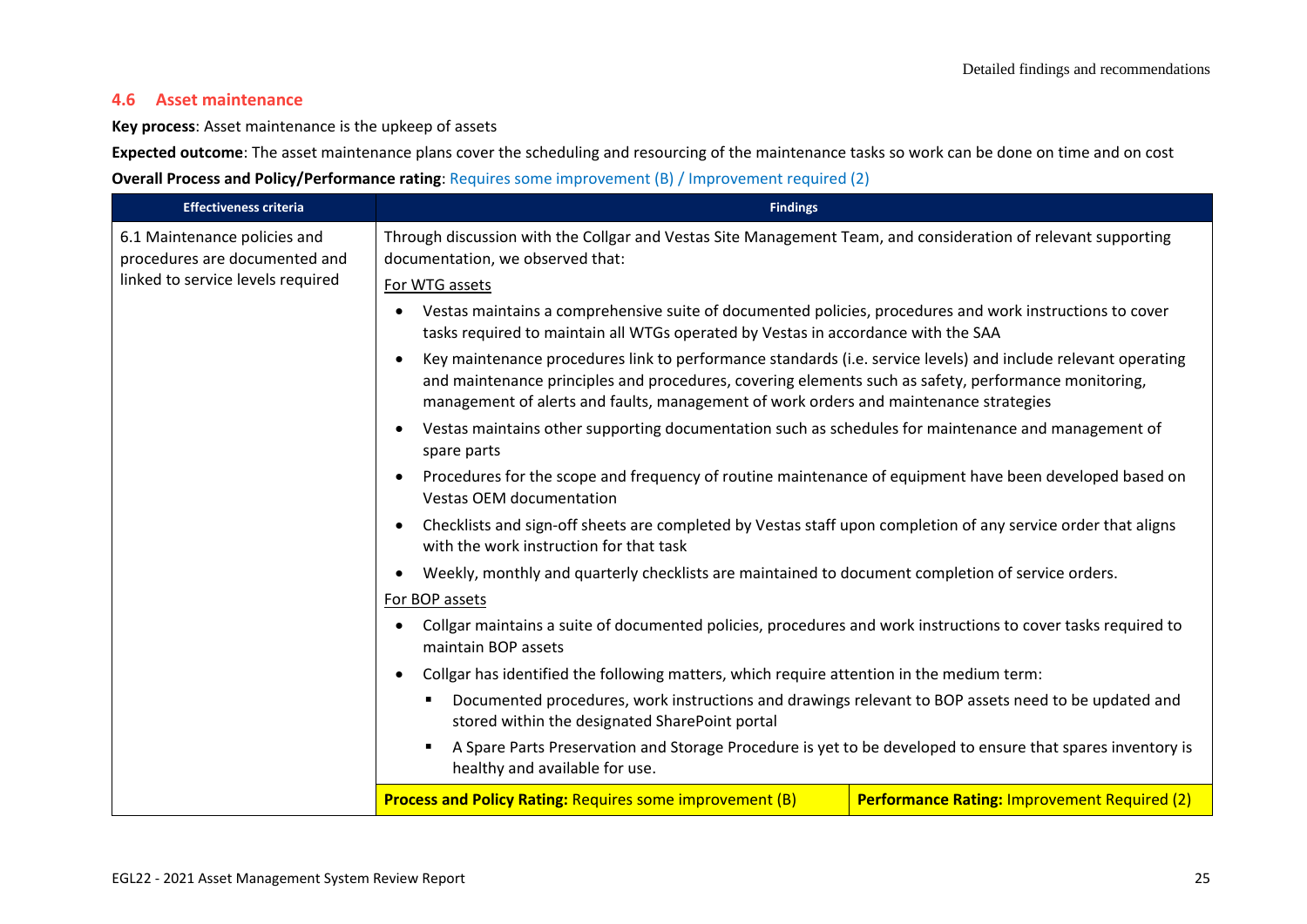| <b>Effectiveness criteria</b>                                                                                    | <b>Findings</b>                                                                                                                                                                                                                                                                                                                                                                                                                                                                                                             |                                                |
|------------------------------------------------------------------------------------------------------------------|-----------------------------------------------------------------------------------------------------------------------------------------------------------------------------------------------------------------------------------------------------------------------------------------------------------------------------------------------------------------------------------------------------------------------------------------------------------------------------------------------------------------------------|------------------------------------------------|
| 6.2 Regular inspections are<br>undertaken of asset performance<br>and condition                                  | Through discussion with the Collgar and Vestas Site Management Team; consideration of relevant supporting<br>documentation and sample testing of evidence of inspections and maintenance activity, we determined that:<br>For WTG assets                                                                                                                                                                                                                                                                                    |                                                |
|                                                                                                                  | In accordance with its SAA with Collgar, Vestas performs a combination of scheduled six-monthly inspections<br>(one major and one minor inspection annually), blade drone inspections and other site inspections on an as<br>needed basis, with maintenance service orders identified either through Vestas's continuous monitoring<br>(performed remotely) to provide full coverage of asset/equipment operations, performance and condition, or<br>through the local SCADA Control System monitoring of alarms and faults |                                                |
|                                                                                                                  | Site inspections generate corrective maintenance requirements, which are captured and monitored within the<br>supporting Vestas systems, including SAP. When attending a WTG for planned or unplanned work, technicians<br>may identify items for repair or replacement                                                                                                                                                                                                                                                     |                                                |
|                                                                                                                  | Appropriate prioritisation regimes are built into Vestas systems.                                                                                                                                                                                                                                                                                                                                                                                                                                                           |                                                |
|                                                                                                                  | For BOP assets                                                                                                                                                                                                                                                                                                                                                                                                                                                                                                              |                                                |
|                                                                                                                  | Collgar performs inspections of its BOP assets in accordance with defined schedules (including monthly, annual<br>and other specified timeframes)                                                                                                                                                                                                                                                                                                                                                                           |                                                |
|                                                                                                                  | We examined several examples of inspections, defects/faults identified and resulting work orders completed.                                                                                                                                                                                                                                                                                                                                                                                                                 |                                                |
|                                                                                                                  | Process and Policy Rating: Adequately defined (A)                                                                                                                                                                                                                                                                                                                                                                                                                                                                           | Performance Rating: Performing effectively (1) |
| 6.3 Maintenance plans<br>(emergency, corrective and<br>preventative) are documented and<br>completed on schedule | Through discussion with the Collgar and Vestas Site Management Team, consideration of relevant supporting<br>documentation and testing of outstanding service/work orders, we observed that:<br>For WTG assets                                                                                                                                                                                                                                                                                                              |                                                |
|                                                                                                                  | In accordance with its SAA with Collgar, Vestas has established maintenance plans to perform maintenance<br>tasks on a combination of a six-monthly, annual, three yearly, five yearly and 10 yearly basis                                                                                                                                                                                                                                                                                                                  |                                                |
|                                                                                                                  | Vestas' SAP system is used to record all work schedules and service orders, which are tracked on a daily basis<br>and used to guide maintenance tasks for WTGs. We examined examples of completed Service Reports                                                                                                                                                                                                                                                                                                           |                                                |
|                                                                                                                  | Daily meetings are held on site for all Vestas staff on duty, to discuss production and execution of maintenance<br>work, and to determine priorities                                                                                                                                                                                                                                                                                                                                                                       |                                                |
|                                                                                                                  | Completion of maintenance service orders are managed by the Collgar Site Manager<br>$\bullet$                                                                                                                                                                                                                                                                                                                                                                                                                               |                                                |
|                                                                                                                  | Overdue service orders are flagged and a listing of outstanding service orders can be extracted from the SAP<br>system. We examined an example of an overdue service order report                                                                                                                                                                                                                                                                                                                                           |                                                |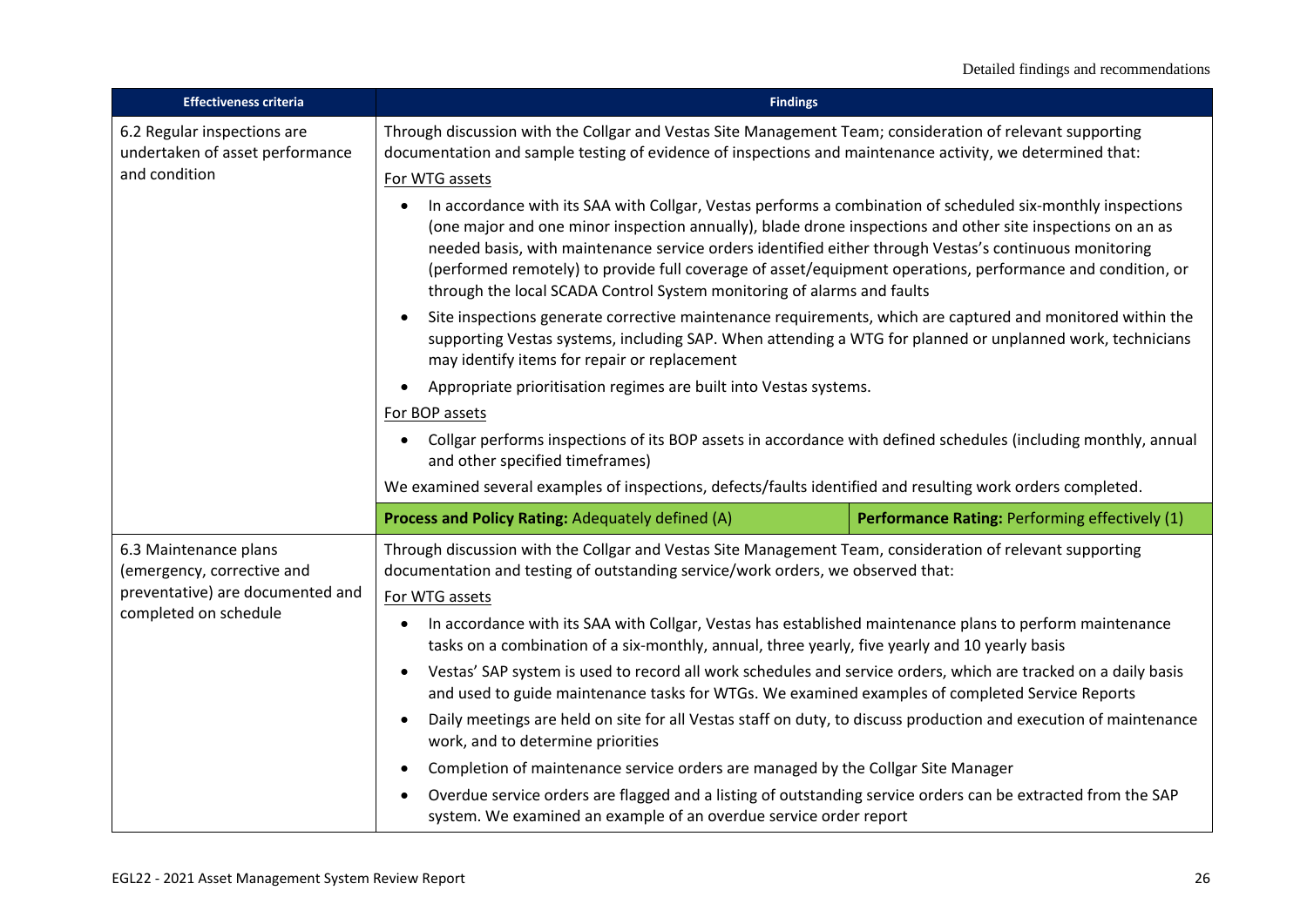| <b>Effectiveness criteria</b> | <b>Findings</b>                                                                                                                                                                                                                                                                                                                                                                                                                                                                                         |                                                                                                                                                                                                                                                                                                                                                                                                                                                                                                                                                                                                                                                                                                                                                                                                                                                                                                                                                                                                                                                                                                                                                                                                                                                                                                                                                                                                                                                                                                                       |  |
|-------------------------------|---------------------------------------------------------------------------------------------------------------------------------------------------------------------------------------------------------------------------------------------------------------------------------------------------------------------------------------------------------------------------------------------------------------------------------------------------------------------------------------------------------|-----------------------------------------------------------------------------------------------------------------------------------------------------------------------------------------------------------------------------------------------------------------------------------------------------------------------------------------------------------------------------------------------------------------------------------------------------------------------------------------------------------------------------------------------------------------------------------------------------------------------------------------------------------------------------------------------------------------------------------------------------------------------------------------------------------------------------------------------------------------------------------------------------------------------------------------------------------------------------------------------------------------------------------------------------------------------------------------------------------------------------------------------------------------------------------------------------------------------------------------------------------------------------------------------------------------------------------------------------------------------------------------------------------------------------------------------------------------------------------------------------------------------|--|
| $6.3$ (cont.)                 | For BOP assets (projected to represent 8% of total maintenance expenditure in 2021)                                                                                                                                                                                                                                                                                                                                                                                                                     |                                                                                                                                                                                                                                                                                                                                                                                                                                                                                                                                                                                                                                                                                                                                                                                                                                                                                                                                                                                                                                                                                                                                                                                                                                                                                                                                                                                                                                                                                                                       |  |
|                               | $\bullet$                                                                                                                                                                                                                                                                                                                                                                                                                                                                                               | Scheduled, routine maintenance tasks are captured in a BOP Maintenance Work Plan spreadsheet, which<br>contains comprehensive schedules and details of maintenance activities performed during each calendar year<br>Unscheduled maintenance requirements are identified and managed through a combination of SCADA logging<br>of events and Trunk system alerts, events/conditions and equipment faults<br>Between 26 March 2021 and 6 October 2021, the Trunk system was not in service. During that period, Collgar<br>relied on manual tracking of maintenance items via the BOP Maintenance Work Plan spreadsheet and SCADA<br>logging<br>At the time of this review, there was a backlog of data entry of completed maintenance works in the BOP<br>Maintenance Work Plan spreadsheet<br>Collgar has recognised that the Trunk system is not user friendly and has some functional limitations,<br>particularly for responding to alarms as part of its condition monitoring arrangements (as of March 2021, ><br>15,000 unacknowledged alarms had been generated). Collgar has also identified the need for the Trunk system<br>vendor, Jarrah Solutions to deliver improvements to the system's functionality<br>Collgar's Hardcat system has been identified as a possible alternate solution to support its planning and<br>tracking of BOP maintenance work requests. At the time of this review, a small number of routine maintenance<br>activities had been captured in the Hardcat maintenance module. |  |
|                               |                                                                                                                                                                                                                                                                                                                                                                                                                                                                                                         |                                                                                                                                                                                                                                                                                                                                                                                                                                                                                                                                                                                                                                                                                                                                                                                                                                                                                                                                                                                                                                                                                                                                                                                                                                                                                                                                                                                                                                                                                                                       |  |
|                               |                                                                                                                                                                                                                                                                                                                                                                                                                                                                                                         |                                                                                                                                                                                                                                                                                                                                                                                                                                                                                                                                                                                                                                                                                                                                                                                                                                                                                                                                                                                                                                                                                                                                                                                                                                                                                                                                                                                                                                                                                                                       |  |
|                               |                                                                                                                                                                                                                                                                                                                                                                                                                                                                                                         |                                                                                                                                                                                                                                                                                                                                                                                                                                                                                                                                                                                                                                                                                                                                                                                                                                                                                                                                                                                                                                                                                                                                                                                                                                                                                                                                                                                                                                                                                                                       |  |
|                               |                                                                                                                                                                                                                                                                                                                                                                                                                                                                                                         |                                                                                                                                                                                                                                                                                                                                                                                                                                                                                                                                                                                                                                                                                                                                                                                                                                                                                                                                                                                                                                                                                                                                                                                                                                                                                                                                                                                                                                                                                                                       |  |
|                               |                                                                                                                                                                                                                                                                                                                                                                                                                                                                                                         |                                                                                                                                                                                                                                                                                                                                                                                                                                                                                                                                                                                                                                                                                                                                                                                                                                                                                                                                                                                                                                                                                                                                                                                                                                                                                                                                                                                                                                                                                                                       |  |
|                               | Collgar has recognised the need to fully consider the appropriate resources and systems required to most effectively<br>and efficiently reflect the up-to-date status of historical and future BOP maintenance works, culminating in a potential<br>business case for either improving or replacing the Trunk system in the longer term. However, it had yet to assign a<br>timeframe for resolving this matter. We discussed this matter with Collgar staff as a potential improvement<br>opportunity. |                                                                                                                                                                                                                                                                                                                                                                                                                                                                                                                                                                                                                                                                                                                                                                                                                                                                                                                                                                                                                                                                                                                                                                                                                                                                                                                                                                                                                                                                                                                       |  |
|                               | <b>Process and Policy Rating: Requires some improvement (B)</b>                                                                                                                                                                                                                                                                                                                                                                                                                                         | <b>Performance Rating: Improvement Required (2)</b>                                                                                                                                                                                                                                                                                                                                                                                                                                                                                                                                                                                                                                                                                                                                                                                                                                                                                                                                                                                                                                                                                                                                                                                                                                                                                                                                                                                                                                                                   |  |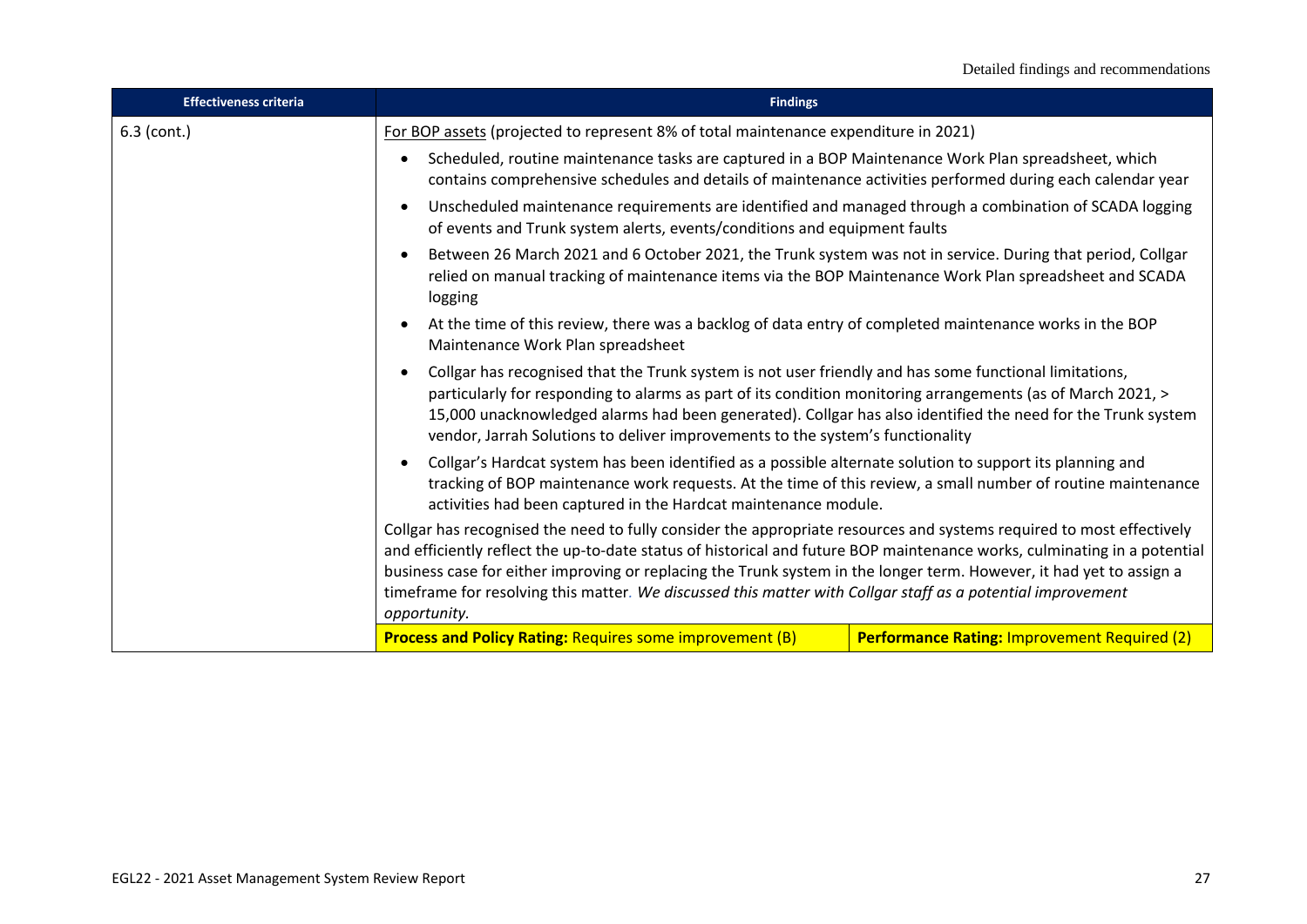| <b>Effectiveness criteria</b>                                     | <b>Findings</b>                                                                                                                                                                                                                                                                                                                                                                                                         |                                                |
|-------------------------------------------------------------------|-------------------------------------------------------------------------------------------------------------------------------------------------------------------------------------------------------------------------------------------------------------------------------------------------------------------------------------------------------------------------------------------------------------------------|------------------------------------------------|
| 6.4 Failures are analysed and<br>operational/maintenance plans    | Through discussion with the Collgar and Vestas Site Management Team, and consideration of relevant supporting<br>documentation, we observed that:                                                                                                                                                                                                                                                                       |                                                |
| adjusted where necessary                                          | Defects identified through Vestas' continuous monitoring are logged for investigation, root cause analysis and<br>$\bullet$<br>action by Vestas staff on site in accordance with their criticality to achieve asset protection, performance<br>guarantees and performance availability                                                                                                                                  |                                                |
|                                                                   | Unplanned faults that result in loss of production require formal investigation to determine the cause.<br>$\bullet$<br>Depending on the nature of the root cause, a more detailed report and investigation may be undertaken<br>including detailed technical reports                                                                                                                                                   |                                                |
|                                                                   | It is one of Collgar's primary interests to ensure the Facility is operating efficiently (for potentially increased<br>electricity production) and at target availability levels and to ensure any failures are investigated, with actions<br>taken appropriately to prevent reoccurrence.                                                                                                                              |                                                |
|                                                                   | Process and Policy Rating: Adequately defined (A)                                                                                                                                                                                                                                                                                                                                                                       | Performance Rating: Performing effectively (1) |
| 6.5 Risk management is applied to<br>prioritise maintenance tasks | Through discussion with the Collgar and Vestas Site Management Team, and consideration of relevant supporting<br>documentation, we observed that Collgar's operational processes include:<br>Application of a risk management approach to corrective maintenance activities, whereby the maintenance<br>$\bullet$<br>tasks addressing higher risk issues are performed first in order, followed by lower priority tasks |                                                |
|                                                                   | A designated Vestas team to manage all maintenance activity for Collgar's WTG assets, including prioritised<br>$\bullet$<br>response to alerts, faults and incidents                                                                                                                                                                                                                                                    |                                                |
|                                                                   | For BOP operational activity, adoption of manual methods to track and close-out high priority items. We note<br>$\bullet$<br>that Collgar intends to automate its BOP work order tracking and close out as part of its continuous<br>improvement approach                                                                                                                                                               |                                                |
|                                                                   | Daily site-meetings to review performance and plan for upcoming tasks.<br>$\bullet$                                                                                                                                                                                                                                                                                                                                     |                                                |
|                                                                   | Process and Policy Rating: Adequately defined (A)                                                                                                                                                                                                                                                                                                                                                                       | Performance Rating: Performing effectively (1) |
| 6.6 Maintenance costs are<br>measured and monitored               | Through discussion with Collgar's information systems and relevant supporting documentation such as weekly and<br>monthly reports, we observed that Collgar tracks and reports maintenance costs on a monthly basis. Costs measured<br>and monitored against budget include BOP maintenance expenses and the SAA costs payable to Vestas for<br>undertaking scheduled and unplanned maintenance.                        |                                                |
| Process and Policy Rating: Adequately defined (A)                 |                                                                                                                                                                                                                                                                                                                                                                                                                         | Performance Rating: Performing effectively (1) |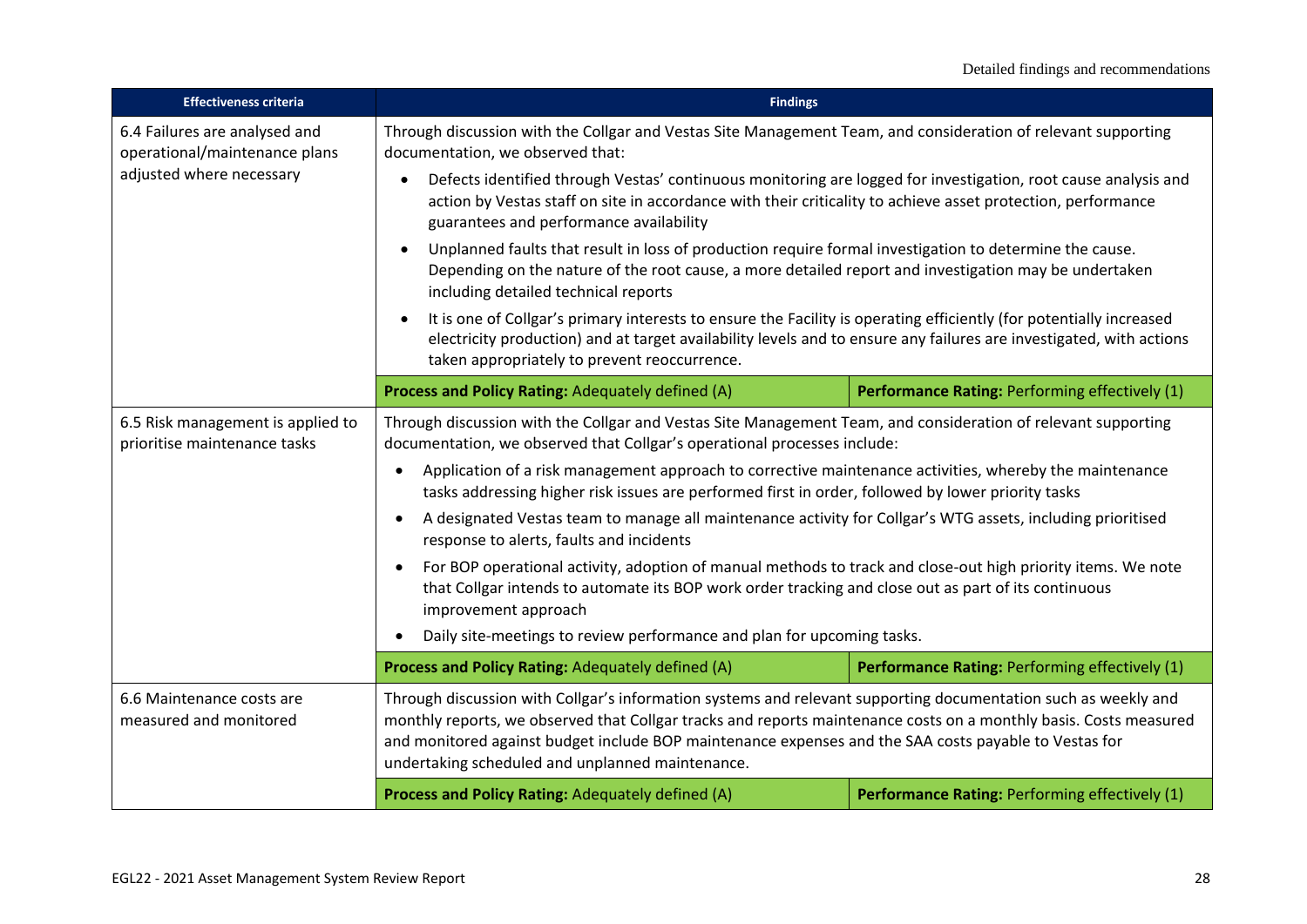# **4.7 Asset management information systems**

**Key process**: An asset management information system is a combination of processes, data and software supporting the asset management functions **Expected outcome**: The asset management information system provides authorised, complete and accurate information for the day-to-day running of the asset management system. The focus of the review is the accuracy of performance information used by the licensee to monitor and report on service standards

### **Overall Process and Policy/Performance rating**: Adequately defined (A) / Performing effectively (1)

| <b>Effectiveness criteria</b>                                                                         | <b>Findings</b>                                                                                                                                                                                                                                                                                                                                                                                                                                                                                                                                                                                                                                                                                                                                      |                                                |
|-------------------------------------------------------------------------------------------------------|------------------------------------------------------------------------------------------------------------------------------------------------------------------------------------------------------------------------------------------------------------------------------------------------------------------------------------------------------------------------------------------------------------------------------------------------------------------------------------------------------------------------------------------------------------------------------------------------------------------------------------------------------------------------------------------------------------------------------------------------------|------------------------------------------------|
| 7.1 Adequate system<br>documentation for users and IT<br>operators                                    | Through discussion with Collgar staff, Collgar's technology consultant and Vestas staff, and consideration of relevant<br>system documentation, we observed that Collgar maintains an appropriate suite of system documentation for its key<br>control systems, network and infrastructure. That documentation includes:<br>Technical documentation for Collgar's application of its SCADA and other supporting systems, which is<br>maintained and updated in accordance with Collgar's IT standards<br>Technical documentation for Vestas' application of its SAP, SCADA and other supporting systems, which is<br>maintained and updated in accordance with Vestas' IT standards.                                                                 |                                                |
|                                                                                                       | Process and Policy Rating: Adequately defined (A)                                                                                                                                                                                                                                                                                                                                                                                                                                                                                                                                                                                                                                                                                                    | Performance Rating: Performing effectively (1) |
| 7.2 Input controls include suitable<br>verification and validation of data<br>entered into the system | Through discussion with the Collgar and Vestas Site Management Team, consideration of relevant system<br>documentation and walkthrough of a sample of functions managed by the SAP and SCADA systems, we observed that<br>Collgar's core systems maintained appropriate data verification and validation controls and techniques.                                                                                                                                                                                                                                                                                                                                                                                                                    |                                                |
|                                                                                                       | Process and Policy Rating: Adequately defined (A)                                                                                                                                                                                                                                                                                                                                                                                                                                                                                                                                                                                                                                                                                                    | Performance Rating: Performing effectively (1) |
| 7.3 Security access controls appear<br>adequate, such as passwords                                    | Through discussions with Collgar staff, Collgar's technology consultant and Vestas staff and consideration of relevant<br>supporting documentation, we observed that Collgar has established and maintained procedures and controls which<br>enable all key system access and permissions (including remote access) to be managed in accordance with each of<br>Collgar and Vestas IT standards, policies and procedures.                                                                                                                                                                                                                                                                                                                            |                                                |
|                                                                                                       | Process and Policy Rating: Adequately defined (A)                                                                                                                                                                                                                                                                                                                                                                                                                                                                                                                                                                                                                                                                                                    | Performance Rating: Performing effectively (1) |
| 7.4 Physical security access<br>controls appear adequate                                              | Through discussions with the Collgar and Vestas Site Management Team, and consideration of relevant supporting<br>documentation, we observed that Collgar has established and maintained appropriate processes and procedures<br>relating to physical access and protection of information assets and systems.<br>Specifically in the context of access to computer server rooms and other control systems on site, we observed that:<br>Access to the site operations building, main control room and key plant control facilities is via locked door, with<br>all keys managed by designated Vestas duty personnel<br>All visitors and contractors are required to report to and be accompanied by designated Collgar or Vestas duty<br>personnel. |                                                |
|                                                                                                       | Process and Policy Rating: Adequately defined (A)                                                                                                                                                                                                                                                                                                                                                                                                                                                                                                                                                                                                                                                                                                    | Performance Rating: Performing effectively (1) |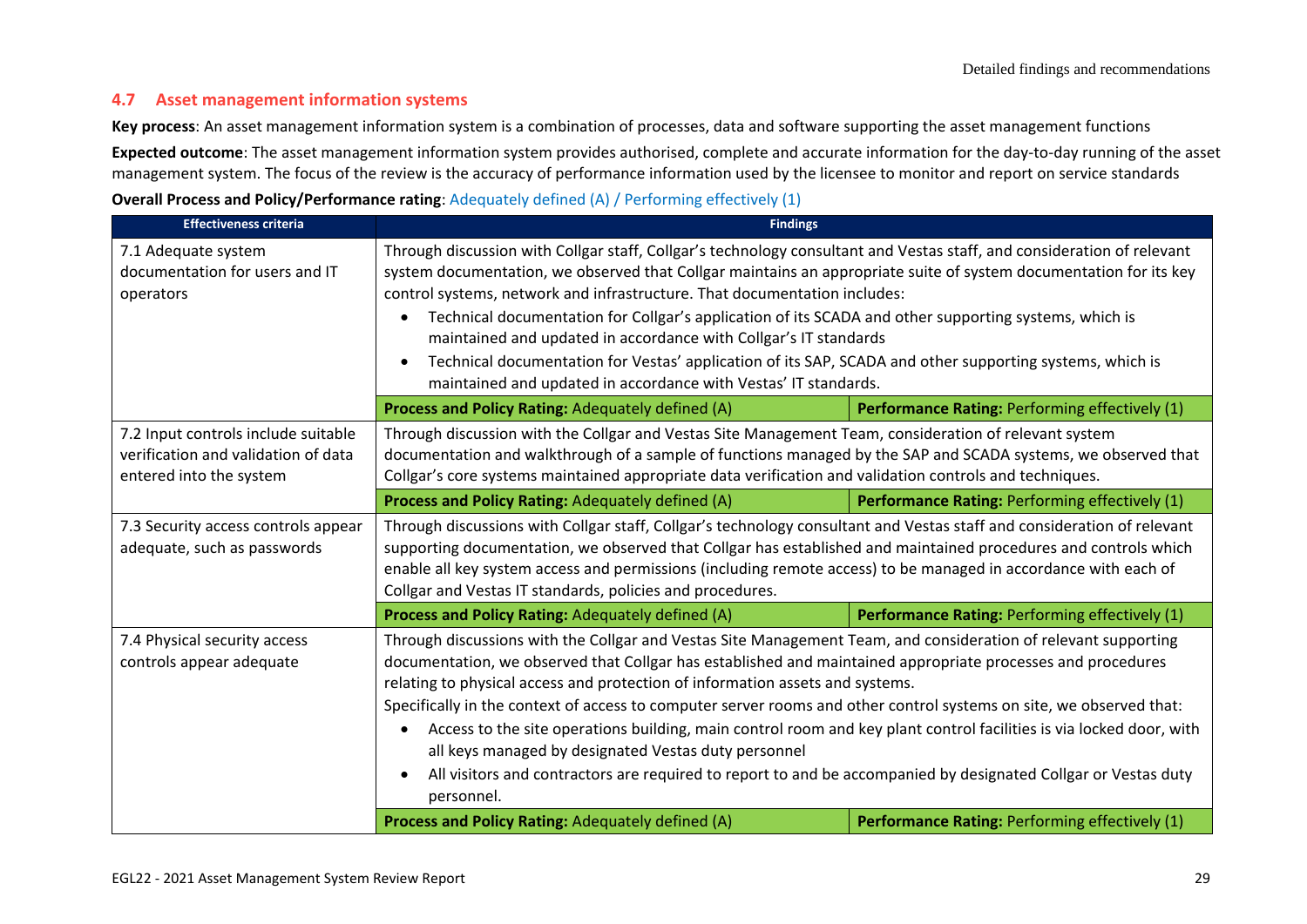| <b>Effectiveness criteria</b>                                                                                                                                                        | <b>Findings</b>                                                                                                                                                                                                                                                                                                                                                                                                            |                                                |
|--------------------------------------------------------------------------------------------------------------------------------------------------------------------------------------|----------------------------------------------------------------------------------------------------------------------------------------------------------------------------------------------------------------------------------------------------------------------------------------------------------------------------------------------------------------------------------------------------------------------------|------------------------------------------------|
| 7.5 Data backup procedures appear<br>adequate and backups are tested                                                                                                                 | Through discussions with Collgar and Vestas staff, and consideration of relevant supporting documentation, we<br>observed that:                                                                                                                                                                                                                                                                                            |                                                |
|                                                                                                                                                                                      | Procedures for managing data backup and data restore of Collgar servers have been established and<br>$\bullet$<br>maintained in accordance with Collgar and Vestas IT standards                                                                                                                                                                                                                                            |                                                |
|                                                                                                                                                                                      | Collgar's and Vestas' procedures provide for regular backups of all key data in accordance with accepted<br>industry practice, with regular testing of back-ups recommended                                                                                                                                                                                                                                                |                                                |
|                                                                                                                                                                                      | Vestas IT staff provide full support for Vestas' operations at Collgar, including management of backups for data<br>maintained on Vestas facilities.                                                                                                                                                                                                                                                                       |                                                |
|                                                                                                                                                                                      | Process and Policy Rating: Adequately defined (A)                                                                                                                                                                                                                                                                                                                                                                          | Performance Rating: Performing effectively (1) |
| 7.6 Computations for licensee<br>performance reporting are                                                                                                                           | Collgar's asset management information systems do not directly provide data used in any computation related to<br>Collgar's licensee performance reporting.                                                                                                                                                                                                                                                                |                                                |
| accurate                                                                                                                                                                             | Process and Policy Rating: Not rated                                                                                                                                                                                                                                                                                                                                                                                       | Performance Rating: Not rated                  |
| 7.7 Management reports appear<br>adequate for the licensee to                                                                                                                        | Through discussions with Collgar and Vestas staff, and and consideration of relevant supporting documentation and<br>management reporting procedures, we determined that:                                                                                                                                                                                                                                                  |                                                |
| monitor licence obligations                                                                                                                                                          | Collgar's SCADA and SAP (Vestas) systems are capable of generating a substantial variety of reports, which                                                                                                                                                                                                                                                                                                                 |                                                |
|                                                                                                                                                                                      | assist Collgar to monitor its performance in managing the facility's assets and its compliance with licence<br>obligations                                                                                                                                                                                                                                                                                                 |                                                |
| Throughout the review period, management reports relating to the operation and performance of the facility<br>were produced on a scheduled basis and can also be produced on request |                                                                                                                                                                                                                                                                                                                                                                                                                            |                                                |
|                                                                                                                                                                                      | Collectively, these reports appear adequate to enable Collgar to monitor its licence obligations.                                                                                                                                                                                                                                                                                                                          |                                                |
|                                                                                                                                                                                      | Process and Policy Rating: Adequately defined (A)                                                                                                                                                                                                                                                                                                                                                                          | Performance Rating: Performing effectively (1) |
| 7.8 Adequate measures to protect<br>asset management data from<br>unauthorised access or theft by                                                                                    | Through discussions with Collgar and Vestas staff, and consideration of relevant supporting documentation, we<br>observed that with the support of Vestas staff and resources, Collgar has established and maintained appropriate<br>processes and procedures relating to the protection of information assets and systems, including:<br>Comprehensive user access controls, including user permissions and remote access |                                                |
| persons outside the organisation                                                                                                                                                     |                                                                                                                                                                                                                                                                                                                                                                                                                            |                                                |
|                                                                                                                                                                                      | Contemporary information and cyber security processes and procedures.                                                                                                                                                                                                                                                                                                                                                      |                                                |
|                                                                                                                                                                                      | Process and Policy Rating: Adequately defined (A)                                                                                                                                                                                                                                                                                                                                                                          | Performance Rating: Performing effectively (1) |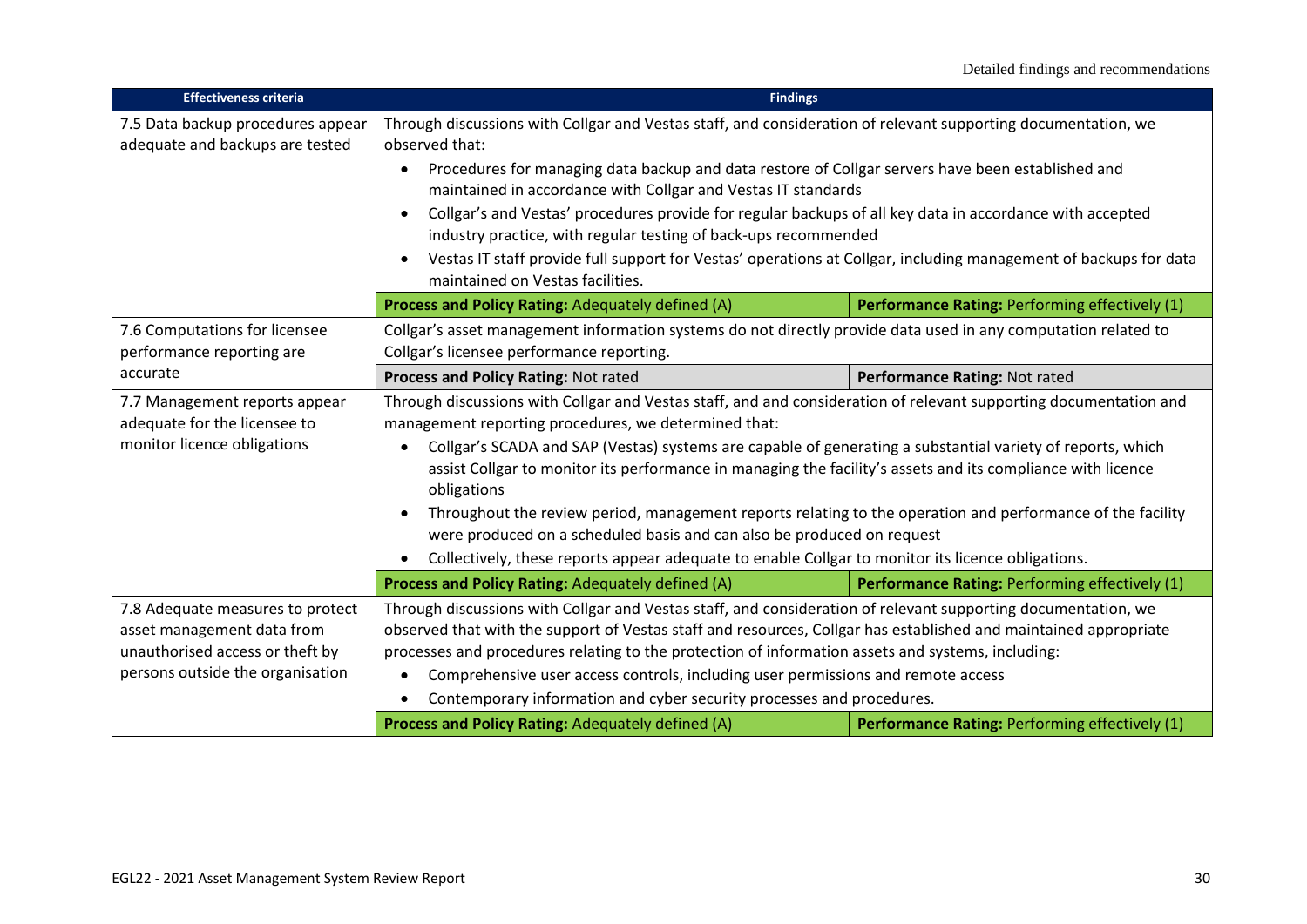# **4.8 Risk management**

**Key process**: Risk management involves the identification of risks and their management within an acceptable level of risk

**Expected outcome**: The risk management framework effectively manages the risk that the licensee does not maintain effective service standards **Overall Process and Policy/Performance rating**: Adequately defined (A) / Performing effectively (1)

| <b>Effectiveness criteria</b>                                               | <b>Findings</b>                                                                                                                                                                                                                                                                                                                                                                                      |                                                |
|-----------------------------------------------------------------------------|------------------------------------------------------------------------------------------------------------------------------------------------------------------------------------------------------------------------------------------------------------------------------------------------------------------------------------------------------------------------------------------------------|------------------------------------------------|
| 8.1 Risk management policies and                                            | 8.1 and 8.2                                                                                                                                                                                                                                                                                                                                                                                          |                                                |
| procedures exist and are applied to<br>minimise internal and external risks | Through discussion with the Governance Manager, Principal Engineer and Site Supervisor; consideration of Collgar's<br>risk management practices and examination of supporting documentation, we observed that:                                                                                                                                                                                       |                                                |
| 8.2 Risks are documented in a risk                                          | Collgar maintains a combination of the Collgar business-wide risk management approach and Vestas<br>operational risk management processes                                                                                                                                                                                                                                                            |                                                |
| register and treatment plans are<br>implemented and monitored               | From an operational perspective, Collgar incorporates risk management as a fundamental aspect of its decision<br>making process to support and enhance its business activities. In particular:                                                                                                                                                                                                       |                                                |
|                                                                             | Risk-based policies and procedures are applied to Collgar's operational and maintenance activities<br>performed by Vestas, including asset condition assessments. We sighted several examples of risk based<br>practices being applied to Collgar's monitoring of WTG operations, and in its responses to alarms, faults<br>and incidents. Collgar maintains appropriate records of those activities |                                                |
|                                                                             | Collgar maintains a comprehensive risk register, which is subject to regular review in accordance with the<br><b>Collgar Risk Management Policy and Framework</b>                                                                                                                                                                                                                                    |                                                |
|                                                                             | Progress with the implementation of risk treatment plans is monitored on a regular basis                                                                                                                                                                                                                                                                                                             |                                                |
|                                                                             | Results of reviews of the risk register, plus monitoring of the progress of risk treatment plans are reported<br>to Collgar management and the Board.                                                                                                                                                                                                                                                |                                                |
|                                                                             | We sighted evidence of risk-based decision making and instructions relevant to management of the Facility's assets<br>during the review period, including resulting amendments to asset planning.                                                                                                                                                                                                    |                                                |
|                                                                             | Based on our examination of the risk management processes in place, we determined that Collgar uses a well-<br>established and consistent system for identifying and managing risks, including formal supporting procedural<br>documentation.                                                                                                                                                        |                                                |
|                                                                             | Process and Policy Rating: Adequately defined (A)                                                                                                                                                                                                                                                                                                                                                    | Performance Rating: Performing effectively (1) |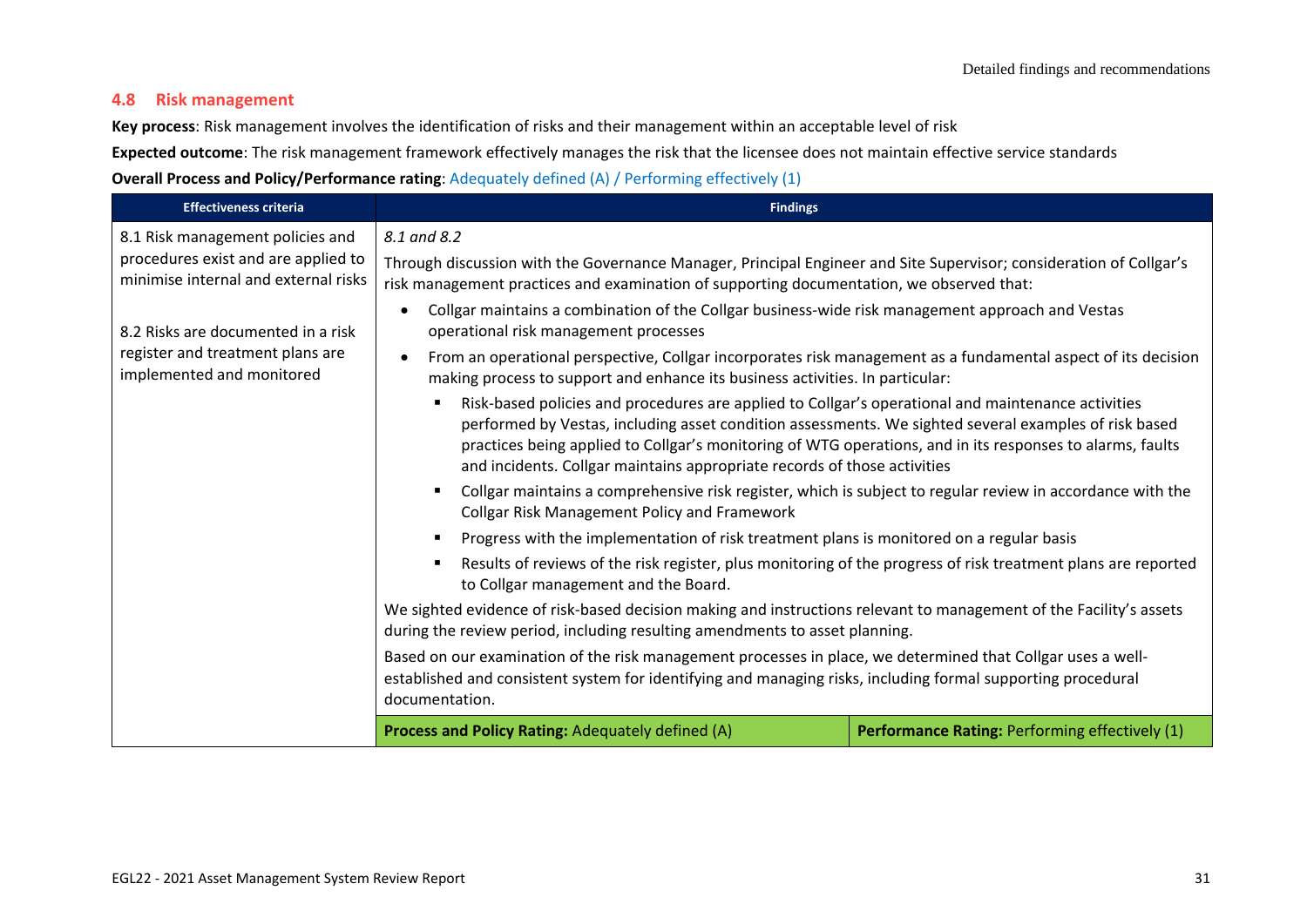| <b>Effectiveness criteria</b>                                                  | <b>Findings</b>                                                                                                                                                                                                                                                                                                                                      |                                                |
|--------------------------------------------------------------------------------|------------------------------------------------------------------------------------------------------------------------------------------------------------------------------------------------------------------------------------------------------------------------------------------------------------------------------------------------------|------------------------------------------------|
| 8.3 Probability and consequences<br>of asset failure are regularly<br>assessed | Through discussion with the Governance Manager, Principal Engineer and Site Supervisor; consideration of Collgar's<br>risk management practices and examination of supporting documentation, we observed that Collgar has applied the<br>following mechanism for identifying and assessing the consequence and likelihood of facility asset failure: |                                                |
|                                                                                | Regular preventative maintenance provides for regular assessment of asset performance                                                                                                                                                                                                                                                                |                                                |
|                                                                                | WTG assets are monitored on a continuous basis (including condition monitoring techniques) by Vestas' Global<br>operations                                                                                                                                                                                                                           |                                                |
|                                                                                | The Collgar Failure Mode and Effects Analysis (last revised in 2020) assists in determining which BOP spares are<br>required to be held                                                                                                                                                                                                              |                                                |
|                                                                                | A high level of priority is accorded to minimising instances of asset failure and the duration of any such failure to<br>ensure availability targets are achieved                                                                                                                                                                                    |                                                |
|                                                                                | The Collgar risk register considers the failure or unavailability of major items of equipment.                                                                                                                                                                                                                                                       |                                                |
|                                                                                | The management structures, skills and resources assigned to Collgar's asset management processes appear to be<br>appropriate for enabling the regular assessment of the probability and consequences of asset failure.                                                                                                                               |                                                |
|                                                                                | <b>Process and Policy Rating: Adequately defined (A)</b>                                                                                                                                                                                                                                                                                             | Performance Rating: Performing effectively (1) |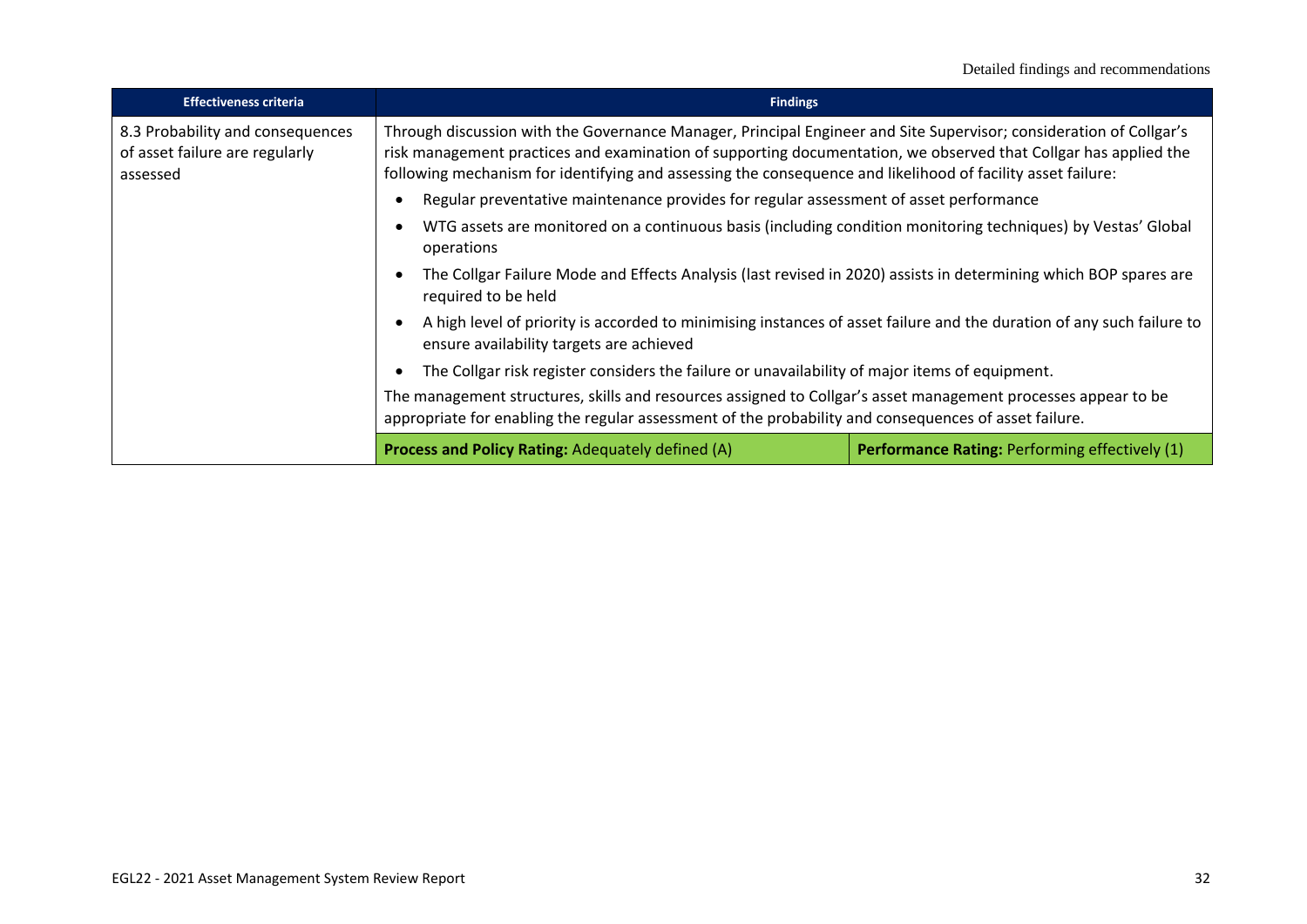# **4.9 Contingency planning**

**Key process**: Contingency plans document the steps to deal with the unexpected failure of an asset

**Expected outcome**: Contingency plans have been developed and tested to minimise any major disruptions to service standards

**Overall Process and Policy/Performance rating**: Adequately defined (A) / Performing effectively (1)

| <b>Effectiveness criteria</b>                                                                  | <b>Findings</b>                                                                                                                                                                                                                                                                                                                                                                                                          |                                                |
|------------------------------------------------------------------------------------------------|--------------------------------------------------------------------------------------------------------------------------------------------------------------------------------------------------------------------------------------------------------------------------------------------------------------------------------------------------------------------------------------------------------------------------|------------------------------------------------|
| 9.1 Contingency plans are<br>documented, understood and<br>tested to confirm their operability | Through discussion with the Site Superintendent and Site Manager - Vestas, examination of emergency response and<br>business continuity processes established to accommodate the Collgar Wind Farm Facility, and testing of a sample of<br>emergency response activities, we determined that:                                                                                                                            |                                                |
| and to cover higher risks                                                                      | A key objective of Collgar's operations is to maintain the facility's availability (including for individual turbines)<br>and to maximise the supply of electricity to the extent allowable by the market operator                                                                                                                                                                                                       |                                                |
|                                                                                                | Collgar has developed a comprehensive Emergency Response Plan and Business Continuity Plan (BCP). The BCP<br>outlines measures in place for ensuring the business can continue operations during a disaster, including<br>restoration of operations as quickly as possible. Independent consultants were engaged to assist with the<br>development and implementation of the BCP and related business impact assessments |                                                |
|                                                                                                | Collgar's risk register captures higher risks relating to potential major disruption to operations, including<br>equipment failure, unavailability of assets or personnel, cyber incidents and physical harm to personnel or<br>assets                                                                                                                                                                                   |                                                |
|                                                                                                | Vestas has applied a suite of emergency response procedures and management plans to its Collgar Wind Farm<br>activities, including :                                                                                                                                                                                                                                                                                     |                                                |
|                                                                                                | A comprehensive Emergency Response Plan specific for the Collgar Wind Farm Facility, with detailed<br>$\blacksquare$<br>instructions and references to be used in responding to emergency scenarios. We sighted evidence of<br>several emergency response scenarios being performed on site during the review period                                                                                                     |                                                |
|                                                                                                | <b>Vestas Crisis Management Policy</b><br>٠                                                                                                                                                                                                                                                                                                                                                                              |                                                |
|                                                                                                | Vestas Major Incident Management Procedure                                                                                                                                                                                                                                                                                                                                                                               |                                                |
|                                                                                                | Vestas ASP Cyber Incident Response Plan                                                                                                                                                                                                                                                                                                                                                                                  |                                                |
|                                                                                                | Spares are managed to minimise the exposure to disruption and unavailability of WTGs or BOP equipment.                                                                                                                                                                                                                                                                                                                   |                                                |
|                                                                                                | We sighted evidence of:                                                                                                                                                                                                                                                                                                                                                                                                  |                                                |
|                                                                                                | Several emergency response scenarios being performed on site during the review period<br>$\bullet$                                                                                                                                                                                                                                                                                                                       |                                                |
|                                                                                                | Review and testing of the Collgar BCP, including business impact assessments                                                                                                                                                                                                                                                                                                                                             |                                                |
|                                                                                                | Collgar's COVID response arrangements.                                                                                                                                                                                                                                                                                                                                                                                   |                                                |
|                                                                                                | Process and Policy Rating: Adequately defined (A)                                                                                                                                                                                                                                                                                                                                                                        | Performance Rating: Performing effectively (1) |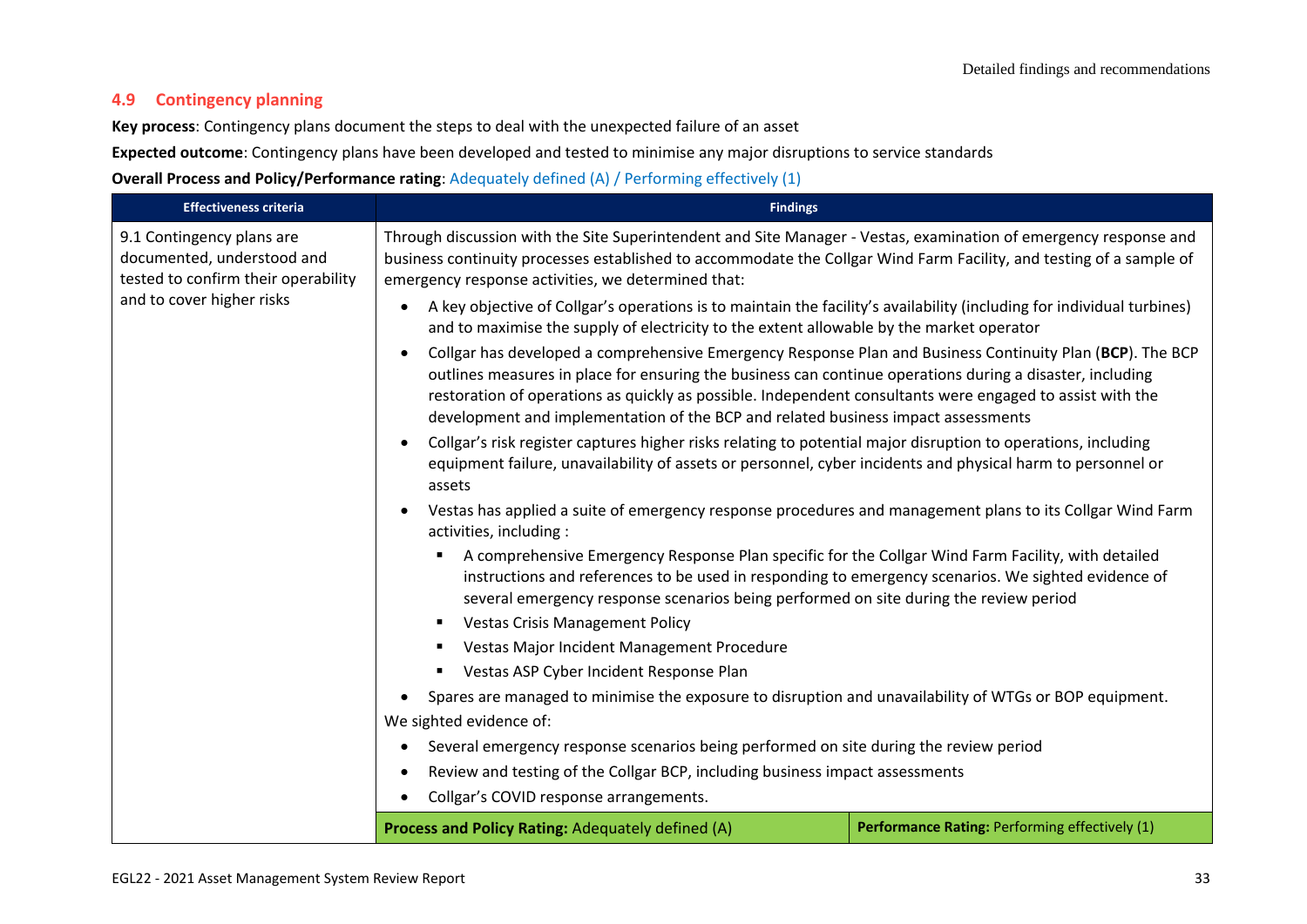# **4.10 Financial planning**

**Key process**: Financial brings together the financial elements of the service delivery to ensure its financial viability over the long term

**Expected outcome**: The financial plan is reliable and provides for the long-term financial viability of the services

**Overall Process and Policy/Performance rating**: Adequately defined (A) / Performing effectively (1)

| <b>Effectiveness criteria</b>                                                                                                                                                                                                                                                                                                                                                                                                                                                                                                      | <b>Findings</b>                                                                                                                                                                                                                                                                                                                                                                                                                                                                                  |                                                       |
|------------------------------------------------------------------------------------------------------------------------------------------------------------------------------------------------------------------------------------------------------------------------------------------------------------------------------------------------------------------------------------------------------------------------------------------------------------------------------------------------------------------------------------|--------------------------------------------------------------------------------------------------------------------------------------------------------------------------------------------------------------------------------------------------------------------------------------------------------------------------------------------------------------------------------------------------------------------------------------------------------------------------------------------------|-------------------------------------------------------|
| 10.1 The financial plan states the<br>financial objectives and identifies                                                                                                                                                                                                                                                                                                                                                                                                                                                          | Through consideration of Collgar's Business Plan and supporting financial planning mechanisms, we observed that the<br>Business Plan states Collgar's financial objectives and the related activities for achieving those objectives.                                                                                                                                                                                                                                                            |                                                       |
| strategies and actions to achieve<br>those                                                                                                                                                                                                                                                                                                                                                                                                                                                                                         | Process and Policy Rating: Adequately defined (A)                                                                                                                                                                                                                                                                                                                                                                                                                                                | <b>Performance Rating: Performing effectively (1)</b> |
| 10.2 The financial plan identifies<br>the source of funds for capital<br>expenditure and recurrent costs                                                                                                                                                                                                                                                                                                                                                                                                                           | Through consideration of Collgar's Business Plan, financial model and annual O&M budget, we observed that:<br>The Collgar annual O&M budget is aligned with Collgar's overall business plans and is expected to be funded<br>through its operational revenue<br>Source of funding and related financing costs are clearly accounted for.                                                                                                                                                         |                                                       |
|                                                                                                                                                                                                                                                                                                                                                                                                                                                                                                                                    | Process and Policy Rating: Adequately defined (A)                                                                                                                                                                                                                                                                                                                                                                                                                                                | Performance Rating: Performing effectively (1)        |
| 10.3 The financial plan provides<br>projections of operating<br>statements (profit and loss) and<br>statement of financial position<br>(balance sheets)                                                                                                                                                                                                                                                                                                                                                                            | Through consideration of Collgar's Business Plan, financial model and annual O&M budget, we observed that the<br>annual O&M budget:<br>Is comprised of a summary of forecast revenue and expenses relating to the production and dispatch of<br>electricity in accordance with contractual agreements<br>Provides projections of operating profit and loss, and the financial position attributable to the Facility<br>Contains projections that are sufficient to cover future operating costs. |                                                       |
|                                                                                                                                                                                                                                                                                                                                                                                                                                                                                                                                    | Process and Policy Rating: Adequately defined (A)                                                                                                                                                                                                                                                                                                                                                                                                                                                | Performance Rating: Performing effectively (1)        |
| Through consideration of Collgar's Business Plan, financial model and annual O&M budget, we determined that the<br>10.4 The financial plan provides<br>Collgar Business Plan and financial model provides projections of income (in the form of monthly bundled payments<br>firm predictions on income for the<br>next five years and reasonable<br>from Synergy) over a five-year period, which can be extended for the duration of the Facility's life and relevant<br>predictions beyond this period<br>contractual agreements. |                                                                                                                                                                                                                                                                                                                                                                                                                                                                                                  |                                                       |
|                                                                                                                                                                                                                                                                                                                                                                                                                                                                                                                                    | Process and Policy Rating: Adequately defined (A)                                                                                                                                                                                                                                                                                                                                                                                                                                                | Performance Rating: Performing effectively (1)        |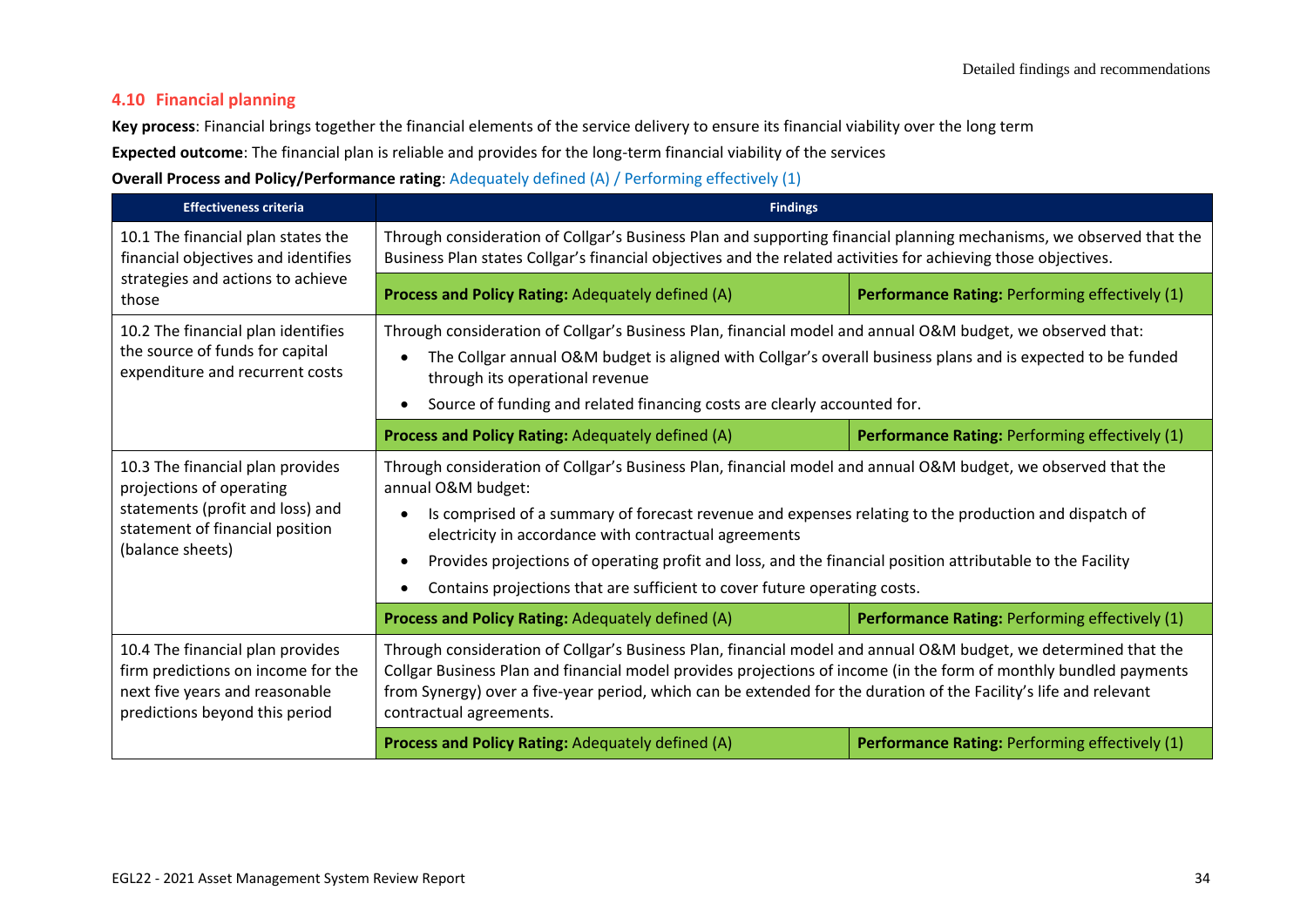| <b>Effectiveness criteria</b>                                                                                                            | <b>Findings</b>                                                                                                                                                                                                                                                                                                                 |                                                |
|------------------------------------------------------------------------------------------------------------------------------------------|---------------------------------------------------------------------------------------------------------------------------------------------------------------------------------------------------------------------------------------------------------------------------------------------------------------------------------|------------------------------------------------|
| 10.5 The financial plan provides for<br>the operations and maintenance,<br>administration and capital<br>expenditure requirements of the | Through consideration of Collgar's Business Plan, financial model and annual O&M budget, we determined that the<br>financial model and O&M budget provides a sufficient level of detail relating to forecast operational, maintenance<br>and administrative costs. There are currently no expectations for capital expenditure. |                                                |
| services                                                                                                                                 | Process and Policy Rating: Adequately defined (A)                                                                                                                                                                                                                                                                               | Performance Rating: Performing effectively (1) |
| 10.6 Large variances in<br>actual/budget income and<br>expenses are identified and<br>corrective action taken where                      | Through consideration of Collgar's financial planning and reporting processes, we determined that actual versus<br>budgeted expenditure is monitored and reported on a monthly basis, with variances identified and investigated<br>where required to determine whether corrective action is required.                          |                                                |
| necessary                                                                                                                                | Process and Policy Rating: Adequately defined (A)                                                                                                                                                                                                                                                                               | Performance Rating: Performing effectively (1) |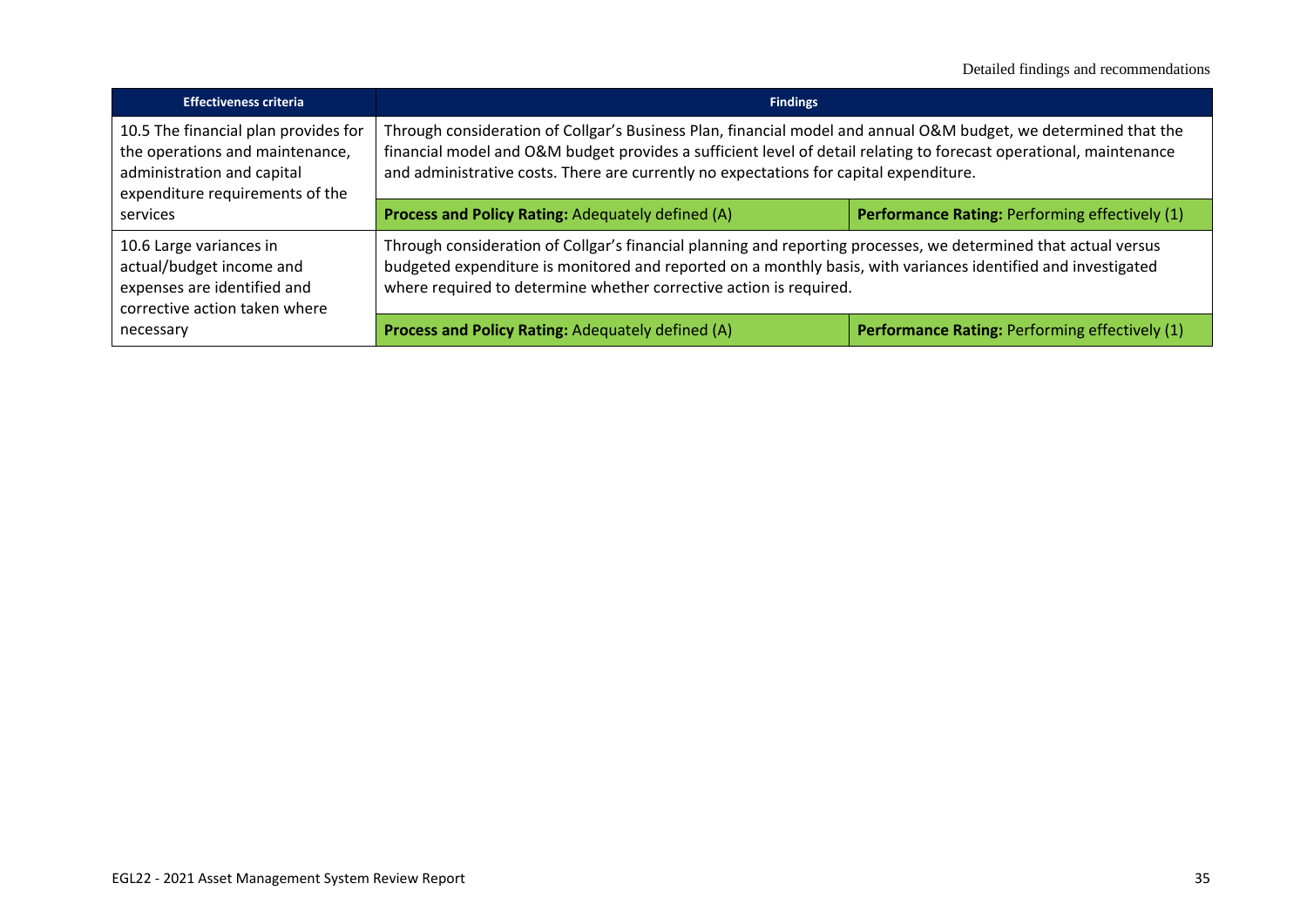# **4.11 Capital expenditure planning**

**Key process**: The capital expenditure plan provides a schedule of new works, rehabilitation and replacement works, together with estimated annual expenditure for these works over the next five or more years. Since capital investments tend to be large and lumpy, projections would normally be expected to cover at least 10 years, preferably longer. Projections over the next five years would usually be based on firm estimates

**Expected outcome**: The capital expenditure plan provides reliable forward estimates of capital expenditure and asset disposal income. Reasons for the decisions and for the evaluation of alternatives and options are documented

### **Overall Process and Policy/Performance rating:** Not rated

### **Findings**

All costs associated with the operations and maintenance of the Facility are and will be treated as operational costs. That is, there is currently no provision for capital items in Collgar's annual O&M Budget.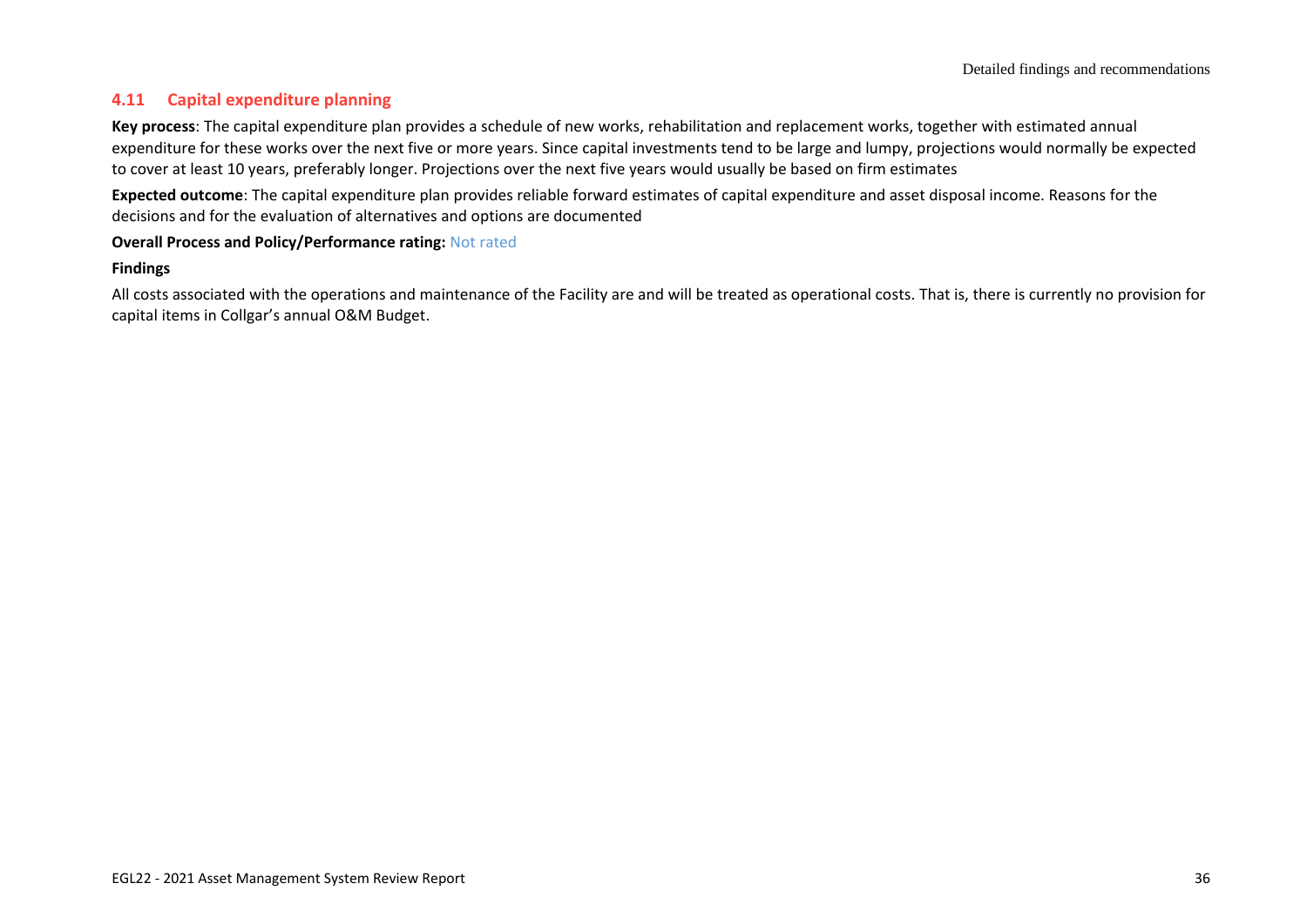## **4.12 Review of asset management system**

**Key process**: The asset management system is regularly reviewed and updated

**Expected outcome**: The asset management system is regularly reviewed and updated

**Overall Process and Policy/Performance rating**: Requires some improvement (B) / Improvement required (2)

| <b>Effectiveness criteria</b>                                                                                                                 | <b>Findings</b>                                                                                                                                                                                                                                                                                                                                                                                                                                                                                                                                                                                                                                     |                                                       |
|-----------------------------------------------------------------------------------------------------------------------------------------------|-----------------------------------------------------------------------------------------------------------------------------------------------------------------------------------------------------------------------------------------------------------------------------------------------------------------------------------------------------------------------------------------------------------------------------------------------------------------------------------------------------------------------------------------------------------------------------------------------------------------------------------------------------|-------------------------------------------------------|
| 12.1 A review process is in place to<br>ensure the asset management plan<br>and the asset management system<br>described in it remain current | We observed that:<br>Collgar's LAMP was reviewed and updated in 2016 and 2018. The date of next review was listed as June 2023,<br>$\bullet$<br>which would have resulted in a five-year period without review and update<br>Since the last revision to the LAMP, Collgar recognised the need for a substantial update to its Asset Management<br>$\bullet$<br>Plan and initiated a review in July 2021. At the time of this review, the new Asset Management Plan remained in<br>draft, with an expectation for the plan to be finalised in the near future<br>The new Asset Management Plan appropriately proposes an annual review.<br>$\bullet$ |                                                       |
|                                                                                                                                               | <b>Process and Policy Rating: Requires some improvement (B)</b>                                                                                                                                                                                                                                                                                                                                                                                                                                                                                                                                                                                     | <b>Performance Rating: Improvement required (2)</b>   |
| 12.2 Independent reviews (e.g.<br>internal audit) are performed of<br>the asset management system                                             | We observed that:<br>Collgar had engaged Jarrah Solutions Pty Ltd to review the LAMP and provide input through the Failure Modes<br>$\bullet$<br>and Effects Analysis<br>Collgar staff independent to those involved in the preparation of the LAMP were involved in the initiation and<br>development of the new (draft) AMP<br>Collgar utilises an internal audit function to assist in providing assurance to its management and Board that key<br>risks and controls are subject to review, including asset management activities where considered relevant.                                                                                    |                                                       |
|                                                                                                                                               | <b>Process and Policy Rating: Adequately defined (A)</b>                                                                                                                                                                                                                                                                                                                                                                                                                                                                                                                                                                                            | <b>Performance Rating: Performing effectively (1)</b> |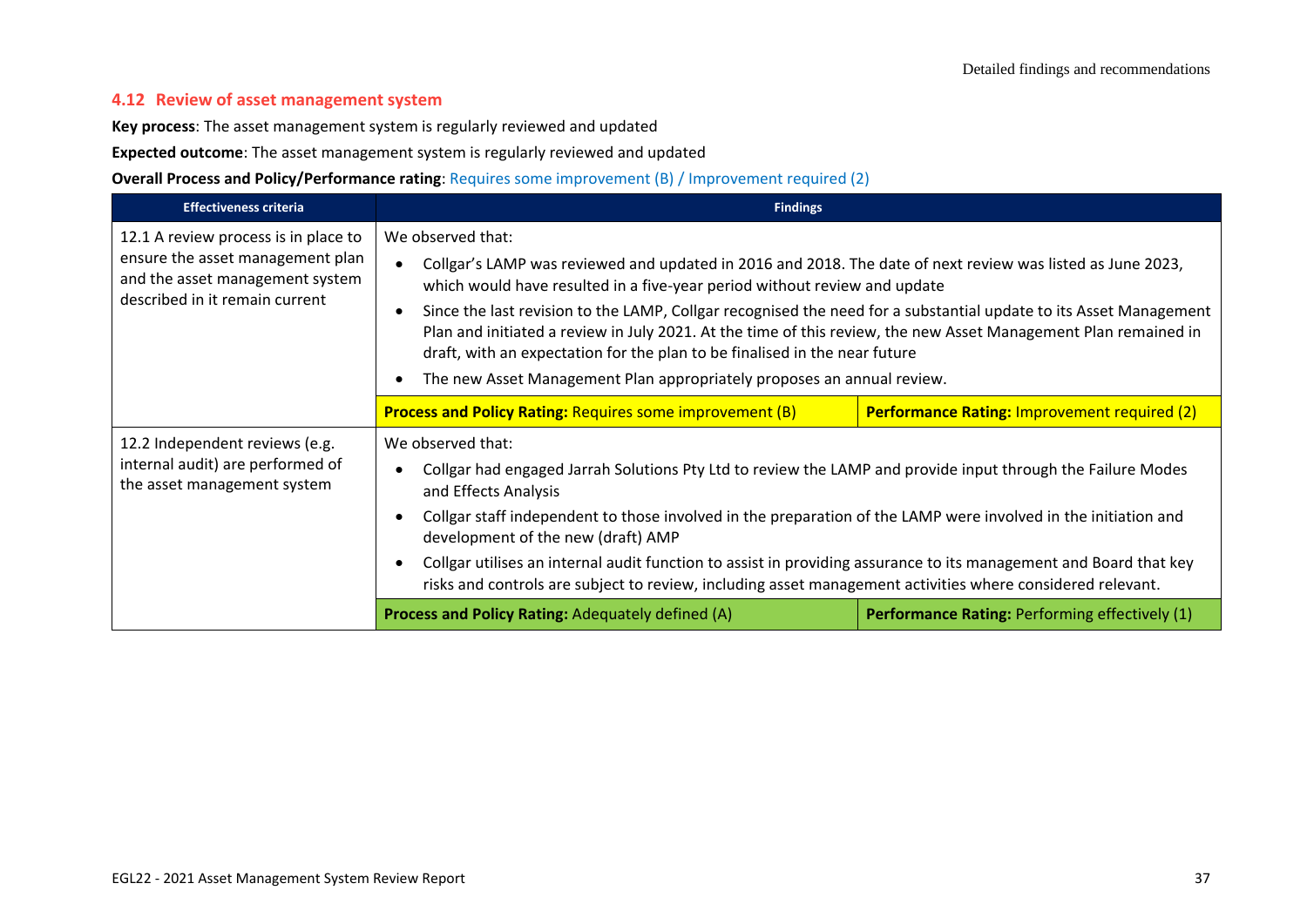# 5. Status of recommendations addressing asset system deficiencies from the previous review

<span id="page-37-0"></span>

| Reference<br>(no./year)                                                                                            | Process and policy deficiency / Performance deficiency (Rating<br>Reference number, Asset management process & effectiveness<br>criterion / Details of deficiency) | Reviewer's<br>recommendation or<br>action planned | Date<br>resolved | Details of further action required (including current<br>recommendation Further action required (Yes/No/Not<br>Applicable) reference, if applicable) |
|--------------------------------------------------------------------------------------------------------------------|--------------------------------------------------------------------------------------------------------------------------------------------------------------------|---------------------------------------------------|------------------|------------------------------------------------------------------------------------------------------------------------------------------------------|
| A. Resolved during current review period                                                                           |                                                                                                                                                                    |                                                   |                  |                                                                                                                                                      |
| B. Unresolved at end of current review period                                                                      |                                                                                                                                                                    |                                                   |                  |                                                                                                                                                      |
| Not applicable – there were no recommendations addressing asset system deficiencies from the previous 2016 review. |                                                                                                                                                                    |                                                   |                  |                                                                                                                                                      |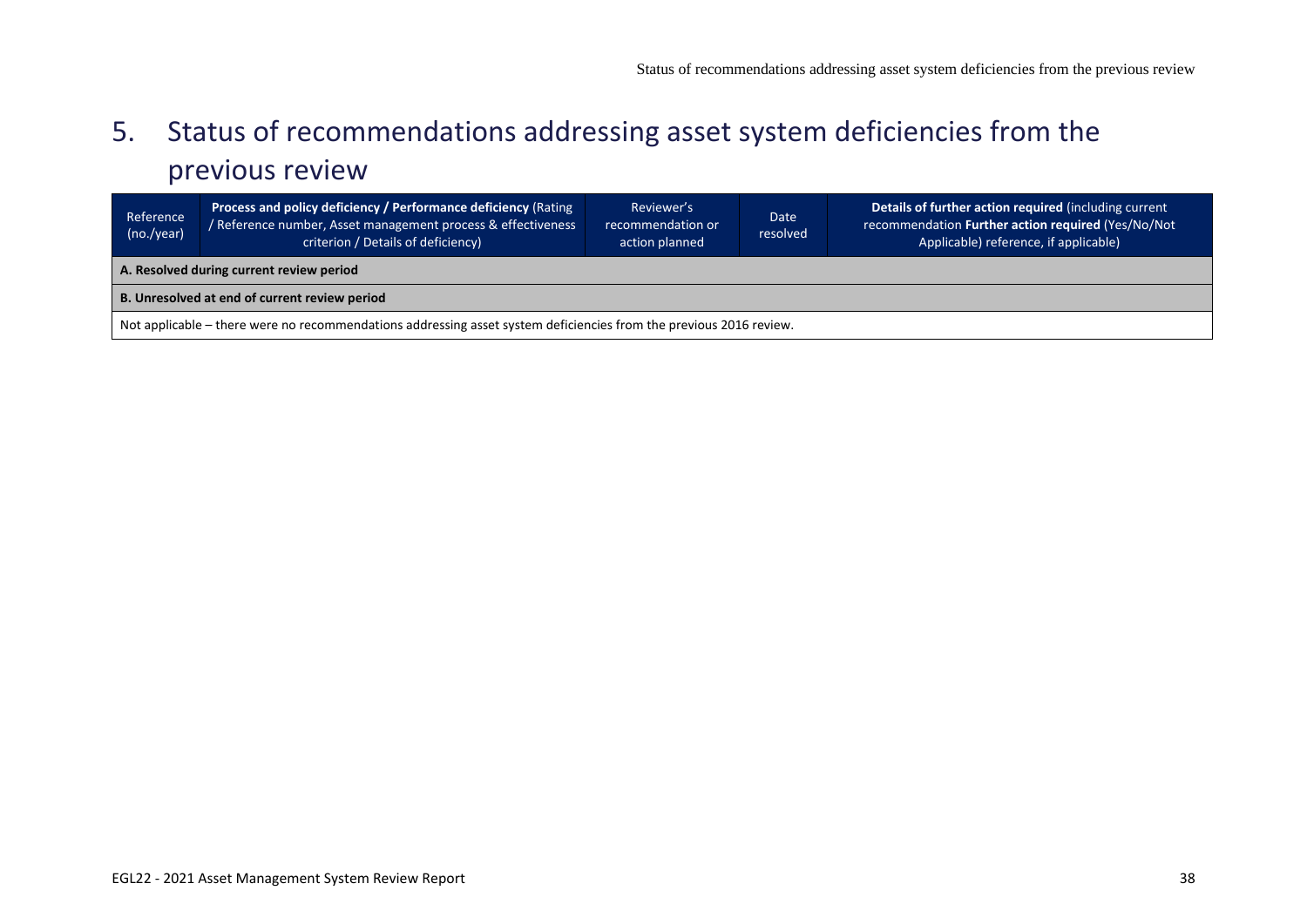<span id="page-38-0"></span>Appendix A - Review Plan



# **Collgar Wind Farm Pty Ltd**

Electricity Generation Licence (EGL22)

2021 Asset Management System Review

Review Plan

26 October 2021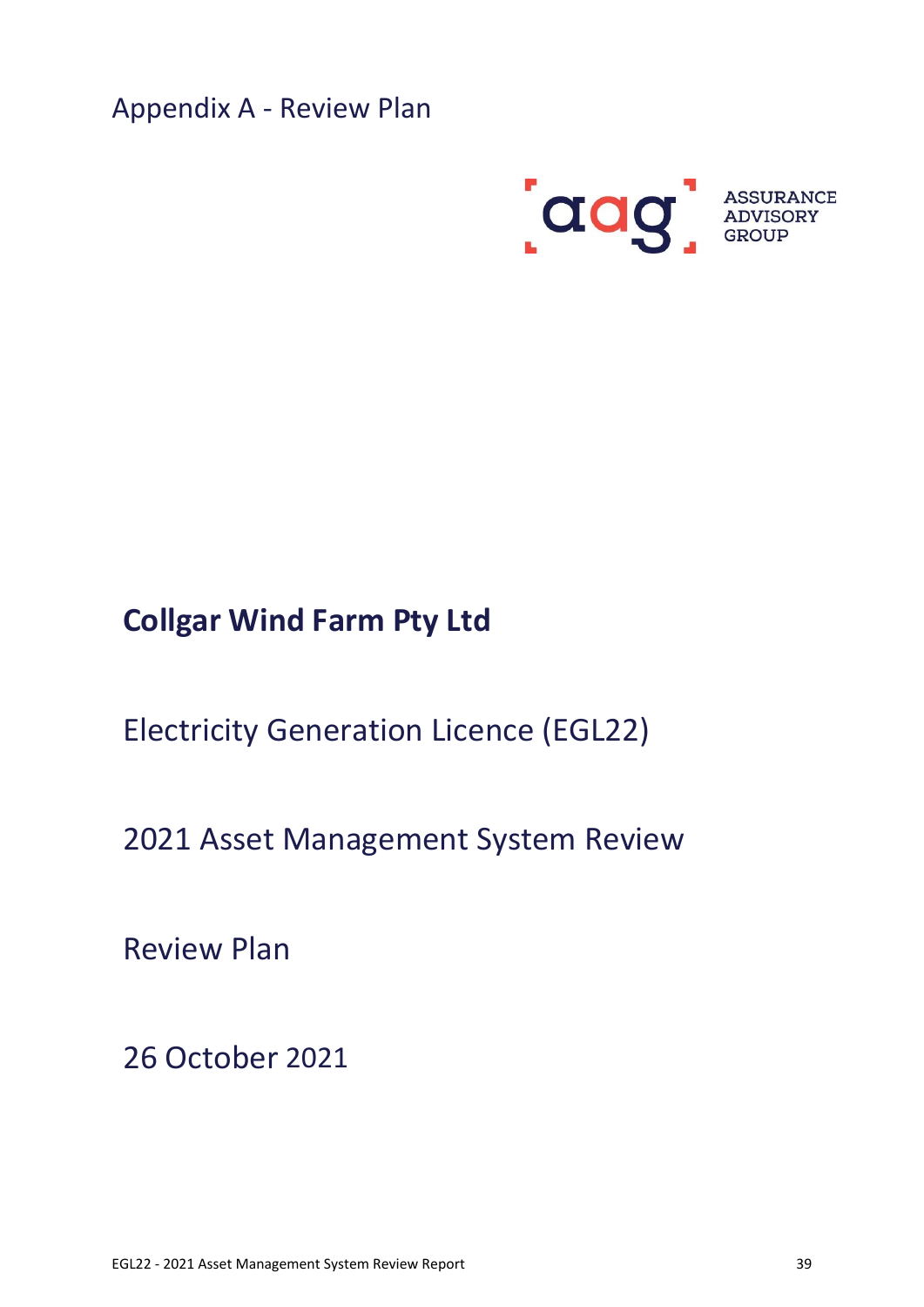# Table of Contents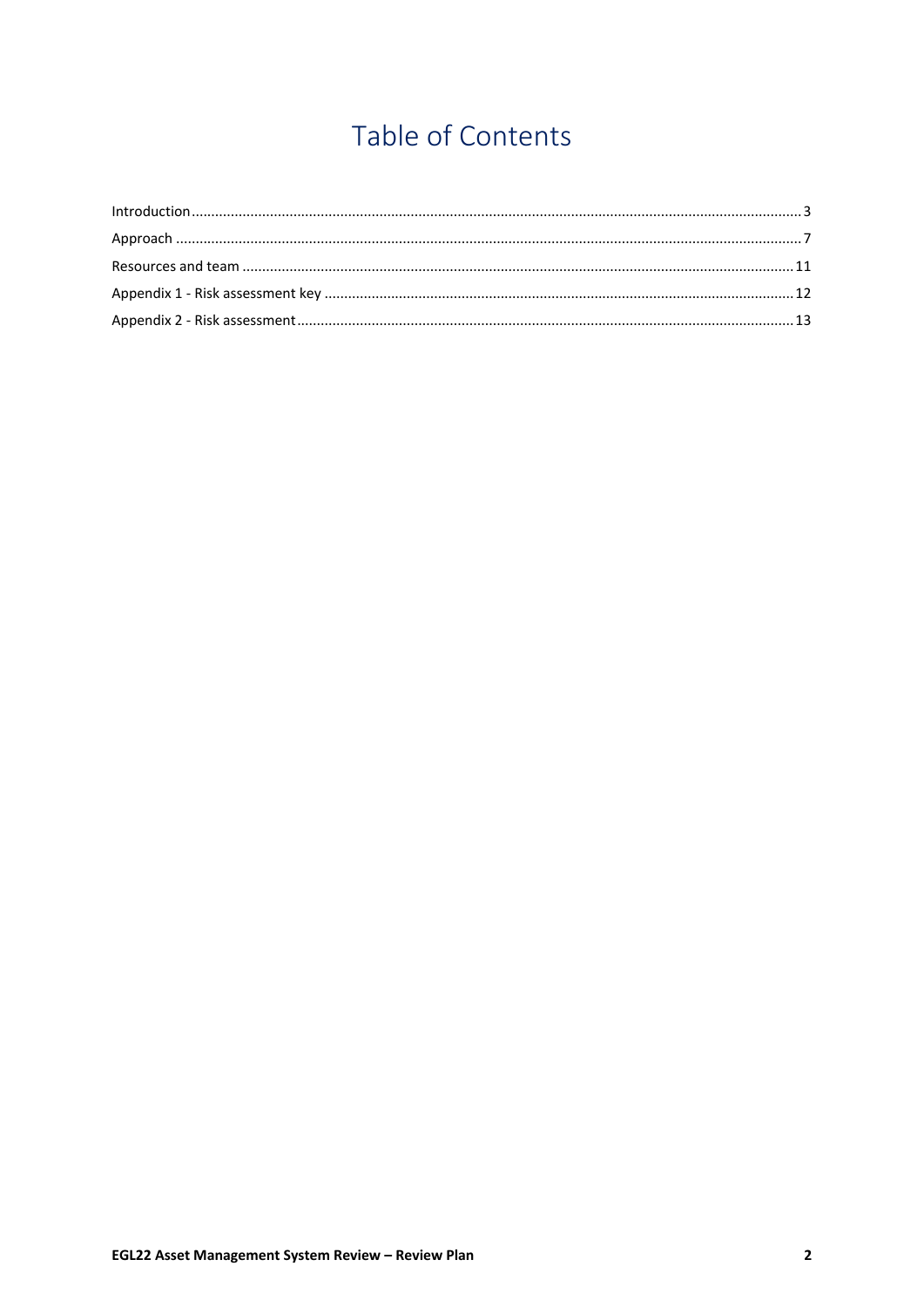# <span id="page-40-0"></span>Introduction

### **Overview**

The Economic Regulation Authority (the **ERA**) has under the provisions of the Electricity Industry Act 2004 (the **Act**), issued to Collgar Wind Farm Pty Ltd (**Collgar Wind Farm**) an Electricity Generation Licence (EGL 22) (the **Licence**).

Section 14 of the Act requires Collgar Wind Farm to provide to the ERA an asset management system review (the review) report conducted by an independent expert acceptable to the ERA not less than once in every 24-month period unless otherwise approved by the ERA. With the ERA's approval, Assurance Advisory Group (**AAG**) has been appointed to conduct the review for the period 1 November 2016 to 31 October 2021 (**review period**).

The Licence relates to Collgar Wind Farm's operation of a 222 MW wind farm located on 18,000 hectares of mostly farming land, approximately 25km south east of Merredin in the central wheatbelt of Western Australia. Collgar Wind Farm utilises 111 Vestas V90 turbines to deliver electricity into the South West Interconnected System (**SWIS**) via the Merredin to Kalgoorlie 220kV line. All power produced by the wind farm is purchased under agreement by Synergy. Collgar Wind Farm also owns and operates 33kV underground / overhead collection facilities and a 220 kV substation which provides two points of connection to a contiguous Western Power-owned substation.

The review will be conducted in accordance with the ERA's March 2019 issue of the *Audit and Review Guidelines: Electricity and Gas Licences* (**Review Guidelines**). In accordance with the Review Guidelines this document represents the Review Plan (the **Plan**) that is to be agreed upon by AAG and Collgar Wind Farm and presented to the ERA for approval.

### **Objective**

The objective of the review is to independently examine the effectiveness and performance of the asset management system established for the assets subject to Collgar Wind Farm's Licence during the review period.

### **Scope**

In accordance with the Review Guidelines, the review will consider the effectiveness of Collgar Wind Farm's existing control procedures within the 12 key processes in the asset management life cycle as outlined below at Table 1. Each key process and effectiveness criteria is applicable to Collgar Wind Farm's Licence and as such will be individually considered in this review.

| <b>Key processes</b>  | <b>Effectiveness criteria</b>                                                                                           |
|-----------------------|-------------------------------------------------------------------------------------------------------------------------|
| <b>Asset Planning</b> | 1.1 Asset management plan covers the processes in this table                                                            |
|                       | 1.2 Planning processes and objectives reflect the needs of all stakeholders and is<br>integrated with business planning |
|                       | 1.3 Service levels are defined in the asset management plan                                                             |
|                       | 1.4 Non-asset operations (e.g. demand management) are considered                                                        |
|                       | 1.5 Lifecycle costs of owning and operating assets are assessed                                                         |
|                       | 1.6 Funding options are evaluated                                                                                       |
|                       | 1.7 Costs are justified and cost drivers identified                                                                     |
|                       | 1.8 Likelihood and consequences of asset failure are predicted                                                          |
|                       | 1.9 Asset management plan is regularly reviewed and updated.                                                            |

#### **Table 1 – Asset management system key processes and effectiveness criteria**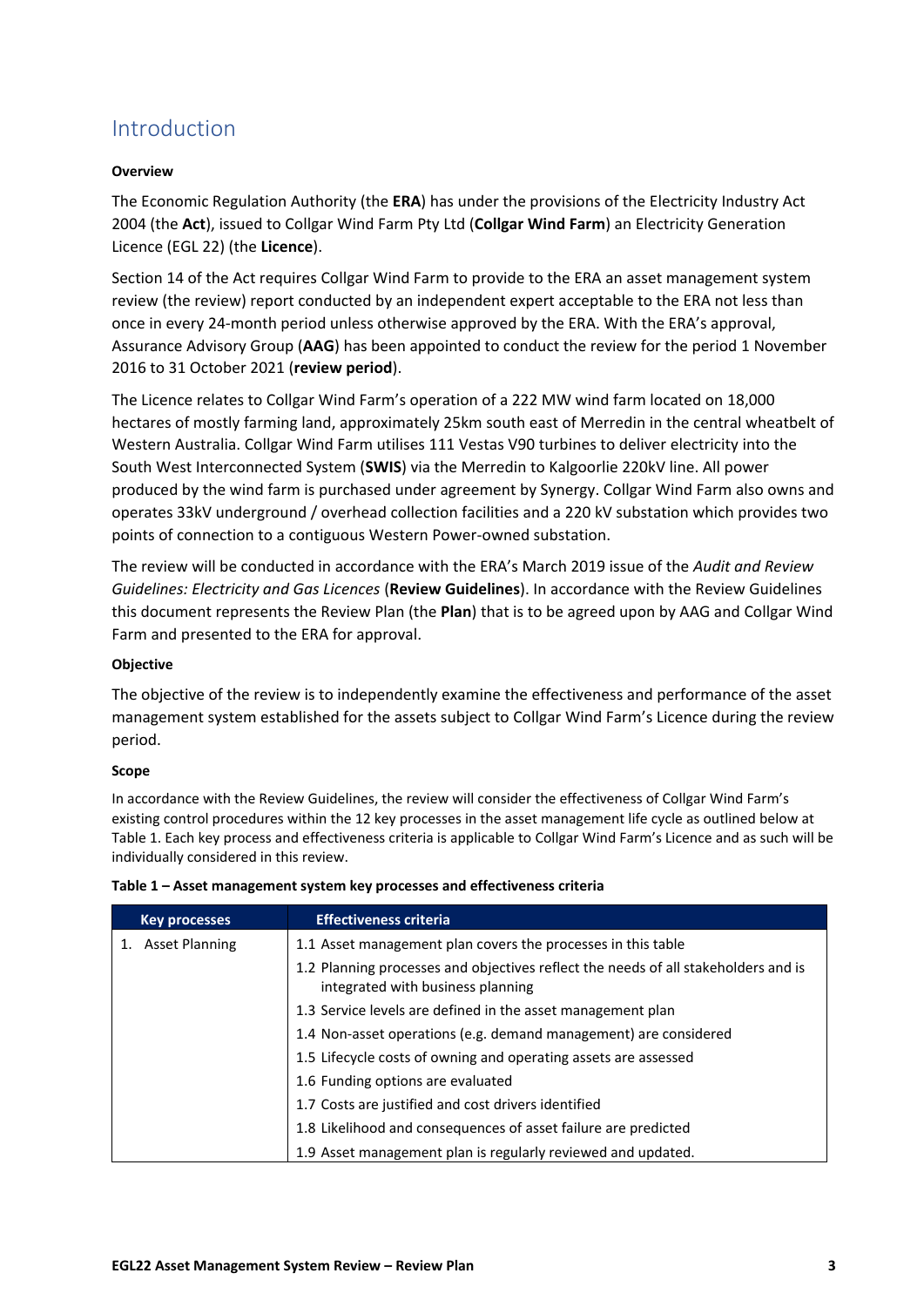| <b>Key processes</b>                 | <b>Effectiveness criteria</b>                                                                                                                                                  |
|--------------------------------------|--------------------------------------------------------------------------------------------------------------------------------------------------------------------------------|
| 2. Asset creation and<br>acquisition | 2.1 Full project evaluations are undertaken for new assets, including comparative<br>assessment of non-asset options                                                           |
|                                      | 2.2 Evaluations include all life-cycle costs                                                                                                                                   |
|                                      | 2.3 Projects reflect sound engineering and business decisions                                                                                                                  |
|                                      | 2.4 Commissioning tests are documented and completed                                                                                                                           |
|                                      | 2.5 Ongoing legal / environmental / safety obligations of the asset owner are<br>assigned and understood                                                                       |
| 3. Asset disposal                    | 3.1 Under-utilised and under-performing assets are identified as part of a regular<br>systematic review process                                                                |
|                                      | 3.2 The reasons for under-utilisation or poor performance are critically examined<br>and corrective action or disposal undertaken                                              |
|                                      | 3.3 Disposal alternatives are evaluated                                                                                                                                        |
|                                      | 3.4 There is a replacement strategy for assets                                                                                                                                 |
| 4. Environmental<br>analysis         | 4.1 Opportunities and threats in the asset management system environment are<br>assessed                                                                                       |
|                                      | 4.2 Performance standards (availability of service, capacity, continuity, emergency<br>response, etc.) are measured and achieved                                               |
|                                      | 4.3 Compliance with statutory and regulatory requirements                                                                                                                      |
|                                      | 4.4 Service standard (customer service levels etc) are measured and achieved.                                                                                                  |
| 5. Asset operations                  | 5.1 Operational policies and procedures are documented and linked to service<br>levels required                                                                                |
|                                      | 5.2 Risk management is applied to prioritise operations tasks                                                                                                                  |
|                                      | 5.3 Assets are documented in an asset register including asset type, location,<br>material, plans of components, and an assessment of assets'<br>physical/structural condition |
|                                      | 5.4 Accounting data is documented for assets [new criteria]                                                                                                                    |
|                                      | 5.5 Operational costs are measured and monitored                                                                                                                               |
|                                      | 5.6 Staff resources are adequate and staff receive training commensurate with<br>their responsibilities                                                                        |
| 6. Asset maintenance                 | 6.1 Maintenance policies and procedures are documented and linked to service<br>levels required                                                                                |
|                                      | 6.2 Regular inspections are undertaken of asset performance and condition                                                                                                      |
|                                      | 6.3 Maintenance plans (emergency, corrective and preventative) are documented<br>and completed on schedule                                                                     |
|                                      | 6.4 Failures are analysed and operational/maintenance plans adjusted where<br>necessary                                                                                        |
|                                      | 6.5 Risk management is applied to prioritise maintenance tasks                                                                                                                 |
|                                      | 6.6 Maintenance costs are measured and monitored                                                                                                                               |
| 7. Asset management                  | 7.1 Adequate system documentation for users and IT operators                                                                                                                   |
| information systems                  | 7.2 Input controls include suitable verification and validation of data entered into<br>the system                                                                             |
|                                      | 7.3 Security access controls appear adequate, such as passwords                                                                                                                |
|                                      | 7.4 Physical security access controls appear adequate                                                                                                                          |
|                                      | 7.5 Data backup procedures appear adequate and backups are tested                                                                                                              |
|                                      | 7.6 Computations for licensee performance reporting are accurate                                                                                                               |
|                                      | 7.7 Management reports appear adequate for the licensee to monitor licence<br>obligations                                                                                      |
|                                      | 7.8 Adequate measures to protect asset management data from unauthorised<br>access or theft by persons outside the organisation [new criteria]                                 |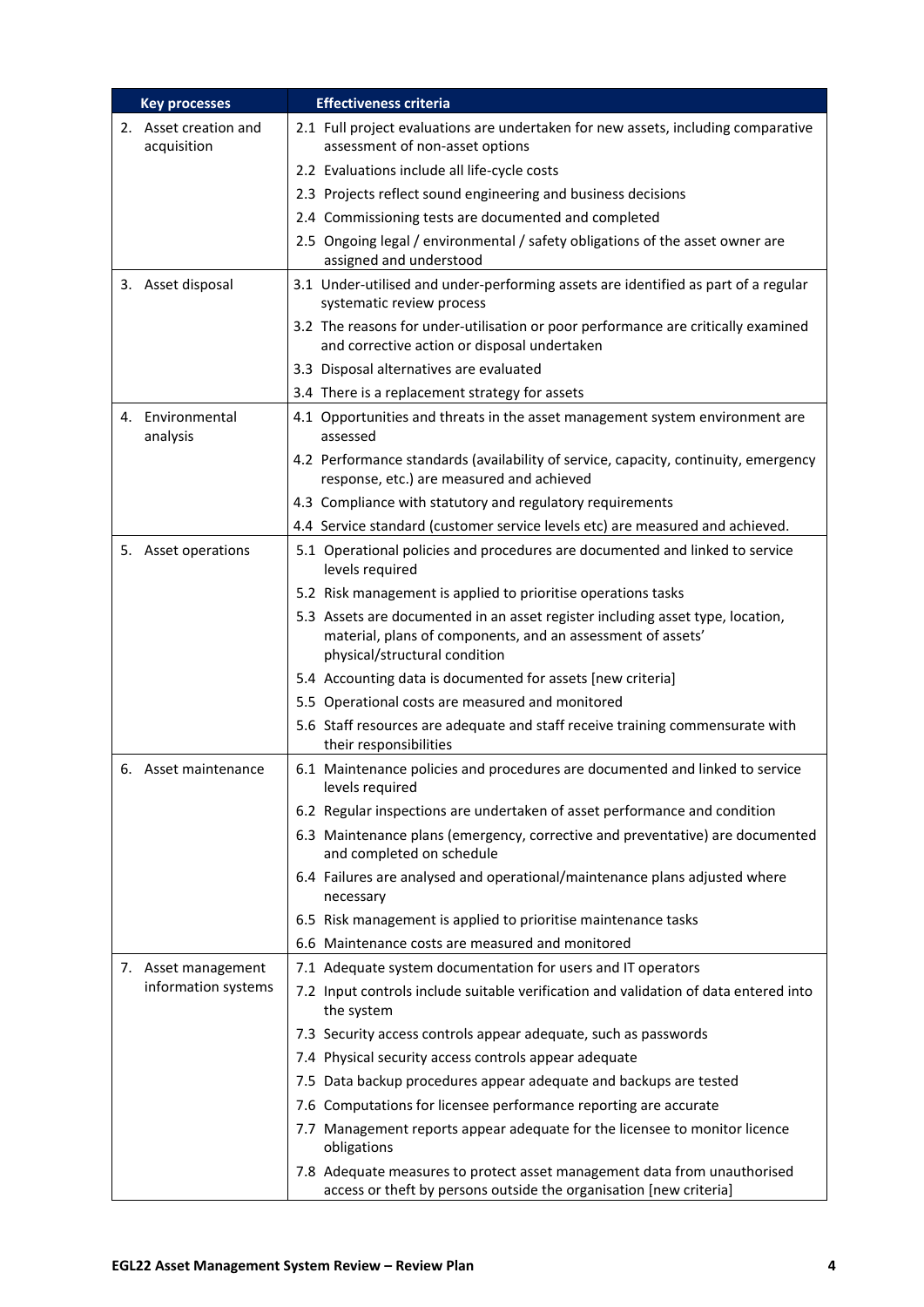| <b>Key processes</b>                     | <b>Effectiveness criteria</b>                                                                                                                  |
|------------------------------------------|------------------------------------------------------------------------------------------------------------------------------------------------|
| 8. Risk management                       | 8.1 Risk management policies and procedures exist and are applied to minimise<br>internal and external risks                                   |
|                                          | 8.2 Risks are documented in a risk register and treatment plans are implemented<br>and monitored                                               |
|                                          | 8.3 Probability and consequences of asset failure are regularly assessed                                                                       |
| 9. Contingency<br>planning               | 9.1 Contingency plans are documented, understood and tested to confirm their<br>operability and to cover higher risks                          |
| 10. Financial planning                   | 10.1 The financial plan states the financial objectives and identifies strategies and<br>actions to achieve those                              |
|                                          | 10.2 The financial plan identifies the source of funds for capital expenditure and<br>recurrent costs                                          |
|                                          | 10.3 The financial plan provides projections of operating statements (profit and<br>loss) and statement of financial position (balance sheets) |
|                                          | 10.4 The financial plan provides firm predictions on income for the next five years<br>and reasonable predictions beyond this period           |
|                                          | 10.5 The financial plan provides for the operations and maintenance,<br>administration and capital expenditure requirements of the services    |
|                                          | 10.6 Large variances in actual/budget income and expenses are identified and<br>corrective action taken where necessary                        |
| 11. Capital expenditure<br>planning      | 11.1 There is a capital expenditure plan covering works to be undertaken, actions<br>proposed, responsibilities and dates                      |
|                                          | 11.2 The capital expenditure plan provides reasons for capital expenditure and<br>timing of expenditure                                        |
|                                          | 11.3 The capital expenditure plan is consistent with the asset life and condition<br>identified in the asset management plan                   |
|                                          | 11.4 There is an adequate process to ensure the capital expenditure plan is<br>regularly updated and implemented                               |
| 12. Review of asset<br>management system | 12.1 A review process is in place to ensure the asset management plan and the<br>asset management system described in it remain current        |
|                                          | 12.2 Independent reviews (e.g. internal audit) are performed of the asset<br>management system                                                 |

### **Collgar Wind Farm's responsibility for maintaining an effective asset management system**

Collgar Wind Farm is responsible for putting in place policies, procedures and controls, which are designed to provide for an effective asset management system for assets subject to the Licence.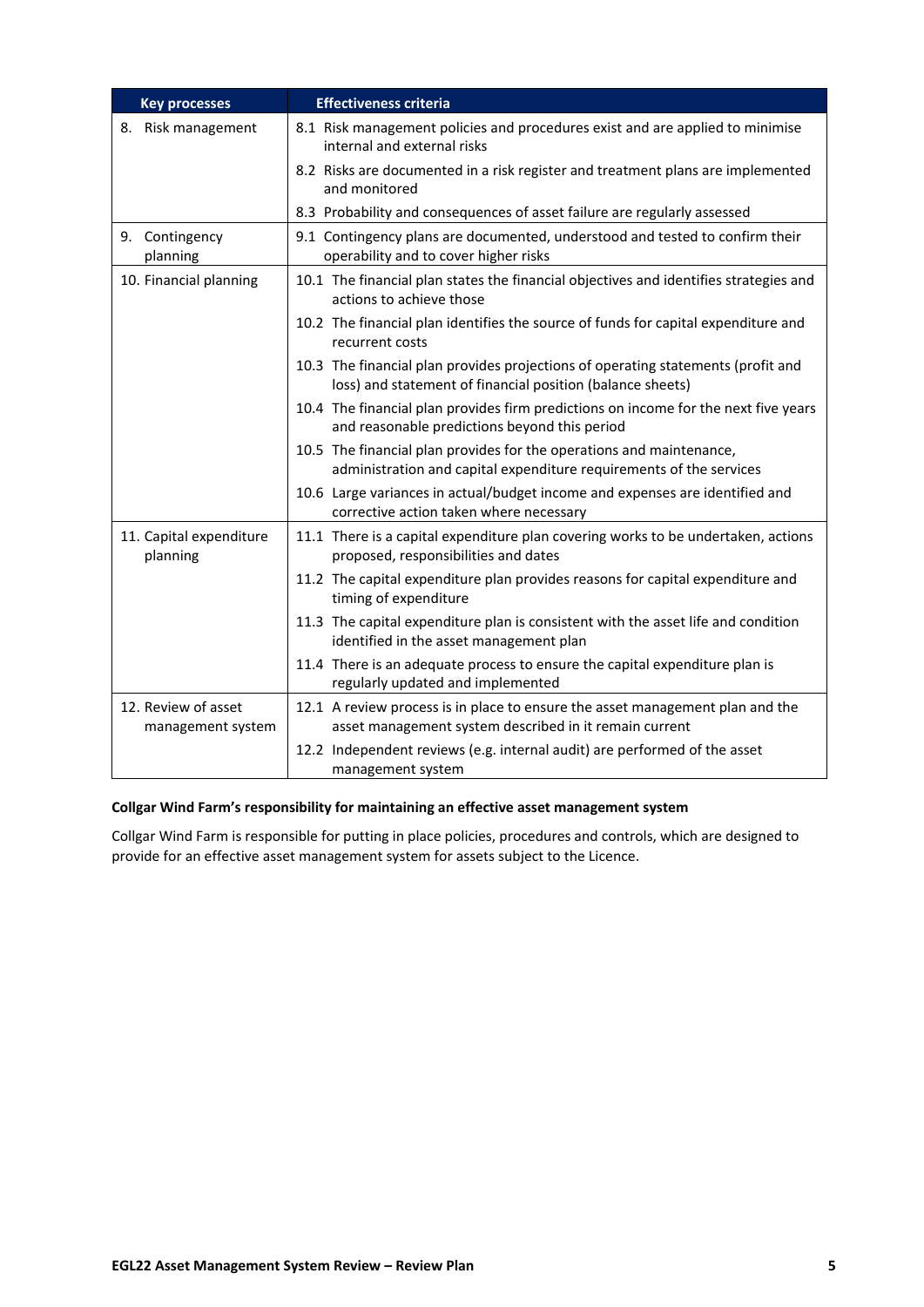#### **AAG's responsibility**

Our responsibility is to express a limited assurance conclusion on whether, based on the procedures performed and the evidence obtained, anything has come to our attention that causes us to believe that Collgar Wind Farm's AMS for assets subject to its Licence have not been established and maintained, in all material respects, in accordance with the Licence as measured by the effectiveness criteria in the Guidelines for the period from 1 November 2016 to 31 October 2021. The review will be conducted in accordance with Australian Standard on Assurance Engagements ASAE 3500 Performance Engagements (**ASAE 3500**), issued by the Australian Auditing and Assurance Standards Board.

ASAE 3500 requires that we plan and perform the review to obtain assurance about whether the AMS for assets subject to the Licence is materially ineffective. A limited assurance engagement conducted in accordance with ASAE 3500 involves identifying areas where the AMS for assets subject to a Licence is likely to be materially ineffective, addressing the areas identified and considering the process used to prepare the AMS for assets subject to the Licence. A limited assurance engagement is substantially less in scope than a reasonable assurance engagement in relation to both the risk assessment procedures, including an understanding of internal control, and the procedures performed in response to the assessed risks.

#### **Limitations of use**

Our report will be produced solely for the information and internal use of Collgar Wind Farm and is not intended to be and should not be used by any other person or entity. No other person or entity is entitled to rely, in any manner or for any purpose, on our report.

We understand that a copy of our report will be provided to the ERA for the purpose of meeting Collgar Wind Farm's reporting requirements of section 14 of the Act. We agree that a copy of our report may be provided to the ERA for its information in connection with this purpose, however we accept no responsibility to the ERA or to anyone who is provided with or obtains a copy of our reports.

This plan is intended solely for the use of Collgar Wind Farm for the purpose of its reporting requirements under section 14 of the Act.

#### **Inherent limitations**

A review consists primarily of making enquiries, primarily of persons responsible for the management of assets, applying analytical and other review procedures, and examination of evidence for a small number of transactions or events. A review is substantially less in scope than a reasonable assurance "audit" conducted in accordance with ASAEs. Accordingly, we will not express an audit opinion in the asset management system review report.

An assurance engagement relating to the period from 1 November 2016 to 31 October 2021 will not provide assurance on whether the AMS for assets subject to the Licence will remain effective in the future.

#### **Independence**

In conducting our engagement, we will comply with the independence requirements of the Australian professional accounting bodies.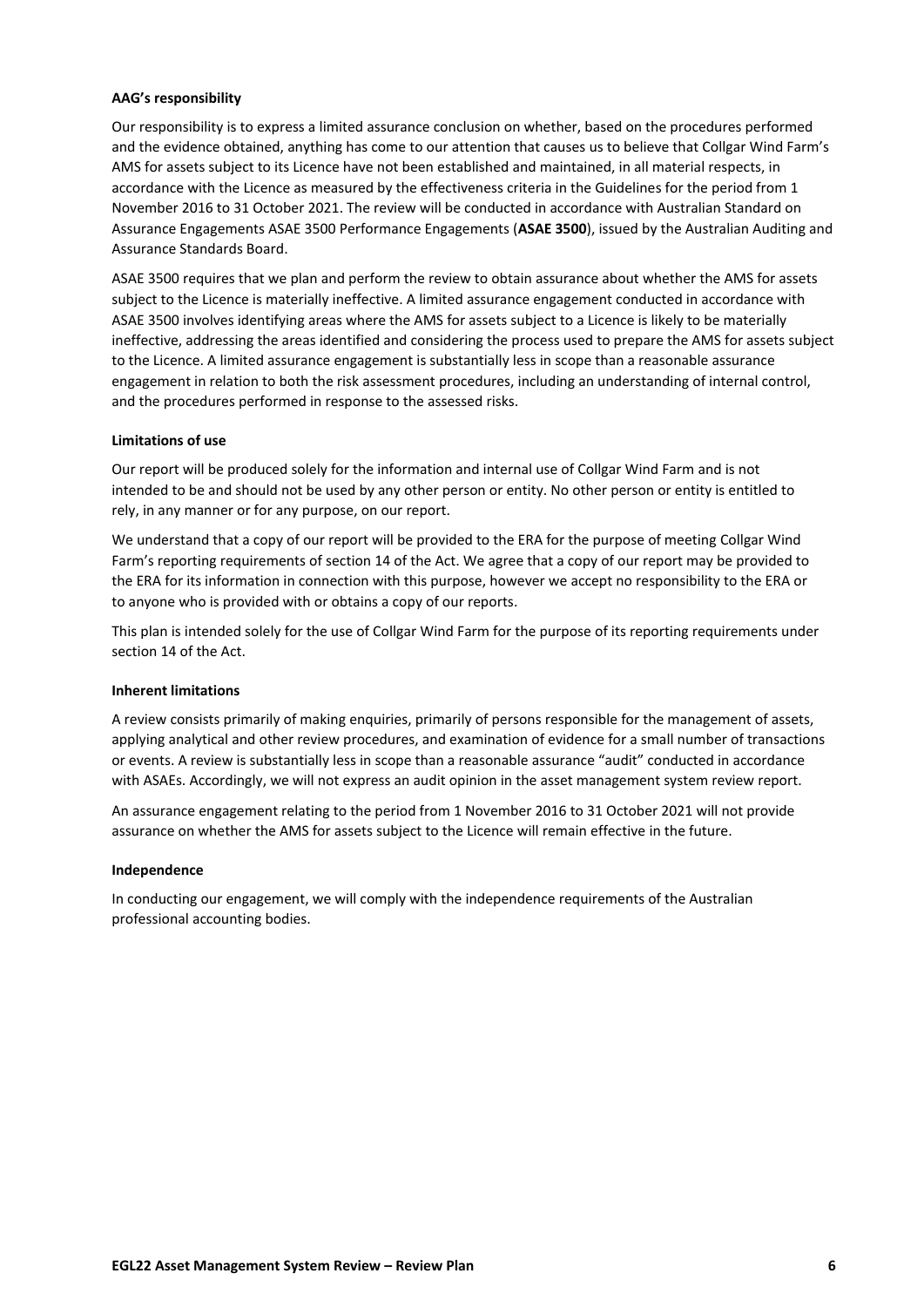# <span id="page-44-0"></span>Approach

The review will be conducted in three distinct phases, being a risk assessment, system analysis/policy and procedure review and examination of performance. From the review results, a report will be produced to outline findings, overall assessments and recommendations for improvement in line with the Review Guidelines. Each step of the review is discussed in detail below.

### **Risk assessment**

The review will focus on identifying or assessing those activities and management control systems to be examined and the matters subject to review. Therefore, the purpose of conducting the risk assessment as a preliminary phase enables the reviewer to focus on pertinent/high risk areas of Collgar Wind Farm's asset management systems established for the assets subject to Collgar Wind Farm's licence. The risk assessment considers changes to Collgar Wind Farm's relevant systems and processes and any matters of significance raised by the ERA and/or Collgar Wind Farm. The level of risk and materiality of the process determine the level of review required i.e. the greater the materiality and the higher the risk, the more effort will be applied.

The first step of the risk assessment is the rating of the potential consequences of Collgar Wind Farm not effectively maintaining an asset management system for the assets subject to its licence, in the absence of mitigating controls. The consequence classification descriptions listed at Table 1 of the Reporting Manual, provides the risk assessment with context to enable the appropriate consequence rating to be applied to each component of the asset management system subject to review.

Once the consequence has been determined, the likelihood of Collgar Wind Farm not effectively maintaining an asset management system for the assets subject to its licence (with reference to the defined effectiveness criteria) is assessed using the likelihood rating listed at Table 17 of the Review Guidelines (refer to Appendix 1). The assessment of likelihood is based on the expected frequency of non-performance against the defined criteria, over a period of time.

Table 2 below (sourced from the Review Guidelines) outlines the combination of consequence and likelihood ratings to determine the level of inherent risk associated with each individual effectiveness criteria

|            | <b>Consequence</b> |               |             |  |  |  |
|------------|--------------------|---------------|-------------|--|--|--|
| Likelihood | <b>Minor</b>       | Major         |             |  |  |  |
| Likely     | <b>Medium</b>      | <b>High</b>   | <b>High</b> |  |  |  |
| Probable   | <b>Low</b>         | <b>Medium</b> | <b>High</b> |  |  |  |
| Unlikely   | Low                | <b>Medium</b> | <b>High</b> |  |  |  |

### **Table 2: Inherent risk rating**

Once the level of inherent risk has been determined, the adequacy of existing controls is assessed in order to determine the level of control risk. Controls are assessed and prioritised as weak, moderate or strong dependant on their suitability to mitigate the risks identified. The control adequacy ratings used by this risk assessment are aligned to the ratings specified in the Review Guidelines (refer to Appendix 1-3). Once inherent risks and control risks are established, the audit priority can then be determined using the matrix specified in the Review Guidelines (refer to Table 3 below). Essentially, the higher the level of risk the more substantive testing is required.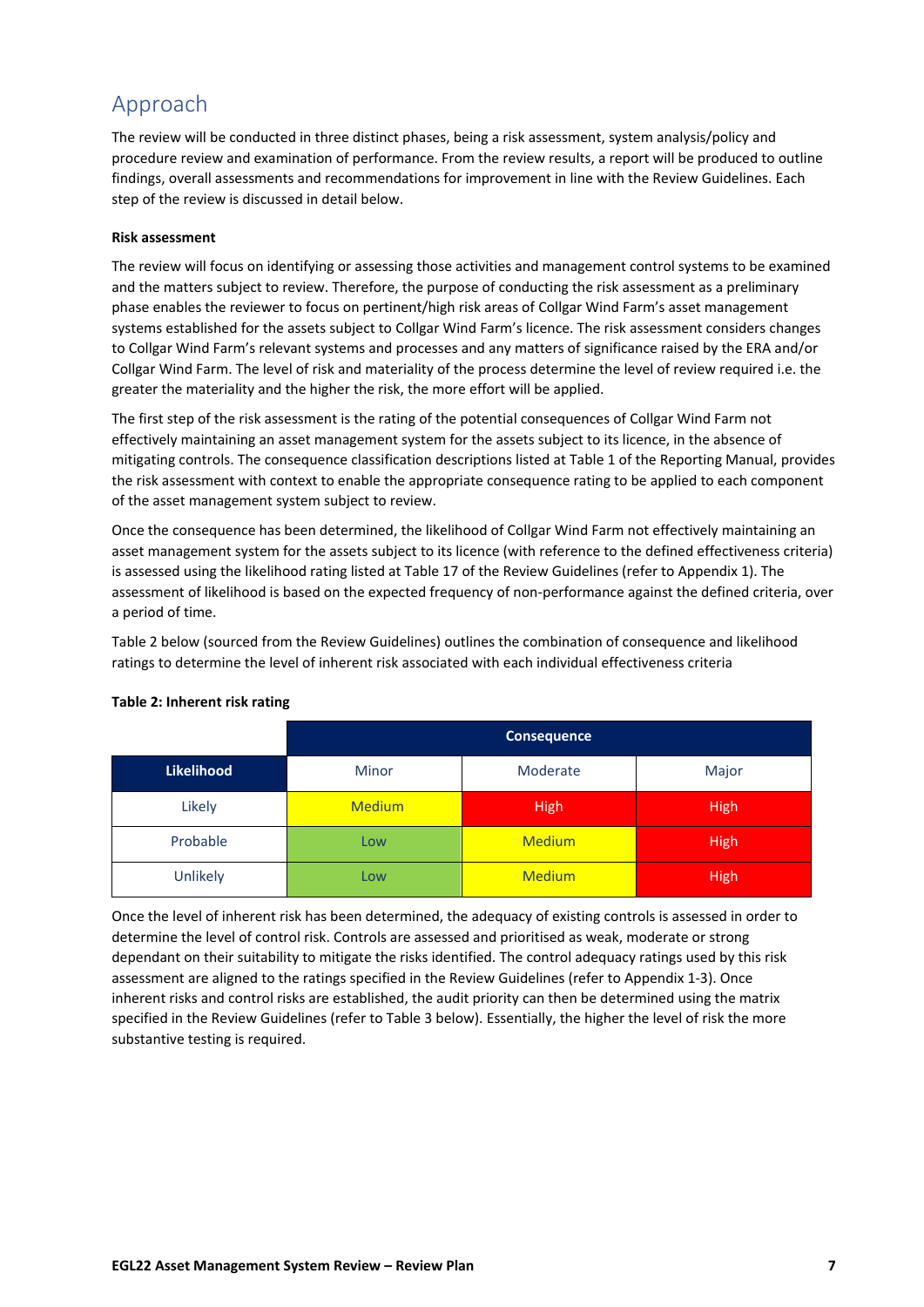### **Table 3: Assessment of Review Priority**

|                      |                          | Preliminary adequacy of existing controls |  |  |  |  |  |
|----------------------|--------------------------|-------------------------------------------|--|--|--|--|--|
| <b>Inherent Risk</b> | Weak                     | Moderate<br><b>Strong</b>                 |  |  |  |  |  |
| <b>High</b>          | Review priority 1        | <b>Review Priority 2</b>                  |  |  |  |  |  |
| <b>Medium</b>        | <b>Review priority 3</b> | <b>Review Priority 4</b>                  |  |  |  |  |  |
| Low                  |                          | <b>Review Priority 5</b>                  |  |  |  |  |  |

The following table outlines the review requirement for each level of review priority. Testing can range from extensive substantive testing around the controls and activities of particular processes (including physical inspection of asset infrastructure, which will be given greater attention for those processes with a review priority of 1, 2 or 3) to confirming the existence of controls through discussions with relevant staff.

### **Table 4: Review Priority Table**

| <b>Priority rating</b>             | <b>Review requirement</b>                                                                                                                                                                                                                                                                                                                                                                                                                                                                                                                                                                                                                                                                       |
|------------------------------------|-------------------------------------------------------------------------------------------------------------------------------------------------------------------------------------------------------------------------------------------------------------------------------------------------------------------------------------------------------------------------------------------------------------------------------------------------------------------------------------------------------------------------------------------------------------------------------------------------------------------------------------------------------------------------------------------------|
| <b>Review</b>                      | • Via interview and walkthrough, understand relevant processes and controls as they apply to each<br>asset management system effectiveness criteria<br>• Examine relevant documents, registers and reports as they apply to each asset management<br>system effectiveness criteria                                                                                                                                                                                                                                                                                                                                                                                                              |
| Priority 1                         | • Obtain evidence of policies, procedures and controls being in place and working effectively<br>• Controls testing and extensive substantive testing of activities and/or transactions as they apply<br>to each asset management system effectiveness criteria, including physical inspection of<br>applicable asset infrastructure<br>• Follow-up and if necessary, re-test matters previously reported.                                                                                                                                                                                                                                                                                      |
| <b>Review</b><br>Priority 2        | . Via interview and walkthrough, understand relevant processes and controls as they apply to each<br>asset management system effectiveness criteria<br>• Examine relevant documents, registers and reports as they apply to each asset management<br>system effectiveness criteria<br>• Obtain evidence of policies, procedures and controls being in place and working effectively<br>• Controls testing and moderate substantive testing of activities and/or transactions as they apply<br>to each asset management system effectiveness criteria, including physical inspection of<br>applicable asset infrastructure<br>• Follow-up and if necessary, re-test matters previously reported. |
| <b>Review</b><br><b>Priority 3</b> | . Via interview and walkthrough, understand relevant processes and controls as they apply to each<br>asset management system effectiveness criteria<br>• Examine relevant documents, registers and reports as they apply to each asset management<br>system effectiveness criteria<br>• Limited controls testing (moderate sample size) of activities and/or transactions as they apply to<br>each asset management system effectiveness criteria, including physical inspection of applicable<br>asset infrastructure. Only substantively test transactions if further control weakness found<br>• Follow-up of matters previously reported.                                                   |
| <b>Review</b><br>Priority 4        | • Confirmation of existing controls via walk through of key processes and examination of key<br>documents including policies and procedures, compliance/breach registers and reports<br>• Follow-up of matters previously reported.                                                                                                                                                                                                                                                                                                                                                                                                                                                             |
| <b>Review</b><br><b>Priority 5</b> | • Confirmation of existing controls via observation, discussions with key staff and/or reliance on<br>key references including policies and procedures, compliance/breach registers and reports<br>("desktop review").                                                                                                                                                                                                                                                                                                                                                                                                                                                                          |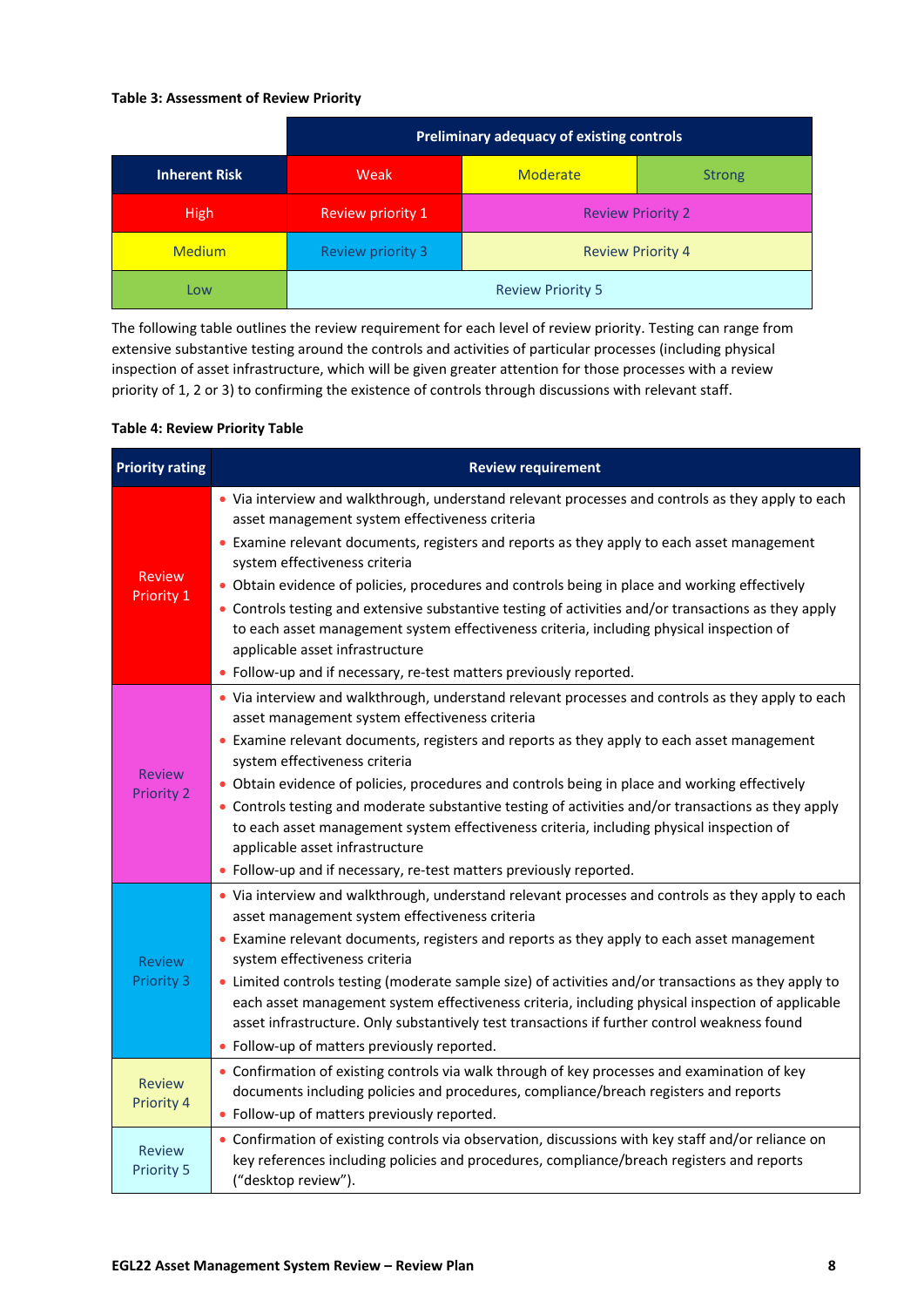The risk assessment has been discussed with Collgar Wind Farm representatives to gain their input as to the appropriateness and factual accuracy of risk and control ratings and associated explanations. The key sources considered in reaching our preliminary assessment of the risk and control ratings were based on:

- Our understanding of Collgar Wind Farm Pty Ltd's assets and internal processes.
- Any other factors that may influence the level or strength of controls.
- Consideration of relevant circumstances and activity that trigger specific performance issues.

Note that the previous review did not make any recommendations for improvement or corrective action.

At this stage, the risk assessment can only be a preliminary assessment based on reading of documentation and interviews by the auditors. It is possible that the ratings and risk assessment comments may be revised as we conduct our work and new evidence comes to light. The risk assessment is attached at Appendix 2.

### **System analysis / policy and procedure review**

The level of policy and procedure review required will be determined utilising the priority scale. Once the priority level has been defined, the review will consist of:

- Interviewing Collgar Wind Farm representatives and key operational and administrative staff responsible for the development and maintenance of policies and procedural type documentation
- Examination of documented policies and procedures for key functional requirements and consideration of their relevance to Collgar Wind Farm's asset management system requirements and standards.

The policy and procedure element of the asset management system review will be performed to provide a rating as defined under Table 5 (refer below).

Key documents which may be subject to review are not specifically disclosed in this plan. A list of documents examined will be included in the review report.

#### **Examination of performance**

The actual performance of the relevant controls and processes in place will then be examined via:

- Consideration of reports and references evidencing activity
- Interviews with Collgar Wind Farm representatives and key operational and administrative staff
- Physical visit to the wind farm site
- Consideration of the facility's function, normal modes of operation and age.

A full work program will be completed to record the specific aspects of our review and examination of the performance of each asset management system key process. This work program will be based on:

- The review priority determined by the risk assessment to be applicable to each effectiveness criteria
- The results of the policy and procedure review, as described above
- The location of personnel and activity to be tested.

The performance effectiveness element of the asset management system review will be performed to provide a rating as defined under Table 6 (refer below).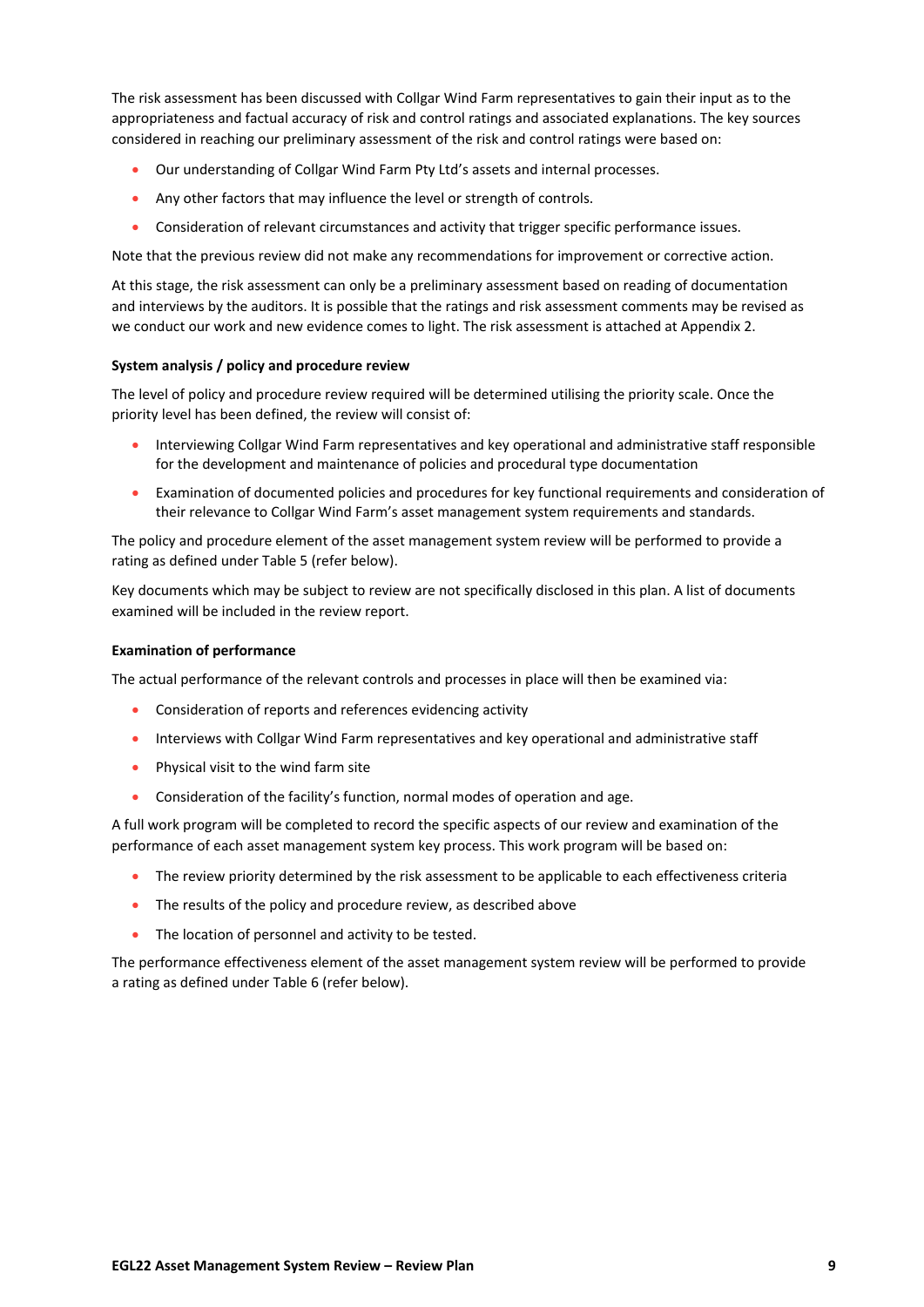### **Reporting**

The review report will also be structured to address all of the minimum contents specified in section 5 of the Review Guidelines.

In accordance with the Review Guidelines, the reviewer must provide an assessment of both the process and policy rating (refer to Table 5 below and Table 8 of the Guidelines) and the performance rating (refer to Table 6 below and Table 9 of the Guidelines) for each of the key processes in Collgar Wind Farm's asset management system.

Collgar Wind Farm is responsible for providing a separate post review implementation plan, if required.

### **Table 5: Process and policy rating scale**

| <b>Rating</b> | <b>Description</b>  | <b>Criteria</b>                                                                                                                           |
|---------------|---------------------|-------------------------------------------------------------------------------------------------------------------------------------------|
| A             | Adequately          | Processes and policies are documented<br>$\bullet$                                                                                        |
|               | defined             | Processes and policies adequately document the required performance of the assets<br>۰                                                    |
|               |                     | Processes and policies are subject to regular reviews, and updated where necessary<br>۰                                                   |
|               |                     | The asset management information system(s) are adequate in relation to the assets<br>٠<br>being managed                                   |
| B             | Requires            | Processes and policies require improvement<br>$\bullet$                                                                                   |
|               | some<br>improvement | Processes and policies do not adequately document the required performance of the<br>٠<br>assets                                          |
|               |                     | Reviews of processes and policies are not conducted regularly enough<br>$\bullet$                                                         |
|               |                     | The asset management information system(s) requires minor improvements (taking<br>۰<br>into consideration the assets being managed)       |
| $\mathsf{C}$  | Requires            | Processes and policies are incomplete or require substantial improvement<br>۰                                                             |
|               | substantial         | Processes and policies do not document the required performance of the assets<br>۰                                                        |
|               | improvement         | Processes and policies are considerably out of date<br>$\bullet$                                                                          |
|               |                     | The asset management information system(s) requires substantial improvements<br>۰<br>(taking into consideration the assets being managed) |
| D             | Inadequate          | Processes and policies are not documented<br>۰                                                                                            |
|               |                     | The asset management information system(s) is not fit for purpose (taking into<br>۰<br>consideration the assets being managed).           |

### **Table 6: Performance rating scale**

| <b>Rating</b> | <b>Description</b>            | <b>Criteria</b>                                                                                                      |
|---------------|-------------------------------|----------------------------------------------------------------------------------------------------------------------|
| 1             | Performing                    | The performance of the process meets or exceeds the required levels of performance<br>$\bullet$                      |
|               | effectively                   | Process effectiveness is regularly assessed and corrective action taken where<br>necessary                           |
| $\mathcal{P}$ | Improvement<br>required       | The performance of the process requires some improvement to meet the required<br>۰<br>level                          |
|               |                               | Process effectiveness reviews are not performed regularly enough                                                     |
|               |                               | Recommended process improvements are not implemented                                                                 |
| 3             | Corrective<br>action required | The performance of the process requires substantial improvement to meet the<br>$\bullet$<br>required level           |
|               |                               | Process effectiveness reviews are performed irregularly, or not at all                                               |
|               |                               | Recommended process improvements are not implemented                                                                 |
| 4             | Serious action<br>required    | Process is not performed, or the performance is so poor the process is considered to<br>$\bullet$<br>be ineffective. |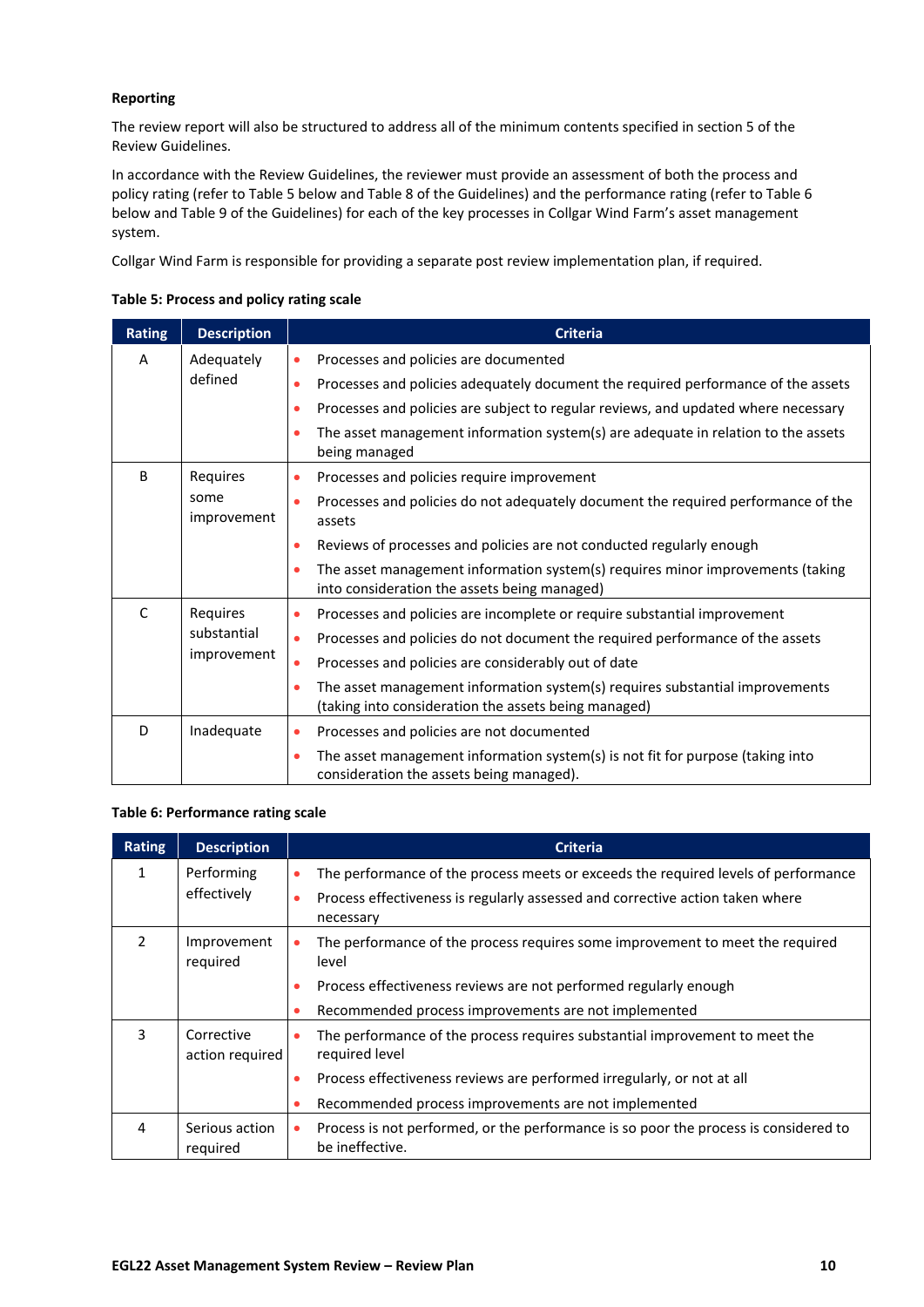# <span id="page-48-0"></span>Resources and team

### **Key Collgar Wind Farm contacts**

The key contacts for this review are:

- Dale Cartwright, Principal Engineer
- Rebecca White, Regulatory and Trading Manager
- Zhang Fan, CFO
- Ross Billing, Site Superintendent.

### **AAG Staff**

AAG staff who will be involved with this assignment are:

- Andrew Baldwin **Executive Director**
- Tanuja Sanders Senior Engineer
- Margaret-Mary Gauci Consultant
- Stephen Linden Director (QA review).

Resumes for key AAG staff are outlined in the proposal accepted by Collgar Wind Farm and subsequently presented to the ERA.

### **Timing**

The initial risk assessment phase was completed on 12 October 2021, after which the draft review plan and risk assessment were presented to Collgar Wind Farm for comment prior to submission to the ERA for review and approval.

The remainder of the fieldwork phase is scheduled to be performed over the period October to December 2021, enabling draft and final reports to be submitted to the ERA by the due dates of 31 December 2021 and 31 January 2022 respectively.

AAG time and staff commitment to the completion of the review is outlined in the proposal accepted by Collgar Wind Farm. In summary, the estimated time allocated to each AMS Review activity is as follows:

| $\bullet$ | Planning (including risk assessment):                                 | 11 hours  |
|-----------|-----------------------------------------------------------------------|-----------|
|           | Fieldwork (including system analysis/walkthrough and testing/review): | 69 hours  |
|           | Reporting:                                                            | 25 hours. |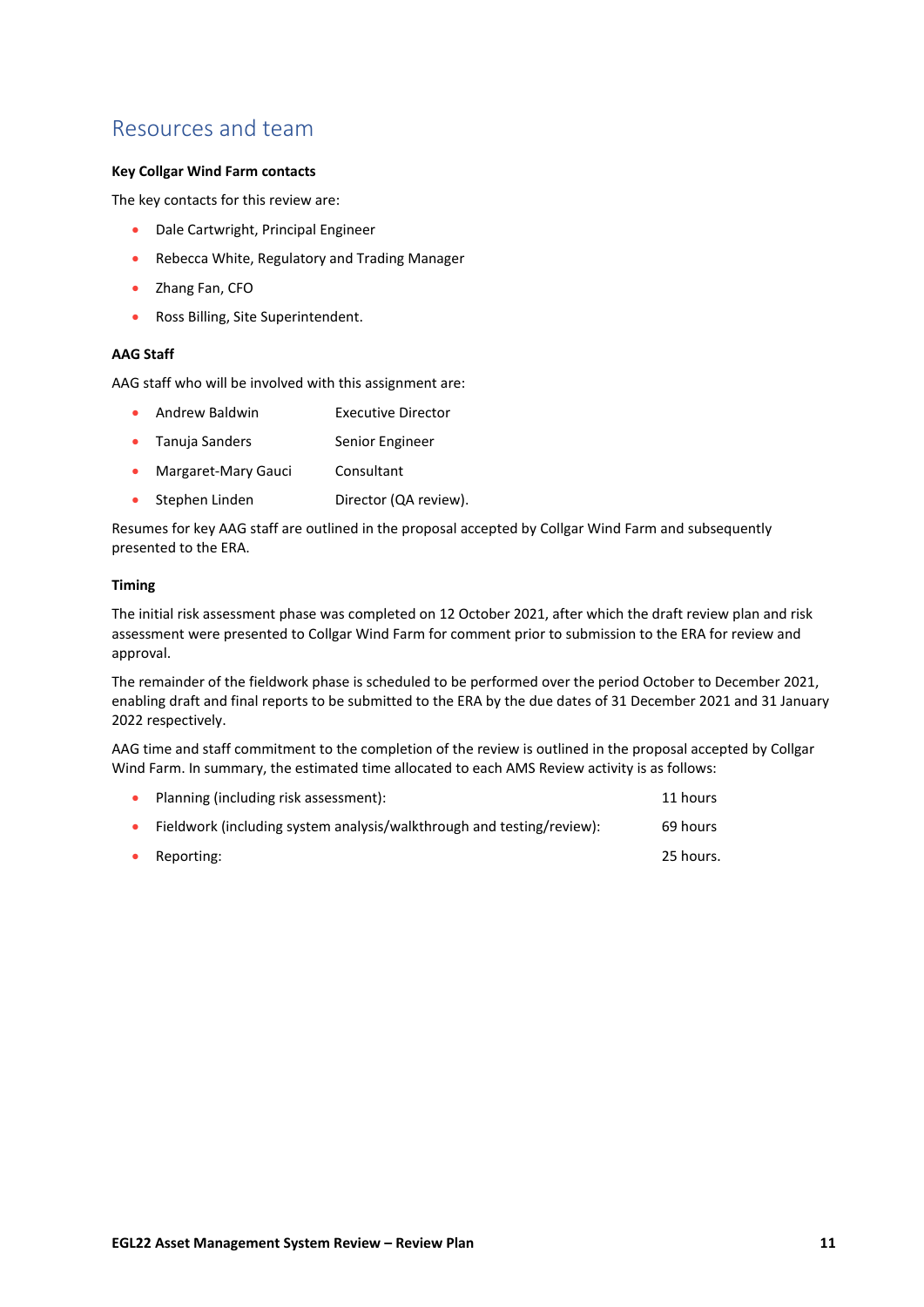# <span id="page-49-0"></span>Appendix 1 - Risk assessment key

### 1-1 Criteria for classification of consequence of ineffective performance

*Source: Modified from Electricity Compliance Reporting Manual June 2020*

| <b>Classification</b> | <b>Criteria for classification</b>                                                                                                                                                                                                                   |
|-----------------------|------------------------------------------------------------------------------------------------------------------------------------------------------------------------------------------------------------------------------------------------------|
| Major                 | Classified on the bases that:                                                                                                                                                                                                                        |
|                       | The consequences of ineffective performance would cause major<br>$\bullet$<br>damage, loss or disruption to customers; or                                                                                                                            |
|                       | The consequences of ineffective performance would endanger or<br>$\bullet$<br>threaten to endanger the safety or health of a person.                                                                                                                 |
| Moderate              | Classified on the basis that the consequences of ineffective performance<br>affect the efficiency and effectiveness of the licensee's operations or service<br>provision, but do not cause major damage, loss or disruption to customers.            |
| Minor                 | Classified on the basis that:                                                                                                                                                                                                                        |
|                       | The consequences of ineffective performance are relatively minor $-$ i.e.<br>٠<br>ineffective performance will have minimal effect on the licensee's<br>operations or service provision and do not cause damage, loss or<br>disruption to customers; |
|                       | Assessment of performance against the obligation is immeasurable;<br>$\bullet$                                                                                                                                                                       |
|                       | The matter of ineffective performance is identified by a party other than<br>$\bullet$<br>the licensee; or                                                                                                                                           |
|                       | The licensee only needs to use its reasonable or best endeavours to<br>$\bullet$<br>demonstrate effective performance, or where the obligation does not<br>otherwise impose a firm obligation on the licensee.                                       |

### 1-2 Likelihood ratings

*Source: Review Guidelines: Electricity and Gas Licences March 2019*

|   | <b>Level</b> | <b>Criteria</b>                                                                                   |
|---|--------------|---------------------------------------------------------------------------------------------------|
| А | Likely       | Ineffective process or performance is expected to occur at least once or<br>twice a year          |
| B | Probable     | Ineffective process or performance is expected to occur every three years                         |
|   | Unlikely     | Ineffective process or performance is expected to occur at least once every<br>10 years or longer |

### 1-3 Preliminary adequacy ratings for existing controls

*Source: Review Guidelines: Electricity and Gas Licences March 2019*

| <b>Level</b>    | <b>Description</b>                                                    |
|-----------------|-----------------------------------------------------------------------|
| <b>Strong</b>   | Controls mitigate the identified risks to a suitable level            |
| <b>Moderate</b> | Controls only cover significant risks; improvement required           |
| Weak            | Controls are weak or non-existent and do little to mitigate the risks |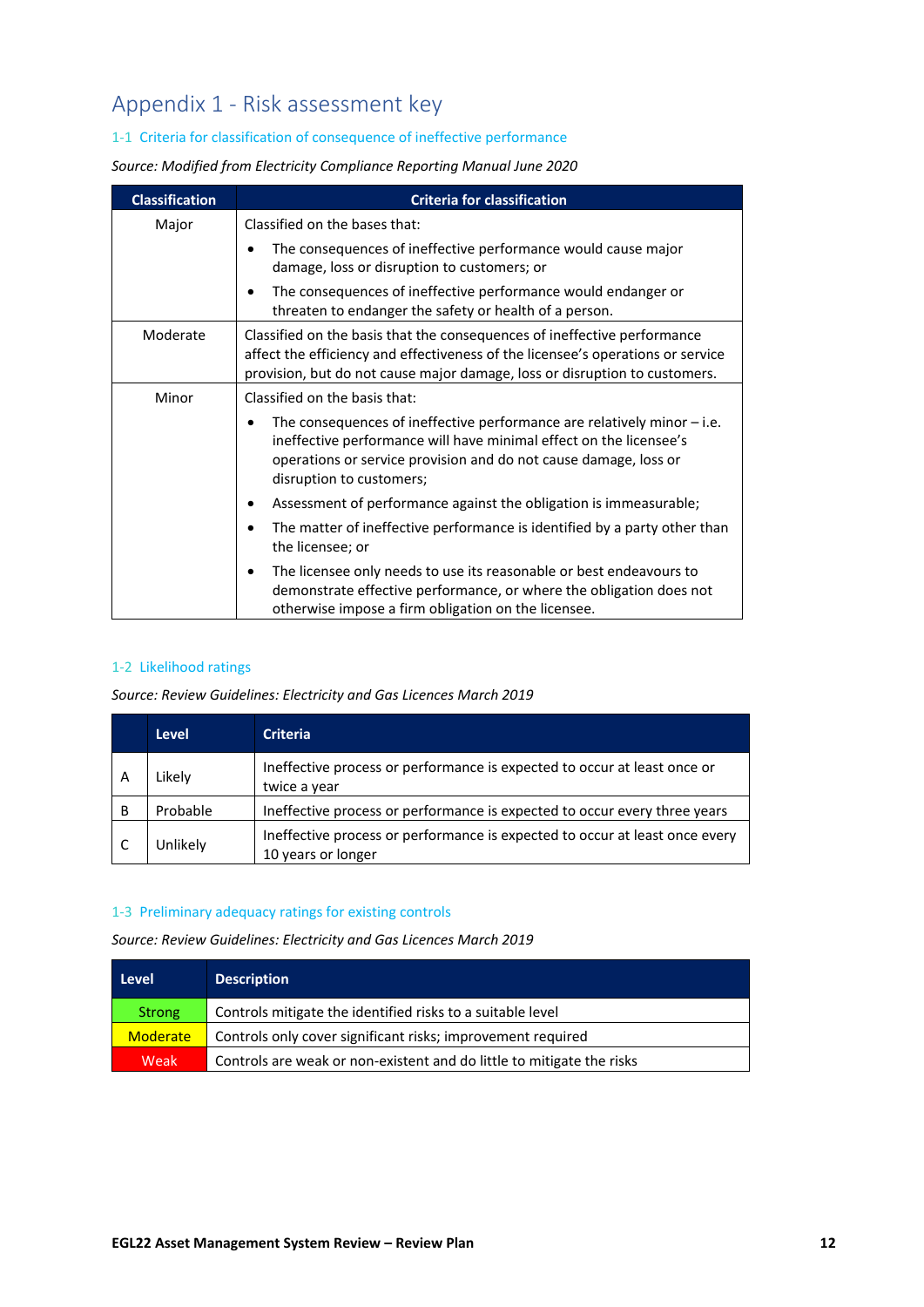# Appendix 2 - Risk assessment

<span id="page-50-0"></span>

| $\mathbf{1}$ . | <b>Asset Planning</b>                                                                                              |                                                                                                                                                                              |             |                   |                         |                               |                           |
|----------------|--------------------------------------------------------------------------------------------------------------------|------------------------------------------------------------------------------------------------------------------------------------------------------------------------------|-------------|-------------------|-------------------------|-------------------------------|---------------------------|
|                | <b>Key process</b>                                                                                                 | Asset planning strategies focus on meeting customer needs in the most effective and efficient manner (delivering the right service at the right price)                       |             |                   |                         |                               |                           |
| <b>Outcome</b> |                                                                                                                    | Asset planning is integrated into operational or business plans, providing a framework for existing and new assets to be effectively utilised and their service<br>optimised |             |                   |                         |                               |                           |
| Ref            |                                                                                                                    | <b>Effectiveness criteria</b>                                                                                                                                                | Consequence | <b>Likelihood</b> | Inherent risk<br>rating | <b>Controls</b><br>assessment | <b>Review</b><br>priority |
| 1.1            |                                                                                                                    | Asset management plan covers the processes in this table                                                                                                                     | Moderate    | Probable          | <b>Medium</b>           | Moderate                      | Priority 4                |
| 1.2            | Planning process and objectives reflect the needs of all stakeholders and are<br>integrated with business planning |                                                                                                                                                                              | Moderate    | Unlikely          | <b>Medium</b>           | Moderate                      | Priority 4                |
| 1.3            | Service levels are defined in the asset management plan                                                            |                                                                                                                                                                              | Moderate    | Probable          | <b>Medium</b>           | Moderate                      | Priority 4                |
| 1.4            | Non-asset options (e.g. demand management) are considered                                                          |                                                                                                                                                                              | Minor       | Unlikely          | Low                     | Moderate                      | <b>Priority 5</b>         |
| 1.5            | Lifecycle costs of owning and operating assets are assessed                                                        |                                                                                                                                                                              | Minor       | Probable          | Low                     | Moderate                      | Priority 5                |
| 1.6            | Funding options are evaluated                                                                                      |                                                                                                                                                                              | Minor       | Unlikely          | Low                     | Moderate                      | Priority 5                |
| 1.7            | Costs are justified and cost drivers identified                                                                    |                                                                                                                                                                              | Minor       | Probable          | Low                     | Moderate                      | <b>Priority 5</b>         |
| 1.8            |                                                                                                                    | Likelihood and consequences of asset failure are predicted                                                                                                                   | Moderate    | Probable          | <b>Medium</b>           | Moderate                      | Priority 4                |
| 1.9            |                                                                                                                    | Asset management plan is regularly reviewed and updated                                                                                                                      | Minor       | Probable          | Low                     | Moderate                      | Priority 5                |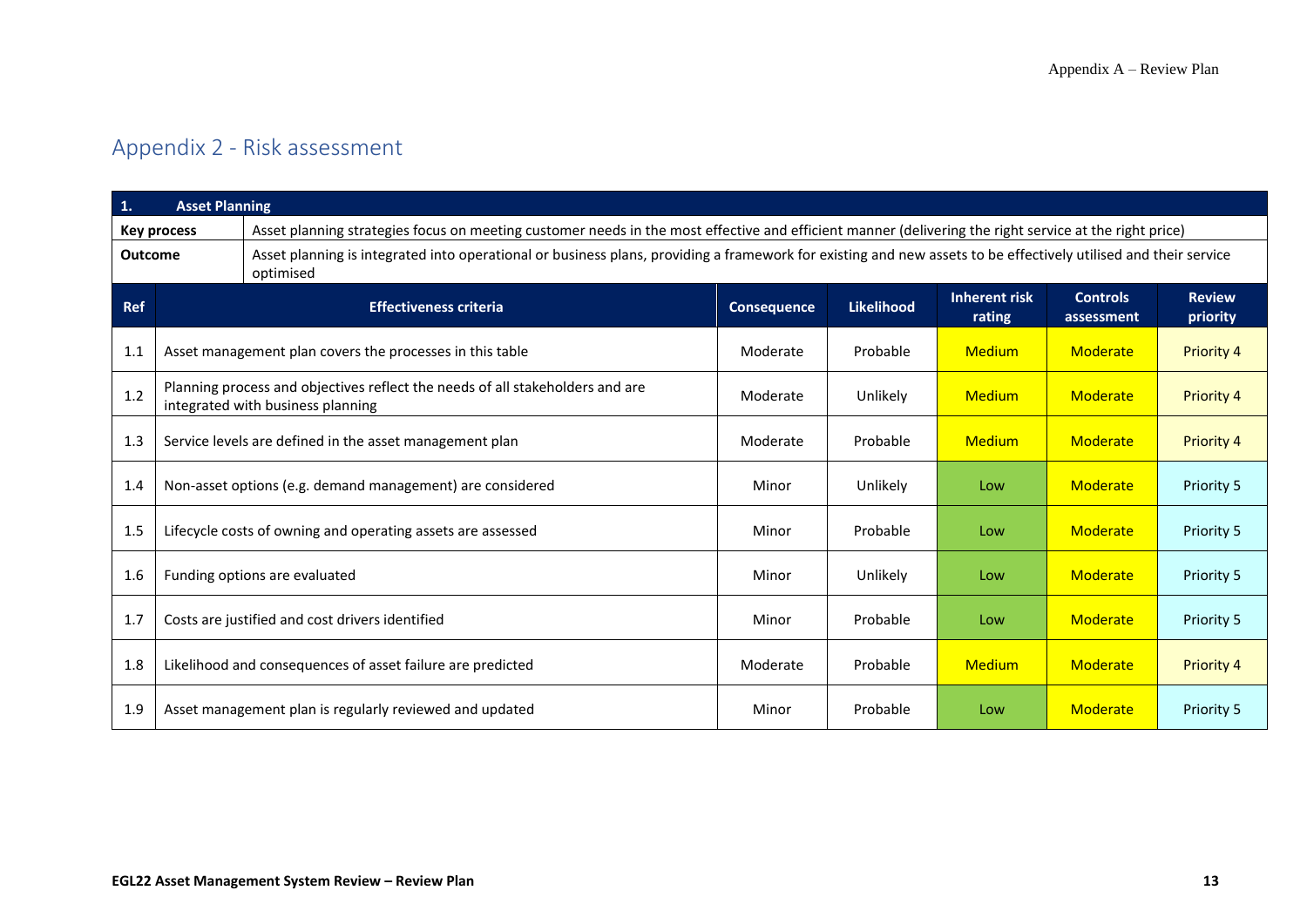| 2.             | <b>Asset creation and acquisition</b>                                                                                                |                                                                                                                                                                 |          |          |               |                           |                   |
|----------------|--------------------------------------------------------------------------------------------------------------------------------------|-----------------------------------------------------------------------------------------------------------------------------------------------------------------|----------|----------|---------------|---------------------------|-------------------|
|                | Asset creation/acquisition is the provision or improvement of assets<br>Key process                                                  |                                                                                                                                                                 |          |          |               |                           |                   |
| <b>Outcome</b> |                                                                                                                                      | The asset acquisition framework is economic, efficient and cost-effective; it reduces demand for new assets, lowers service costs and improves service delivery |          |          |               |                           |                   |
| <b>Ref</b>     | Inherent risk<br><b>Controls</b><br><b>Likelihood</b><br><b>Effectiveness criteria</b><br><b>Consequence</b><br>rating<br>assessment |                                                                                                                                                                 |          |          |               | <b>Review</b><br>priority |                   |
| 2.1            |                                                                                                                                      | Full project evaluations are undertaken for new assets, including comparative<br>assessment of non-asset options                                                | Moderate | Unlikely | <b>Medium</b> | <b>Moderate</b>           | <b>Priority 4</b> |
| 2.2            | Evaluations include all life-cycle costs                                                                                             |                                                                                                                                                                 | Moderate | Unlikely | <b>Medium</b> | <b>Moderate</b>           | <b>Priority 4</b> |
| 2.3            | Projects reflect sound engineering and business decisions                                                                            |                                                                                                                                                                 | Moderate | Unlikely | <b>Medium</b> | <b>Moderate</b>           | <b>Priority 4</b> |
| 2.4            |                                                                                                                                      | Commissioning tests are documented and completed                                                                                                                | Moderate | Unlikely | <b>Medium</b> | Moderate                  | <b>Priority 4</b> |
| 2.5            | and understood                                                                                                                       | Ongoing legal / environmental / safety obligations of the asset owner are assigned                                                                              | Major    | Unlikely | High          | Moderate                  | <b>Priority 2</b> |

| 3.         | Asset disposal                                                                                                                                                                             |                                            |          |          |               |          |                   |
|------------|--------------------------------------------------------------------------------------------------------------------------------------------------------------------------------------------|--------------------------------------------|----------|----------|---------------|----------|-------------------|
|            | Asset disposal is the consideration of alternatives for the disposal of surplus, obsolete, under-performing or unserviceable assets<br>Key process                                         |                                            |          |          |               |          |                   |
|            | The asset management framework minimises holdings of surplus and underperforming assets and lowers service costs. The cost-benefits of disposal options<br><b>Outcome</b><br>are evaluated |                                            |          |          |               |          |                   |
| <b>Ref</b> | Inherent risk<br><b>Review</b><br><b>Controls</b><br><b>Likelihood</b><br><b>Effectiveness criteria</b><br><b>Consequence</b><br>rating<br>priority<br>assessment                          |                                            |          |          |               |          |                   |
| 3.1        | Under-utilised and under-performing assets are identified as part of a regular<br>systematic review process                                                                                |                                            | Moderate | Unlikely | <b>Medium</b> | Moderate | <b>Priority 4</b> |
| 3.2        | The reasons for under-utilisation or poor performance are critically examined and<br>corrective action or disposal undertaken                                                              |                                            | Minor    | Unlikely | Low           | Moderate | <b>Priority 5</b> |
| 3.3        | Disposal alternatives are evaluated                                                                                                                                                        |                                            | Minor    | Unlikely | Low           | Moderate | <b>Priority 5</b> |
| 3.4        |                                                                                                                                                                                            | There is a replacement strategy for assets | Moderate | Unlikely | <b>Medium</b> | Moderate | <b>Priority 4</b> |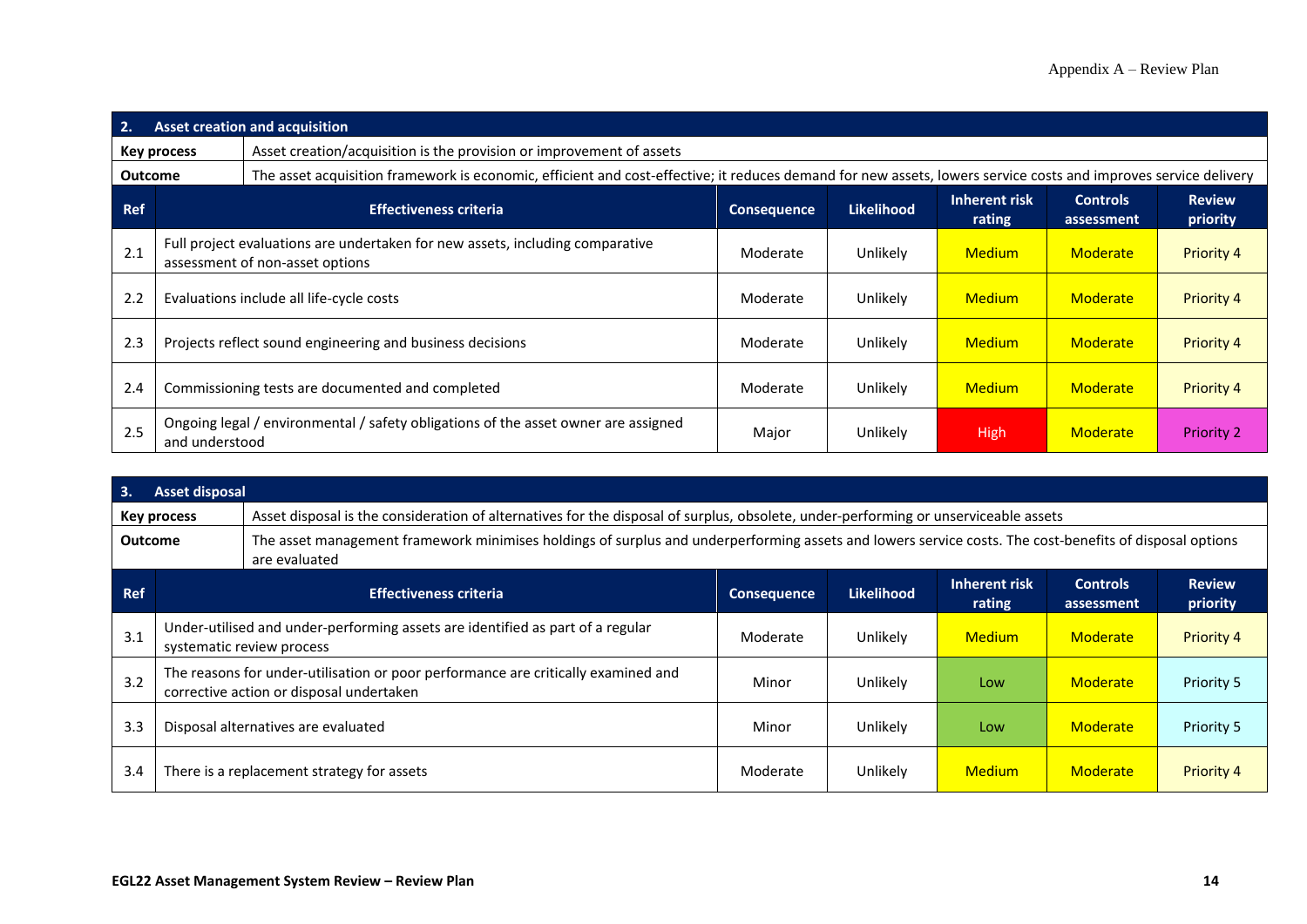| 4.             | <b>Environmental analysis</b>                                                                                                |                                                                                                                                                         |                    |                   |                         |                               |                           |
|----------------|------------------------------------------------------------------------------------------------------------------------------|---------------------------------------------------------------------------------------------------------------------------------------------------------|--------------------|-------------------|-------------------------|-------------------------------|---------------------------|
|                | <b>Key process</b>                                                                                                           | Environmental analysis examines the asset management system environment and assesses all external factors affecting the asset management system         |                    |                   |                         |                               |                           |
| <b>Outcome</b> |                                                                                                                              | The asset management system regularly assesses external opportunities and threats and identifies corrective action to maintain performance requirements |                    |                   |                         |                               |                           |
| <b>Ref</b>     | <b>Effectiveness criteria</b>                                                                                                |                                                                                                                                                         | <b>Consequence</b> | <b>Likelihood</b> | Inherent risk<br>rating | <b>Controls</b><br>assessment | <b>Review</b><br>priority |
| 4.1            |                                                                                                                              | Opportunities and threats in the asset management system environment are assessed                                                                       | Moderate           | Probable          | <b>Medium</b>           | <b>Strong</b>                 | <b>Priority 4</b>         |
| 4.2            | Performance standards (availability of service, capacity, continuity, emergency<br>response, etc.) are measured and achieved |                                                                                                                                                         | Moderate           | Probable          | <b>Medium</b>           | Moderate                      | <b>Priority 4</b>         |
| 4.3            | Compliance with statutory and regulatory requirements                                                                        |                                                                                                                                                         | Moderate           | Probable          | <b>Medium</b>           | Moderate                      | <b>Priority 4</b>         |
| 4.4            |                                                                                                                              | Service standard (customer service levels etc) are measured and achieved.                                                                               | Moderate           | Unlikely          | <b>Medium</b>           | <b>Strong</b>                 | <b>Priority 4</b>         |

| 5.         | <b>Asset operations</b>                                                                                               |                                                                                                                                                                         |                    |                   |                                |                               |                           |
|------------|-----------------------------------------------------------------------------------------------------------------------|-------------------------------------------------------------------------------------------------------------------------------------------------------------------------|--------------------|-------------------|--------------------------------|-------------------------------|---------------------------|
|            | Asset operations is the day-today running of assets (where the asset is used for its intended purpose)<br>Key process |                                                                                                                                                                         |                    |                   |                                |                               |                           |
| Outcome    |                                                                                                                       | The asset operation plans adequately document the processes and knowledge of staff in the operation of assets so service levels can be consistently achieved            |                    |                   |                                |                               |                           |
| <b>Ref</b> | <b>Effectiveness criteria</b>                                                                                         |                                                                                                                                                                         | <b>Consequence</b> | <b>Likelihood</b> | <b>Inherent risk</b><br>rating | <b>Controls</b><br>assessment | <b>Review</b><br>priority |
| 5.1        | Operational policies and procedures are documented and linked to service levels<br>required                           |                                                                                                                                                                         | Moderate           | Probable          | <b>Medium</b>                  | <b>Strong</b>                 | <b>Priority 4</b>         |
| 5.2        | Risk management is applied to prioritise operations tasks                                                             |                                                                                                                                                                         | Moderate           | Probable          | <b>Medium</b>                  | <b>Strong</b>                 | <b>Priority 4</b>         |
| 5.3        |                                                                                                                       | Assets are documented in an asset register including asset type, location, material,<br>plans of components, and an assessment of assets' physical/structural condition | Moderate           | Probable          | <b>Medium</b>                  | Moderate                      | <b>Priority 4</b>         |
| 5.4        | Accounting data is documented for assets                                                                              |                                                                                                                                                                         | Moderate           | Probable          | <b>Medium</b>                  | <b>Moderate</b>               | <b>Priority 4</b>         |
| 5.5        |                                                                                                                       | Operational costs are measured and monitored                                                                                                                            | Moderate           | Probable          | <b>Medium</b>                  | Moderate                      | <b>Priority 4</b>         |
| 5.6        | responsibilities                                                                                                      | Staff resources are adequate and staff receive training commensurate with their                                                                                         | Moderate           | Probable          | <b>Medium</b>                  | Moderate                      | <b>Priority 4</b>         |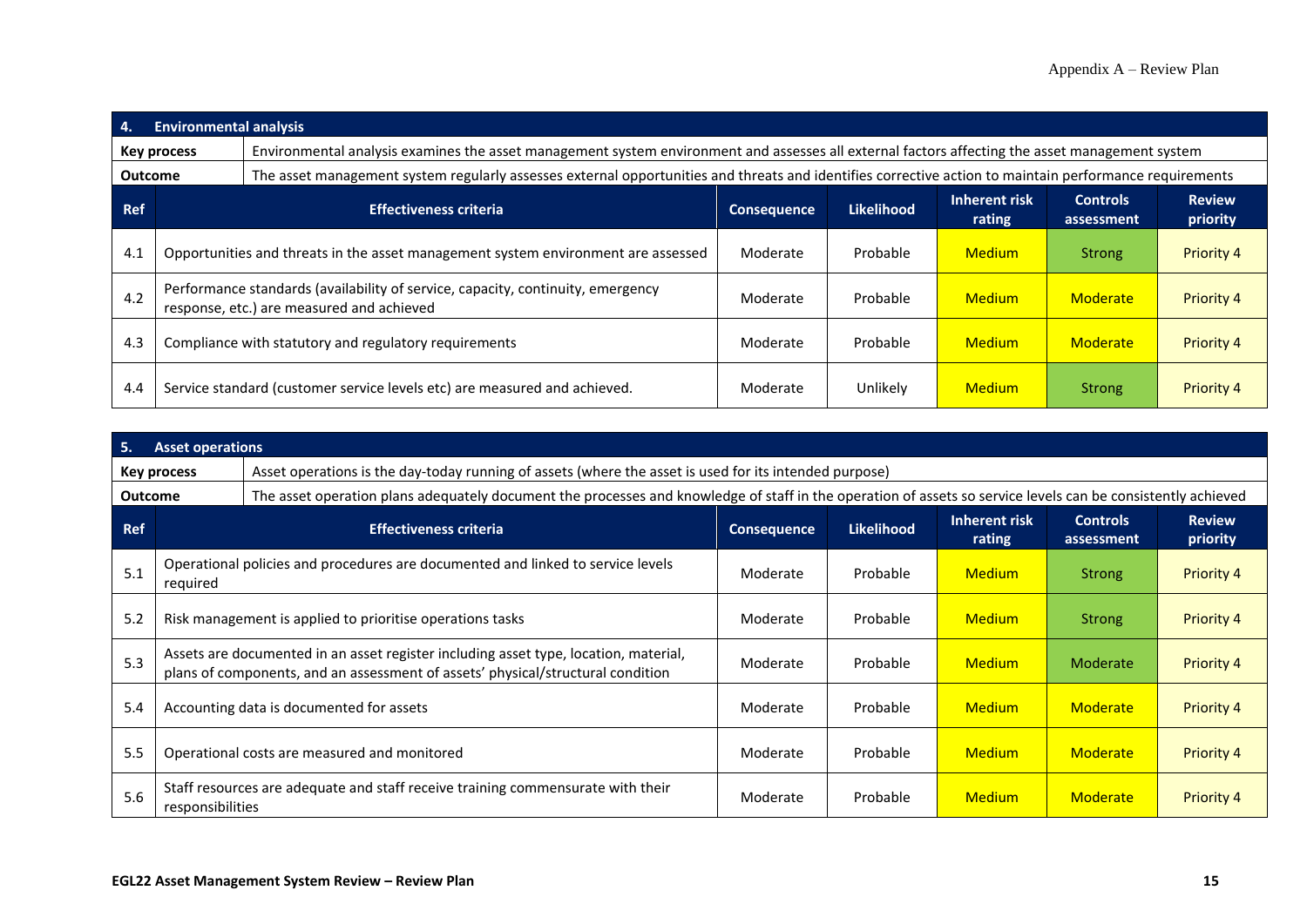| 6.             | <b>Asset maintenance</b>                                                         |                                                                                                                                  |                    |                   |                         |                               |                           |
|----------------|----------------------------------------------------------------------------------|----------------------------------------------------------------------------------------------------------------------------------|--------------------|-------------------|-------------------------|-------------------------------|---------------------------|
|                | Asset maintenance is the upkeep of assets<br>Key process                         |                                                                                                                                  |                    |                   |                         |                               |                           |
| <b>Outcome</b> |                                                                                  | The asset maintenance plans cover the scheduling and resourcing of the maintenance tasks so work can be done on time and on cost |                    |                   |                         |                               |                           |
| <b>Ref</b>     |                                                                                  | <b>Effectiveness criteria</b>                                                                                                    | <b>Consequence</b> | <b>Likelihood</b> | Inherent risk<br>rating | <b>Controls</b><br>assessment | <b>Review</b><br>priority |
| 6.1            | required                                                                         | Maintenance policies and procedures are documented and linked to service levels                                                  | Moderate           | Probable          | <b>Medium</b>           | <b>Strong</b>                 | <b>Priority 4</b>         |
| 6.2            | Regular inspections are undertaken of asset performance and condition            |                                                                                                                                  | Major              | Probable          | <b>High</b>             | <b>Strong</b>                 | <b>Priority 2</b>         |
| 6.3            | completed on schedule                                                            | Maintenance plans (emergency, corrective and preventative) are documented and                                                    | Major              | Probable          | <b>High</b>             | Moderate                      | <b>Priority 2</b>         |
| 6.4            | Failures are analysed and operational/maintenance plans adjusted where necessary |                                                                                                                                  | Moderate           | Probable          | <b>Medium</b>           | Moderate                      | <b>Priority 4</b>         |
| 6.5            |                                                                                  | Risk management is applied to prioritise maintenance tasks                                                                       | Moderate           | Probable          | <b>Medium</b>           | <b>Strong</b>                 | <b>Priority 4</b>         |
| 6.6            |                                                                                  | Maintenance costs are measured and monitored                                                                                     | Moderate           | Probable          | <b>Medium</b>           | Moderate                      | <b>Priority 4</b>         |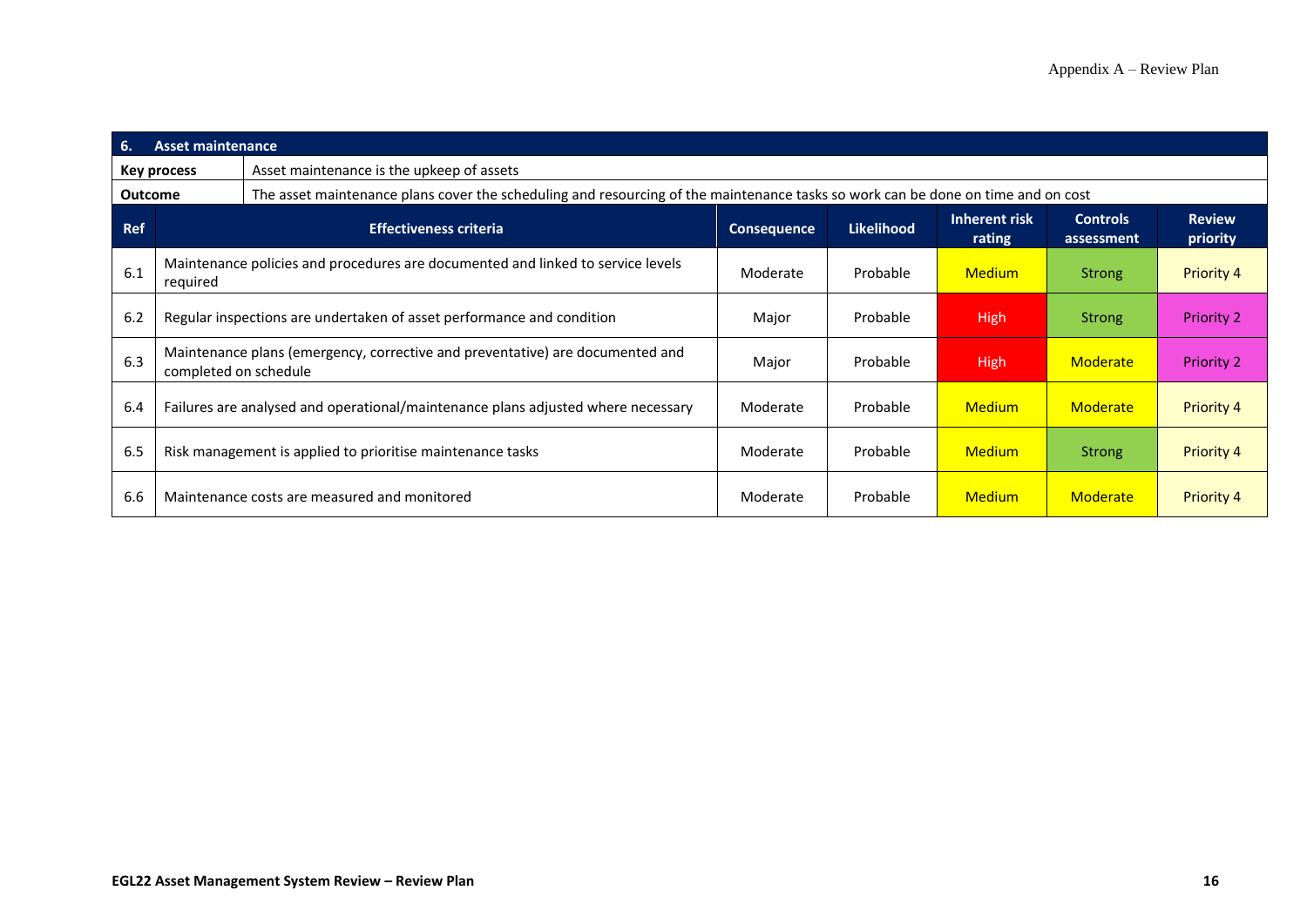| 7.             | Asset management information systems                                                                                                                    |                                                                                                                                                                                                                                                                                                 |                    |                   |                                |                               |                           |
|----------------|---------------------------------------------------------------------------------------------------------------------------------------------------------|-------------------------------------------------------------------------------------------------------------------------------------------------------------------------------------------------------------------------------------------------------------------------------------------------|--------------------|-------------------|--------------------------------|-------------------------------|---------------------------|
|                | An asset management information system is a combination of processes, data and software supporting the asset management functions<br><b>Key process</b> |                                                                                                                                                                                                                                                                                                 |                    |                   |                                |                               |                           |
| <b>Outcome</b> |                                                                                                                                                         | The asset management information system provides authorised, complete and accurate information for the day-to-day running of the asset management<br>system. The focus of the review is the accuracy of performance information used by the licensee to monitor and report on service standards |                    |                   |                                |                               |                           |
| <b>Ref</b>     |                                                                                                                                                         | <b>Effectiveness criteria</b>                                                                                                                                                                                                                                                                   | <b>Consequence</b> | <b>Likelihood</b> | <b>Inherent risk</b><br>rating | <b>Controls</b><br>assessment | <b>Review</b><br>priority |
| 7.1            | Adequate system documentation for users and IT operators                                                                                                |                                                                                                                                                                                                                                                                                                 | Minor              | Probable          | Low                            | Moderate                      | Priority 5                |
| 7.2            | Input controls include suitable verification and validation of data entered into the<br>system                                                          |                                                                                                                                                                                                                                                                                                 | Moderate           | Probable          | <b>Medium</b>                  | Moderate                      | <b>Priority 4</b>         |
| 7.3            | Security access controls appear adequate, such as passwords                                                                                             |                                                                                                                                                                                                                                                                                                 | Minor              | Probable          | Low                            | Moderate                      | Priority 5                |
| 7.4            |                                                                                                                                                         | Physical security access controls appear adequate                                                                                                                                                                                                                                               | Minor              | Probable          | Low                            | Moderate                      | Priority 5                |
| 7.5            |                                                                                                                                                         | Data backup procedures appear adequate and backups are tested                                                                                                                                                                                                                                   | Moderate           | Probable          | <b>Medium</b>                  | Moderate                      | Priority 4                |
| 7.6            | Computations for licensee performance reporting are accurate                                                                                            |                                                                                                                                                                                                                                                                                                 | Minor              | Probable          | Low                            | Moderate                      | Priority 5                |
| 7.7            |                                                                                                                                                         | Management reports appear adequate for the licensee to monitor licence obligations                                                                                                                                                                                                              | Minor              | Probable          | Low                            | Moderate                      | <b>Priority 5</b>         |
| 7.8            |                                                                                                                                                         | Adequate measures to protect asset management data from unauthorised access or<br>theft by persons outside the organisation                                                                                                                                                                     | Moderate           | Probable          | <b>Medium</b>                  | Moderate                      | <b>Priority 4</b>         |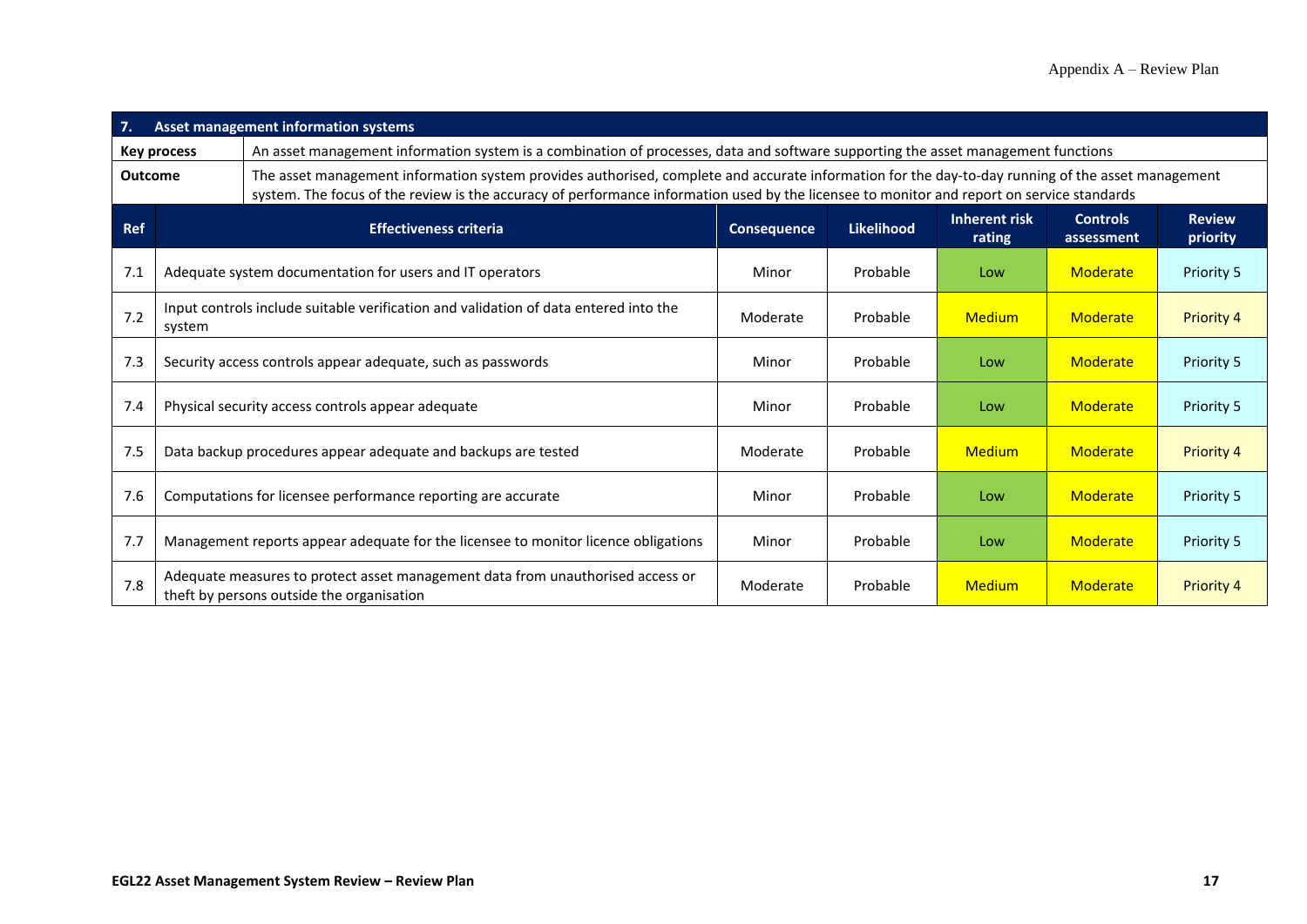| 8.         | <b>Risk management</b>                                                                       |                                                                                                                            |                    |                   |                         |                               |                           |
|------------|----------------------------------------------------------------------------------------------|----------------------------------------------------------------------------------------------------------------------------|--------------------|-------------------|-------------------------|-------------------------------|---------------------------|
|            | Key process                                                                                  | Risk management involves the identification of risks and their management within an acceptable level of risk               |                    |                   |                         |                               |                           |
| Outcome    |                                                                                              | The risk management framework effectively manages the risk that the licensee does not maintain effective service standards |                    |                   |                         |                               |                           |
| <b>Ref</b> | <b>Effectiveness criteria</b>                                                                |                                                                                                                            | <b>Consequence</b> | <b>Likelihood</b> | Inherent risk<br>rating | <b>Controls</b><br>assessment | <b>Review</b><br>priority |
| 8.1        | and external risks                                                                           | Risk management policies and procedures exist and are applied to minimise internal                                         | Major              | Probable          | <b>High</b>             | Moderate                      | <b>Priority 2</b>         |
| 8.2        | Risks are documented in a risk register and treatment plans are implemented and<br>monitored |                                                                                                                            | Moderate           | Probable          | <b>Medium</b>           | Moderate                      | <b>Priority 4</b>         |
| 8.3        |                                                                                              | Probability and consequences of asset failure are regularly assessed                                                       | Major              | Probable          | <b>High</b>             | Moderate                      | <b>Priority 2</b>         |

| -9.                                                                                                                        | <b>Contingency planning</b>                                                                                 |                                                                                                                   |                    |                   |                         |                               |                           |
|----------------------------------------------------------------------------------------------------------------------------|-------------------------------------------------------------------------------------------------------------|-------------------------------------------------------------------------------------------------------------------|--------------------|-------------------|-------------------------|-------------------------------|---------------------------|
|                                                                                                                            | Contingency plans document the steps to deal with the unexpected failure of an asset.<br><b>Key process</b> |                                                                                                                   |                    |                   |                         |                               |                           |
| Contingency plans have been developed and tested to minimise any major disruptions to service standards.<br><b>Outcome</b> |                                                                                                             |                                                                                                                   |                    |                   |                         |                               |                           |
| Ref                                                                                                                        |                                                                                                             | <b>Effectiveness criteria</b>                                                                                     | <b>Consequence</b> | <b>Likelihood</b> | Inherent risk<br>rating | <b>Controls</b><br>assessment | <b>Review</b><br>priority |
| 9.1                                                                                                                        |                                                                                                             | Contingency plans are documented, understood and tested to confirm their<br>operability and to cover higher risks | Major              | Probable          | High                    | Moderate                      | <b>Priority 2</b>         |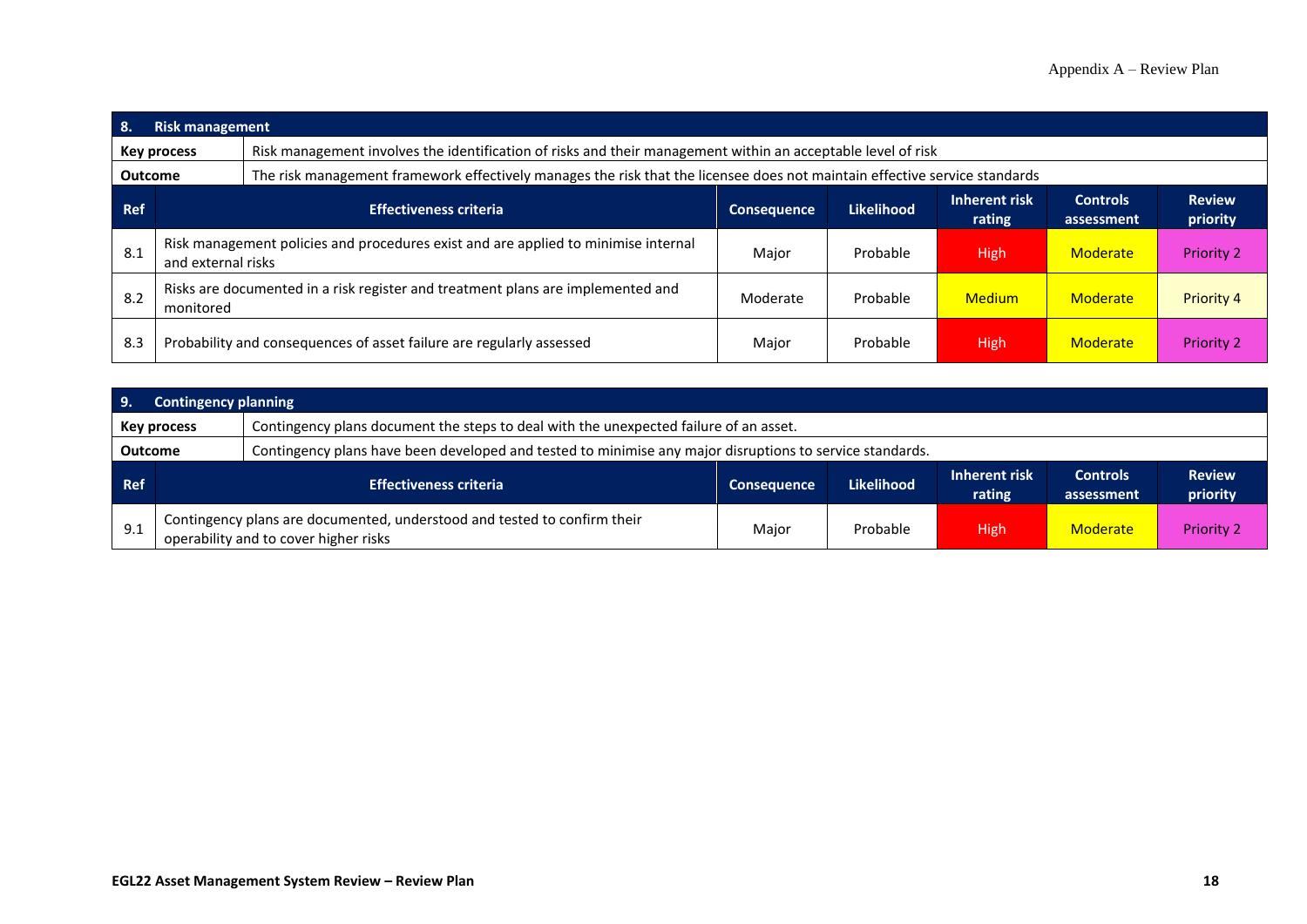| 10.            | <b>Financial planning</b>                                                                                                              |                                                                                                                                           |                    |                   |                         |                               |                           |
|----------------|----------------------------------------------------------------------------------------------------------------------------------------|-------------------------------------------------------------------------------------------------------------------------------------------|--------------------|-------------------|-------------------------|-------------------------------|---------------------------|
|                | <b>Key process</b>                                                                                                                     | Financial brings together the financial elements of the service delivery to ensure its financial viability over the long term             |                    |                   |                         |                               |                           |
| <b>Outcome</b> |                                                                                                                                        | The financial plan is reliable and provides for the long-term financial viability of the services                                         |                    |                   |                         |                               |                           |
| <b>Ref</b>     | <b>Effectiveness criteria</b>                                                                                                          |                                                                                                                                           | <b>Consequence</b> | <b>Likelihood</b> | Inherent risk<br>rating | <b>Controls</b><br>assessment | <b>Review</b><br>priority |
| 10.1           | The financial plan states the financial objectives and identifies strategies and<br>actions to achieve those                           |                                                                                                                                           | Moderate           | Probable          | <b>Medium</b>           | <b>Moderate</b>               | <b>Priority 4</b>         |
| 10.2           | The financial plan identifies the source of funds for capital expenditure and<br>recurrent costs                                       |                                                                                                                                           | Minor              | Probable          | Low                     | Moderate                      | Priority 5                |
| 10.3           |                                                                                                                                        | The financial plan provides projections of operating statements (profit and<br>loss) and statement of financial position (balance sheets) | Minor              | Probable          | Low                     | <b>Moderate</b>               | Priority 5                |
| 10.4           | The financial plan provides firm predictions on income for the next five years<br>and reasonable predictions beyond this period        |                                                                                                                                           | Minor              | Probable          | Low                     | Moderate                      | Priority 5                |
| 10.5           | The financial plan provides for the operations and maintenance,<br>administration and capital expenditure requirements of the services |                                                                                                                                           | Moderate           | Probable          | <b>Medium</b>           | Moderate                      | <b>Priority 4</b>         |
| 10.6           |                                                                                                                                        | Large variances in actual/budget income and expenses are identified and<br>corrective action taken where necessary                        | Moderate           | Probable          | <b>Medium</b>           | <b>Moderate</b>               | <b>Priority 4</b>         |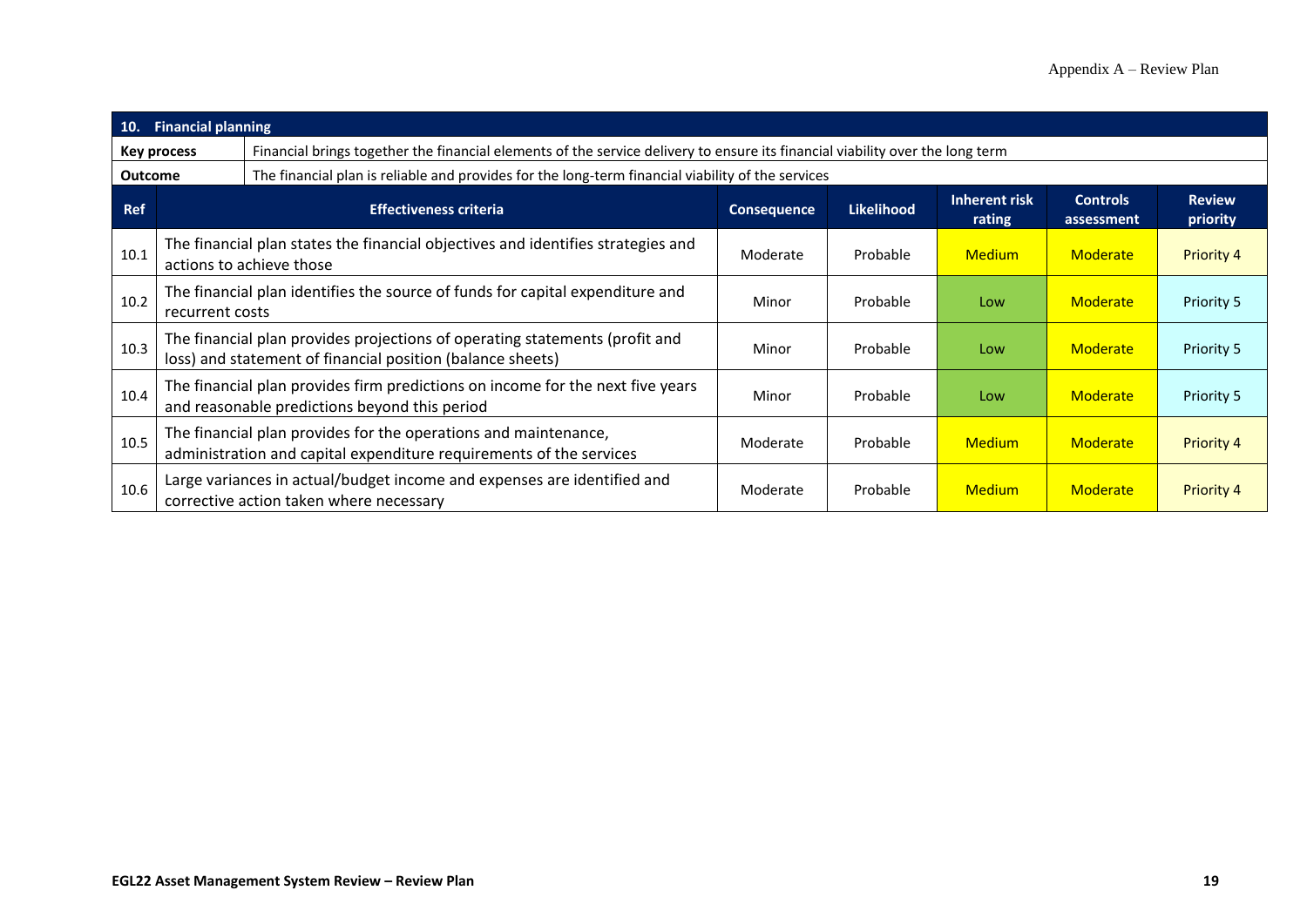| <b>11.</b>                                                                                                                                                                                                                                                                                                                                                                                                                                              | <b>Capital expenditure planning</b>                                                                                     |                                                                                                                      |                    |                   |                         |                               |                           |
|---------------------------------------------------------------------------------------------------------------------------------------------------------------------------------------------------------------------------------------------------------------------------------------------------------------------------------------------------------------------------------------------------------------------------------------------------------|-------------------------------------------------------------------------------------------------------------------------|----------------------------------------------------------------------------------------------------------------------|--------------------|-------------------|-------------------------|-------------------------------|---------------------------|
| The capital expenditure plan provides a schedule of new works, rehabilitation and replacement works, together with estimated annual expenditure for these<br><b>Key process</b><br>works over the next five or more years. Since capital investments tend to be large and lumpy, projections would normally be expected to cover at least 10<br>years, preferably longer. Projections over the next five years would usually be based on firm estimates |                                                                                                                         |                                                                                                                      |                    |                   |                         |                               |                           |
| The capital expenditure plan provides reliable forward estimates of capital expenditure and asset disposal income. Reasons for the decisions and for the<br><b>Outcome</b><br>evaluation of alternatives and options are documented                                                                                                                                                                                                                     |                                                                                                                         |                                                                                                                      |                    |                   |                         |                               |                           |
| <b>Ref</b>                                                                                                                                                                                                                                                                                                                                                                                                                                              |                                                                                                                         | <b>Effectiveness criteria</b>                                                                                        | <b>Consequence</b> | <b>Likelihood</b> | Inherent risk<br>rating | <b>Controls</b><br>assessment | <b>Review</b><br>priority |
| 11.1                                                                                                                                                                                                                                                                                                                                                                                                                                                    |                                                                                                                         | There is a capital expenditure plan covering works to be undertaken, actions<br>proposed, responsibilities and dates | Moderate           | Probable          | <b>Medium</b>           | <b>Moderate</b>               | <b>Priority 4</b>         |
| 11.2                                                                                                                                                                                                                                                                                                                                                                                                                                                    | The capital expenditure plan provides reasons for capital expenditure and timing of<br>expenditure                      |                                                                                                                      | Minor              | Probable          | Low                     | Moderate                      | Priority 5                |
| 11.3                                                                                                                                                                                                                                                                                                                                                                                                                                                    | The capital expenditure plan is consistent with the asset life and condition identified<br>in the asset management plan |                                                                                                                      | Moderate           | Probable          | <b>Medium</b>           | Moderate                      | <b>Priority 4</b>         |
| 11.4                                                                                                                                                                                                                                                                                                                                                                                                                                                    | There is an adequate process to ensure the capital expenditure plan is regularly<br>Minor<br>updated and implemented    |                                                                                                                      |                    |                   | Low                     | Moderate                      | <b>Priority 5</b>         |

| 12.                                                                             | Review of asset management system                                                                                                 |                                                                                                                                    |                    |                   |                         |                               |                           |
|---------------------------------------------------------------------------------|-----------------------------------------------------------------------------------------------------------------------------------|------------------------------------------------------------------------------------------------------------------------------------|--------------------|-------------------|-------------------------|-------------------------------|---------------------------|
|                                                                                 | The asset management system is regularly reviewed and updated<br>Key process                                                      |                                                                                                                                    |                    |                   |                         |                               |                           |
| The asset management system is regularly reviewed and updated<br><b>Outcome</b> |                                                                                                                                   |                                                                                                                                    |                    |                   |                         |                               |                           |
| <b>Ref</b>                                                                      |                                                                                                                                   | <b>Effectiveness criteria</b>                                                                                                      | <b>Consequence</b> | <b>Likelihood</b> | Inherent risk<br>rating | <b>Controls</b><br>assessment | <b>Review</b><br>priority |
| 12.1                                                                            |                                                                                                                                   | A review process is in place to ensure the asset management plan and the asset<br>management system described in it remain current | Minor              | Probable          | Low                     | Moderate                      | Priority 5                |
| 12.2                                                                            | Independent reviews (e.g. internal audit) are performed of the asset management<br>Probable<br>Minor<br>Moderate<br>Low<br>system |                                                                                                                                    |                    |                   |                         | Priority 5                    |                           |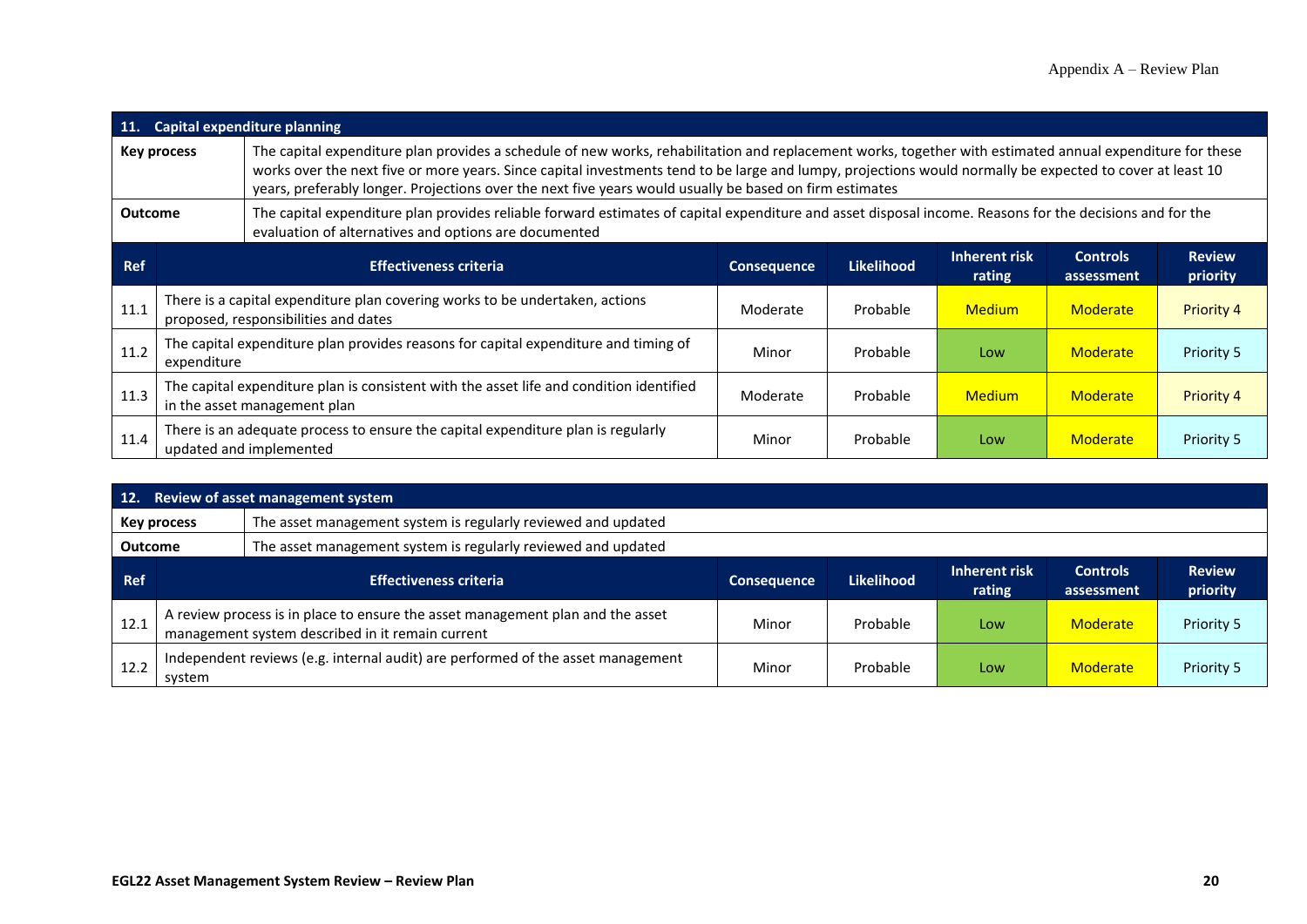# <span id="page-58-0"></span>Appendix B - References

### **Collgar representatives participating in the audit**

- Principal Engineer
- Site Superintendent
- Site Coordinator
- Vestas Site Manager
- Vestas Site Supervisor
- Governance Manager
- Chief Financial Officer
- Regulatory and Trading Manager
- Chief Executive Officer

|           | AAG staff participating in the audit |                           |    |  |  |  |  |
|-----------|--------------------------------------|---------------------------|----|--|--|--|--|
| $\bullet$ | Andrew Baldwin                       | <b>Executive Director</b> | 60 |  |  |  |  |
|           | • Tanuja Sanders                     | Senior Engineer           | 30 |  |  |  |  |
|           | Margaret-Mary Gauci                  | Consultant                | 19 |  |  |  |  |
|           | Stephen Linden                       | Director (QA review)      | 1  |  |  |  |  |

### **Key documents and other information sources examined**

- Collgar Wind Farm Life of Asset Management Plan (2018)
- Collgar Wind Farm Asset Management Plan, Draft Revision B (2021)
- Collgar Wind Farm Failure Modes and Effect Analysis (2018)
- Vestas Service Availability Agreement (2010)
- Collgar Wind Farm ETAC
- Collgar Wind Farm Master Environmental Management Plan O&M Rev 7 (2018)
- Collgar Wind Farm Environmental and Social Management Plan O&M Rev 1 (2019)
- Collgar Wind Farm Stakeholder Management Plan V9 (2019)
- Collgar Wind Farm Malleefowl Management Plan O&M Rev 7 (2018)
- Collgar Wind Farm Flora & Fauna Management plan O&M Rev 7 (2018)
- Extended Sustainability Risk Register
- Vestas HSE monthly meeting records
- Safety Alert (risk of electric shock)
- Asset Registers (SAP and HardCat)
- Vestas Collgar Staff Training Matrix
- Collgar Wind Farm Staff Training Matrix
- Vestas Contractor Induction Certificate Register
- Vestas ANZ Lightening Procedures (2016)
- Vestas ANZ Switching Instruction (2021)
- Vestas Service Order Management framework
- Listing of O&M procedures and work instructions
- Protocols for operation of turbines (e.g. wind speed, lightening, temperature)